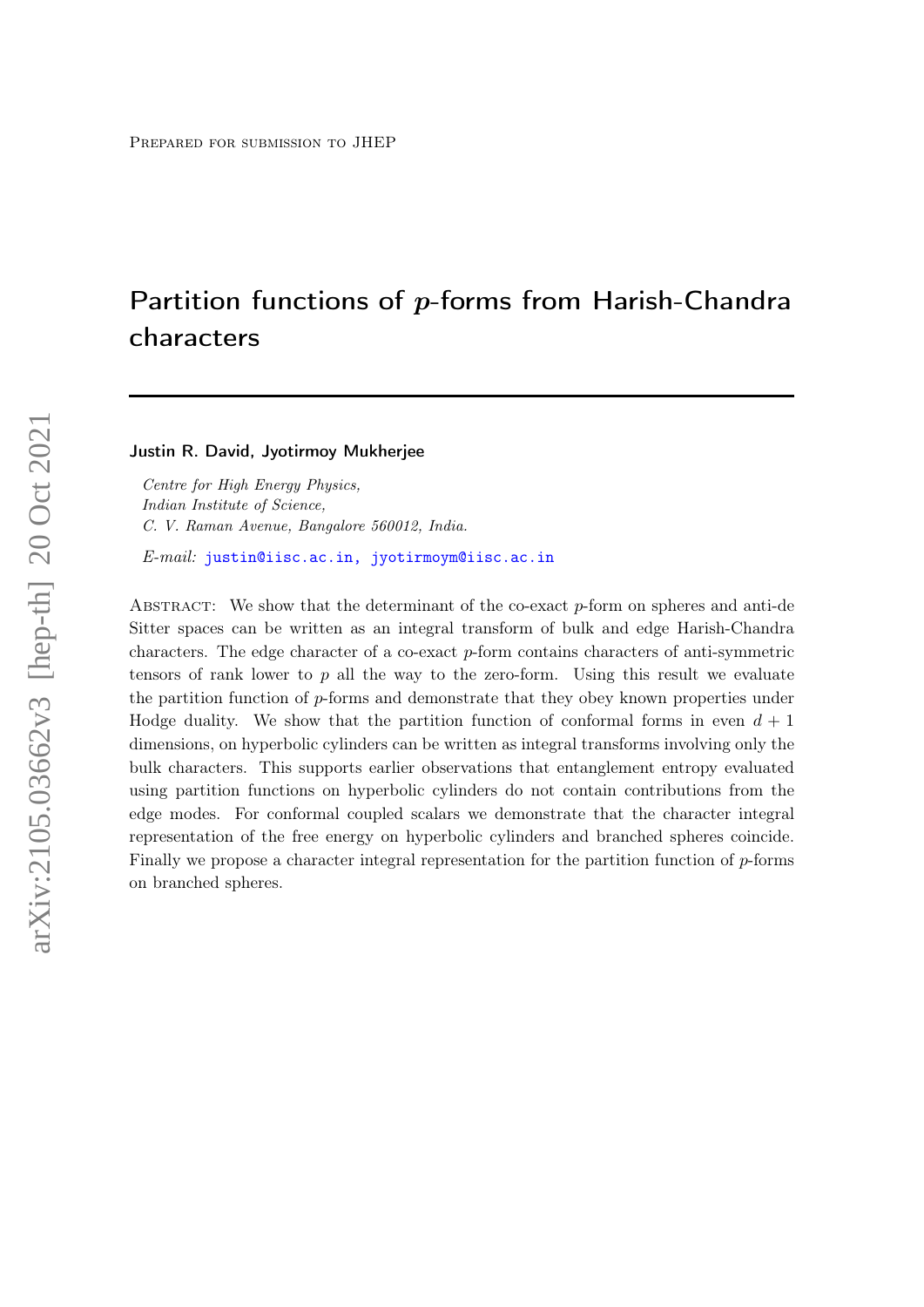# Contents

| 1 | Introduction                                                     | 1        |  |
|---|------------------------------------------------------------------|----------|--|
|   | 2 p-forms on spheres                                             | $\bf{6}$ |  |
|   | Determinant of co-exact $p$ -forms as character integrals<br>2.1 | 6        |  |
|   | Logarithmic divergence on even spheres<br>2.2                    | 15       |  |
|   | 2.3 IR finite term or the F-term on odd spheres                  | 15       |  |
|   | 3 p-forms on anti-de Sitter space                                | 18       |  |
|   | Determinant of co-exact $p$ -forms as character integrals<br>3.1 | 19       |  |
|   | Trace anomaly cross check for even AdS<br>3.2                    | 26       |  |
|   | 4 Hyperbolic cylinders and branched spheres                      | 29       |  |
|   | Conformal scalars<br>4.1                                         | 30       |  |
|   | Conformal $p$ -forms<br>4.2                                      | 35       |  |
|   | 4.3 p-forms on branched spheres                                  | 37       |  |
| 5 | Conclusions                                                      | 40       |  |
|   | A Harish-Chandra characters                                      | 41       |  |
| B | $W_p(u)$ by direct Fourier transform                             | 43       |  |
| C | Massless symmetric traceless tensors of rank spin s<br>44        |          |  |

# <span id="page-1-0"></span>1 Introduction

Partition functions of free fields on spheres, anti-de Sitter spaces, hyperbolic cylinders, branched spheres, de Sitter spaces are important ingredients for tests of  $AdS/CFT$  dualities, evaluation of entanglement entropies, quantum corrections to black hole entropy and evaluation of anomaly coefficients in even dimensions and the  $F$ -function in odd dimensions. There are numerous works in the literature which highlight the importance of these partition functions, a partial list of these references can be obtained from the recent work of [\[1\]](#page-46-0). It has always been useful to cast these one loop partition functions as integrals over characters. One of the early instances was in [\[2\]](#page-46-1) where the coincident heat kernel for arbitrary spin fields on thermal  $AdS_3$  was written as a transform of the Harish-Chandra character of  $SL(2, C)$ . In higher dimensional AdS character integral representations were found in [\[3](#page-46-2)[–5\]](#page-46-3) and [\[6,](#page-46-4) [7\]](#page-46-5), in the former series of works, the integral also involved angular integrations over the additional Cartan directions.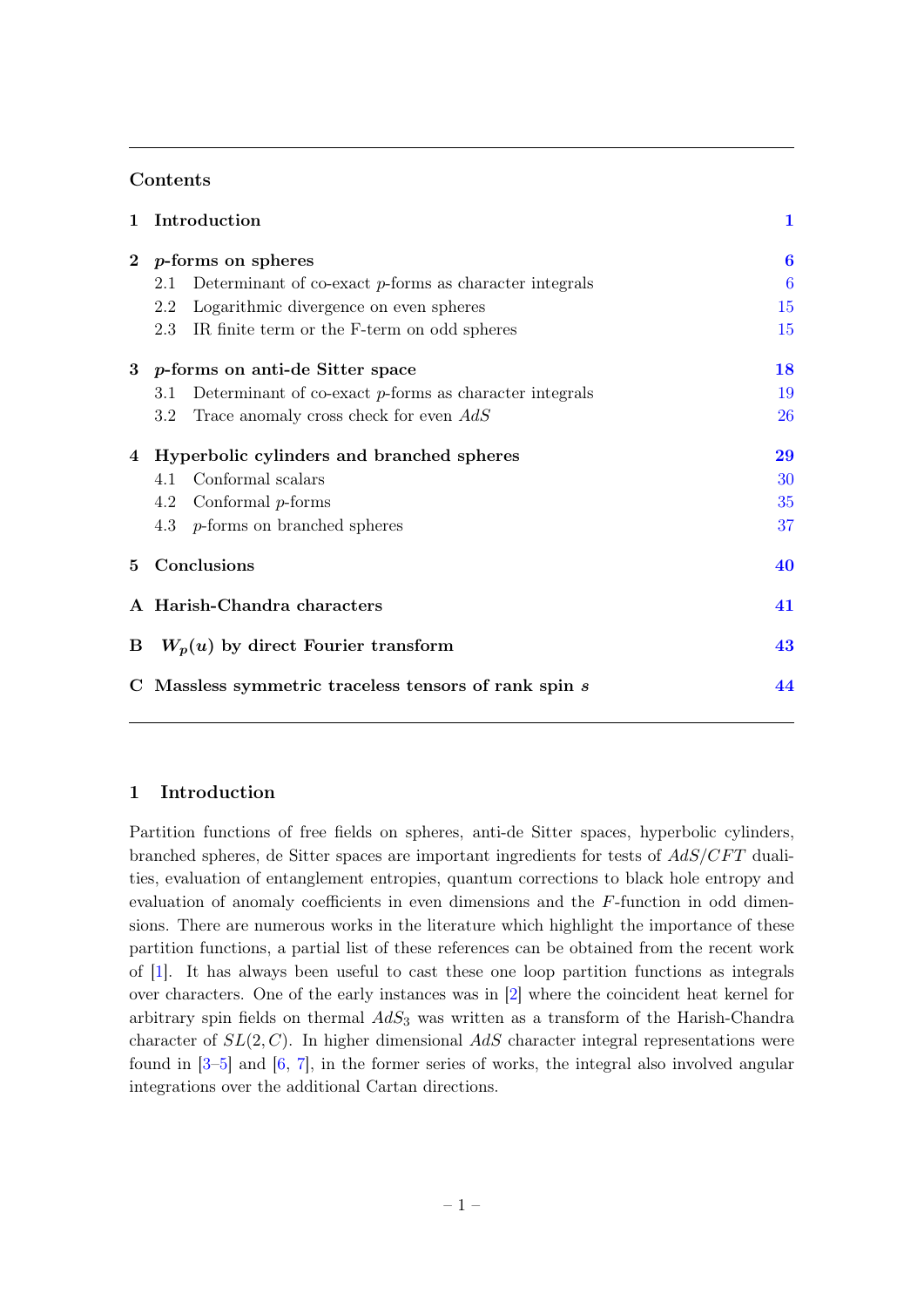Recently in [\[1\]](#page-46-0) and [\[8\]](#page-46-6) a very useful expression for the one loop partition function for scalars, fermions and integer higher spin fields on spheres/euclidean patch of de Sitter space as well as anti-de Sitter space was found. This integral representation has only one integral over the Harish-Chandra character of the element in  $SO(1,1)$  of these spaces just as the one found in [\[2\]](#page-46-1). The expression for the one loop path integral on the sphere for higher spin fields on  $S^{d+1}$  can be summarised as follows

$$
\log \mathcal{Z} = \log \mathcal{Z}_G + \log \mathcal{Z}_{\text{chr}},
$$
  
\n
$$
\log \mathcal{Z}_{\text{chr}} = \int_0^\infty \frac{dt}{2t} \frac{1 + e^{-t}}{1 - e^{-t}} \left( \chi_{\text{bulk}}(t) - \chi_{\text{edge}}(t) \right).
$$
\n(1.1)

Here  $\mathcal{Z}_G$  contains the dependence of the dimensionless coupling constant of the theory. The dimensionless coupling is obtained by considering an appropriate combination of the coupling and the radius of the sphere.  $\mathcal{Z}_G$  also contains dependence of the volumes of the gauge groups of the fields involved in the one loop partition function. The interesting contributions arise from  $\log \mathcal{Z}_{\text{chr}}$  which can be split into 2 parts. The bulk contribution can be written as an integral transform of Harish-Chandra characters of the group  $SO(1, d+1)$ , while the edge term can be written as integral transform of Harish-Chandra character but with  $d \to d - 2$ . The contributions from the characters are interesting. For example, in the case of even  $d+1$ , the coefficient of the logarithmic divergence which is independent of regularization and can be extracted from the  $1/t$  coefficient of the integrand in log  $\mathcal{Z}_{chr}$ . In the case of odd  $d+1$  one can extract the IR finite contribution to the partition function by performing the integral using a regulator. In [\[1\]](#page-46-0) expressions for  $\log Z_{\rm chr}$  were obtained for scalars, fermions and higher spin fields in arbitrary dimensions. This was then extended in [\[8\]](#page-46-6) to the one loop partition funciton for these fields in  $AdS_{d+1}$  where now the integrand involves Harish-Chandra characters for the group  $SO(2, d)$  and  $SO(2, d - 2)$  as bulk and edge contributions respectively.

In this paper we obtain the character integral representation of the one loop partition function for p-forms on spheres and anti-de Sitter spaces. It is known that after fixing gauge the path integral of  $p$ -forms on spheres can be written as  $[9-11]$  $[9-11]$ 

<span id="page-2-0"></span>
$$
\mathcal{Z}_p[S^{d+1}] = \left[\frac{1}{\det_T \Delta_p} \frac{\det_T \Delta_{p-1}}{\det_T \Delta_{p-2}} \cdots \left(\frac{\det_T \Delta_1}{\det' \Delta_0} \text{Vol } S^{d+1}\right)^{(-1)^p}\right]^{\frac{1}{2}},\tag{1.2}
$$

where  $\Delta_p$  is the Hodge-de Rham operator acting on a form of degree p on the sphere. The subscript  $T$  in the determinant refers to the fact that the determinant is taken over co-exact or transverse p-forms. The prime in the determinant of the 0-form refers to the fact that it does not include the zero mode. Finally the Vol  $S^{d+1}$  is the volume of the  $d+1$  dimensional sphere of radius  $R$ . From  $(1.2)$  we see that the key ingredient in the one loop partition function of the  $p$ -form is the determinant of the co-exact  $p$ -form. Starting from the eigen values of the Hodge-de Rham Laplacian of co-exact p-forms on  $S^{d+1}$  and their degeneracies,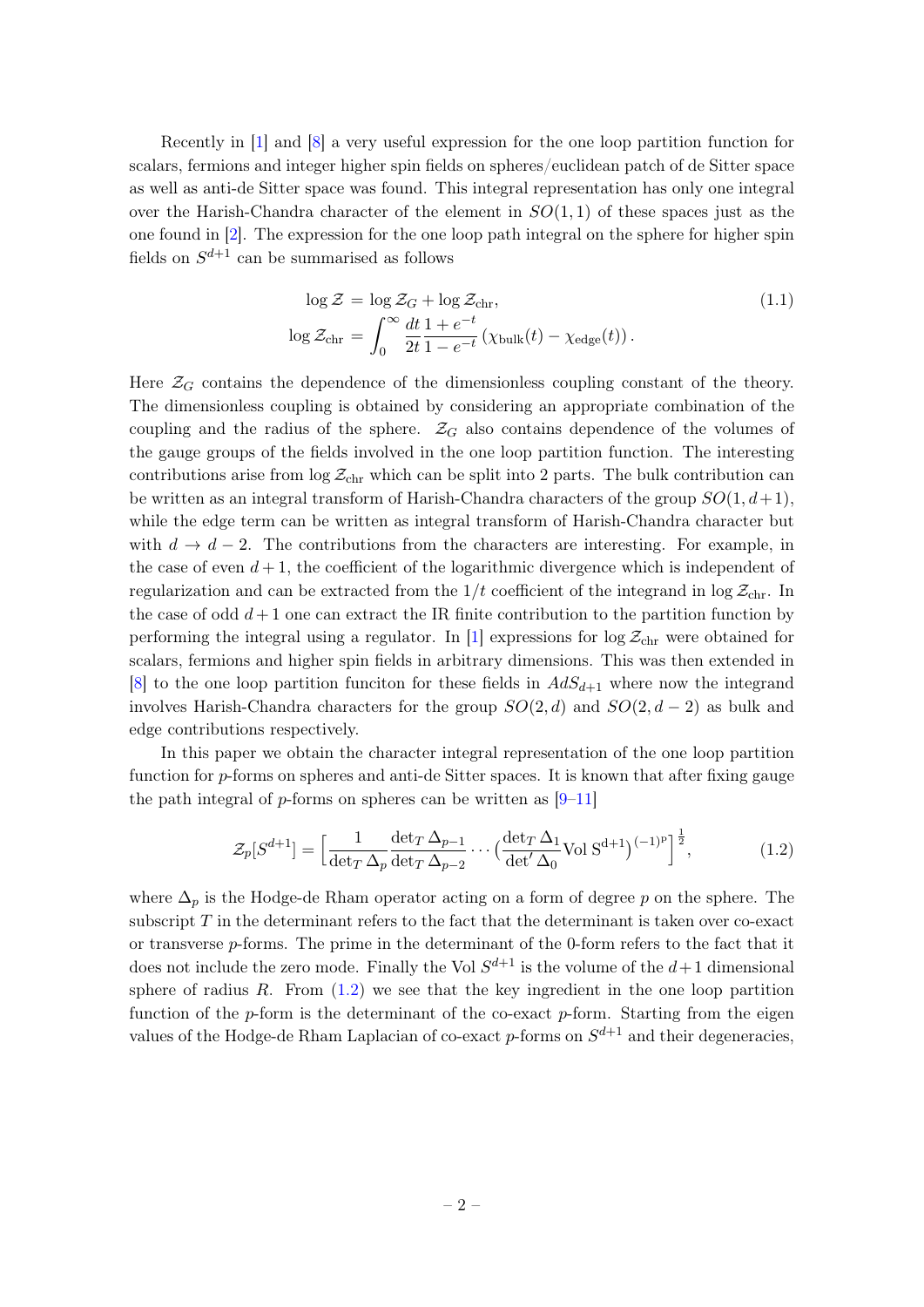we show that the character part of the determinant of the co-exact  $p$  form

<span id="page-3-0"></span>
$$
-\frac{1}{2}\log(\det T \Delta_p^{S^{d+1}}) = \int_0^\infty \frac{dt}{2t} \frac{1+e^{-t}}{1-e^{-t}} \left(\sum_{i=0}^p (-1)^i \chi_{(d-2i,p-i)}^{dS}(t)\right),\tag{1.3}
$$

where  $\chi_{(d,p)}^{dS}(t)$  is the  $SO(1, d+1)$  Harish-Chandra character of the anti-symmetric tensor of rank  $p, \Delta = \frac{d}{2} + i\nu$  representation with  $i\nu = \frac{d}{2} - p$ . This is given by

<span id="page-3-1"></span>
$$
\chi_{(d,p)}^{dS}(t) = \binom{d}{p} \frac{e^{-(d-p)t} + e^{-pt}}{(1 - e^{-t})^d}.
$$
\n(1.4)

Form  $(1.3)$  we see the bulk and the edge characters on the sphere  $S^{d+1}$  for the co-exact p-form is given by

$$
\chi_{\text{bulk},(d,p)}^{dS}(t) = \chi_{(d,p)}^{dS}(t), \qquad \chi_{\text{edge}(d,p)}^{dS}(t) = -\sum_{i=1}^{p} (-1)^i \chi_{(d-2i,p-i)}^{dS}(t). \tag{1.5}
$$

Note that the edge character involves characters in lower dimensions. The dimensions are lowered by units of 2, while the degree of the p-forms are lowered by units of 1 all the way to  $p = 0$ . It is clear that if  $2p > d$ , the character involves powers of  $e^{+t}$ , therefore these are the 'naive' characters in the sense of [\[1\]](#page-46-0) and should be replaced by the corresponding 'flipped' character. Thus the character representation of the determinant of the co-exact  $p$ -form can be written as difference of the bulk and edge character. Using this representation of the determinant of the co-exact  $p$ -form, we evaluate the path integral of the  $p$  forms on the spheres  $S^{d+1}$  for  $2 \le d \le 13$ . It is clear from  $(1.2)$  and  $(1.3)$  that the partition function of the p-form is a difference of the bulk and the edge contribution. To emphasise this again, note that the path integral involves a product of determinants of co-exact forms from 0 to  $p(1.2)$  $p(1.2)$ . Therefore to evaluate the free energy of the p-form we would need to perform a sum of  $(1.3)$  from  $p = 0$  to p with alternating signs.

The integral in [\(1.3\)](#page-3-0) can be regularised using the methods of [\[1\]](#page-46-0). For even  $d+1$  we show that the coefficient of the log divergence of the partition function which is renormalization group invariant can be extracted easily from the coefficient of the  $t^{-1}$  term in the small  $t$ expansion of the integrand. This coefficient precisely agrees with earlier results in literature. For odd  $d + 1$  we regulate the integral to obtain the infrared finite part of the partition function and again the results agree with previous results in literature. For both even and odd dimensions we observe that these results obey known properties under Hodge duality.

We then repeat the analysis for p-forms in anti-de Sitter space of  $d+1$  dimensions. Here again the key ingredient to evaluate the partition function is the determinant of the co-exact p form on  $AdS_{d+1}$ . Starting from the Plancherel measure and the eigen values of the Hodge-deRham Laplacian, we show that the character part of determinant of co-exact p form on  $AdS_{d+1}$  for even  $d+1$  is given by

$$
-\frac{1}{2}\log(\det T \Delta_p^{AdS_{d+1}}) = \int_0^\infty \frac{dt}{2t} \frac{1+e^{-t}}{1-e^{-t}} \left(\chi_{\text{bulk}}^{AdS}(t) - \chi_{\text{edge}}^{AdS}(t)\right), \qquad d+1 \text{ even} \tag{1.6}
$$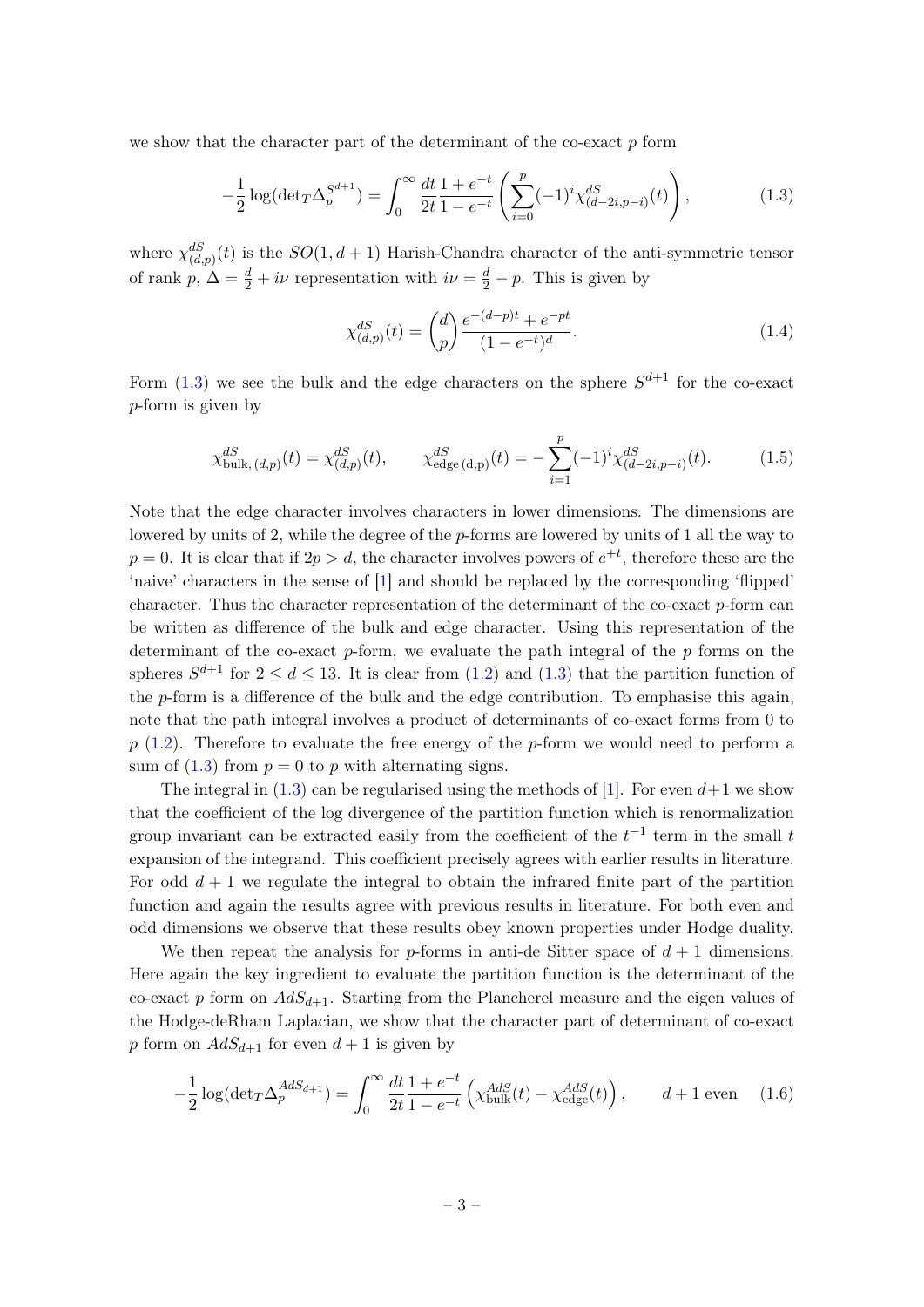where

<span id="page-4-0"></span>
$$
\chi_{\text{bulk}}^{AdS}(t) = \chi_{(d,p)}^{AdS}(t), \qquad \chi_{\text{edge}}^{AdS}(t) = -\sum_{i=1}^{p} (-1)^i \chi_{(d-2i,p-i)}^{AdS}(t). \tag{1.7}
$$

 $\chi_{d,p}^{AdS}(t)$  is the  $SO(2,d)$  Harish-Chandra character of the anti-symmetric tensor of rank p,  $\Delta = \frac{d}{2} + i\nu$  representation with  $i\nu = \frac{d}{2} - p$  which is given by

$$
\chi_{(d,p)}^{AdS}(t) = \binom{d}{p} \frac{e^{-(d-p)t}}{(1 - e^{-t})^d}.
$$
\n(1.8)

Similarly for  $AdS_{d+1}$  with  $d+1$  odd is given by

$$
-\frac{1}{2}\log(\det T \Delta_p^{AdS_{d+1}}) = \frac{\log(\tilde{R})}{2\pi i} \oint_C \frac{dt}{2t} \frac{1+e^{-t}}{1-e^{-t}} \left(\chi_{\text{bulk}}^{AdS}(t) - \chi_{\text{bulk}}^{AdS}(t)\right), \qquad d+1 \text{ odd.}
$$
\n(1.9)

Here the contour C is a small circle around the origin, and  $\tilde{R}$  is the dimensionless IR cutoff. It can be taken as the ratio of the radial cutoff on  $AdS$  to the radius of  $AdS$ . The characters  $\chi_{\text{bulk}}^{AdS}(t), \chi_{\text{bulk}}^{AdS}(t)$  are defined in [\(1.7\)](#page-4-0). We perform the following consistency check on our results for the partition function of p-forms: One loop free energies on even dimensional spaces are determined by the trace anomaly of the theory leads to the prediction that ratio of free energies in  $AdS_{d+1}$  to  $S^{d+1}$  is given by

<span id="page-4-1"></span>
$$
\frac{\log \mathcal{Z}_p[AdS_{d+1}]}{\log \mathcal{Z}_p[S^{d+1}]} = \frac{1}{2} \qquad \text{for even} \quad d+1. \tag{1.10}
$$

We verify that this relation is satisfied by the character integral representation of the partition function.

We then study conformal invariant fields on hyperbolic cylinders. The fact that hyperbolic cylinders can be conformally mapped to spheres suggests that partition function of these fields on these spaces should be identical. Indeed in [\[12\]](#page-46-9) it was verified through direct calculations that partition functions of conformal scalars and fermions in  $S^1 \times AdS_2$ precisely agrees with that on  $S^3$ . More recently in [\[13\]](#page-46-10), the free energies of conformal scalars on hyperbolic cylinders and spheres were shown to agree to  $d = 100$  by explicit calculations <sup>[1](#page-0-0)</sup>. Since we have found that partition functions are integral transforms of characters, we can ask that if the integrands that occur in the character representation of the partition functions on hyperbolic cylinders agree with the integrands of the partition functions on spheres. We find that indeed that for conformal scalars we can sum over all the Kaluza-Klein modes on the  $S^1$  of hyperbolic cylinders and show that the character which to begin with was an AdS character becomes the character on the sphere. The character integral representations on spheres and hyperbolic cylinders coincide and therefore provides a proof that the free energies of conformal scalars on these spaces are same.

<sup>&</sup>lt;sup>1</sup>See statement around equation 4.52 of [\[13\]](#page-46-10).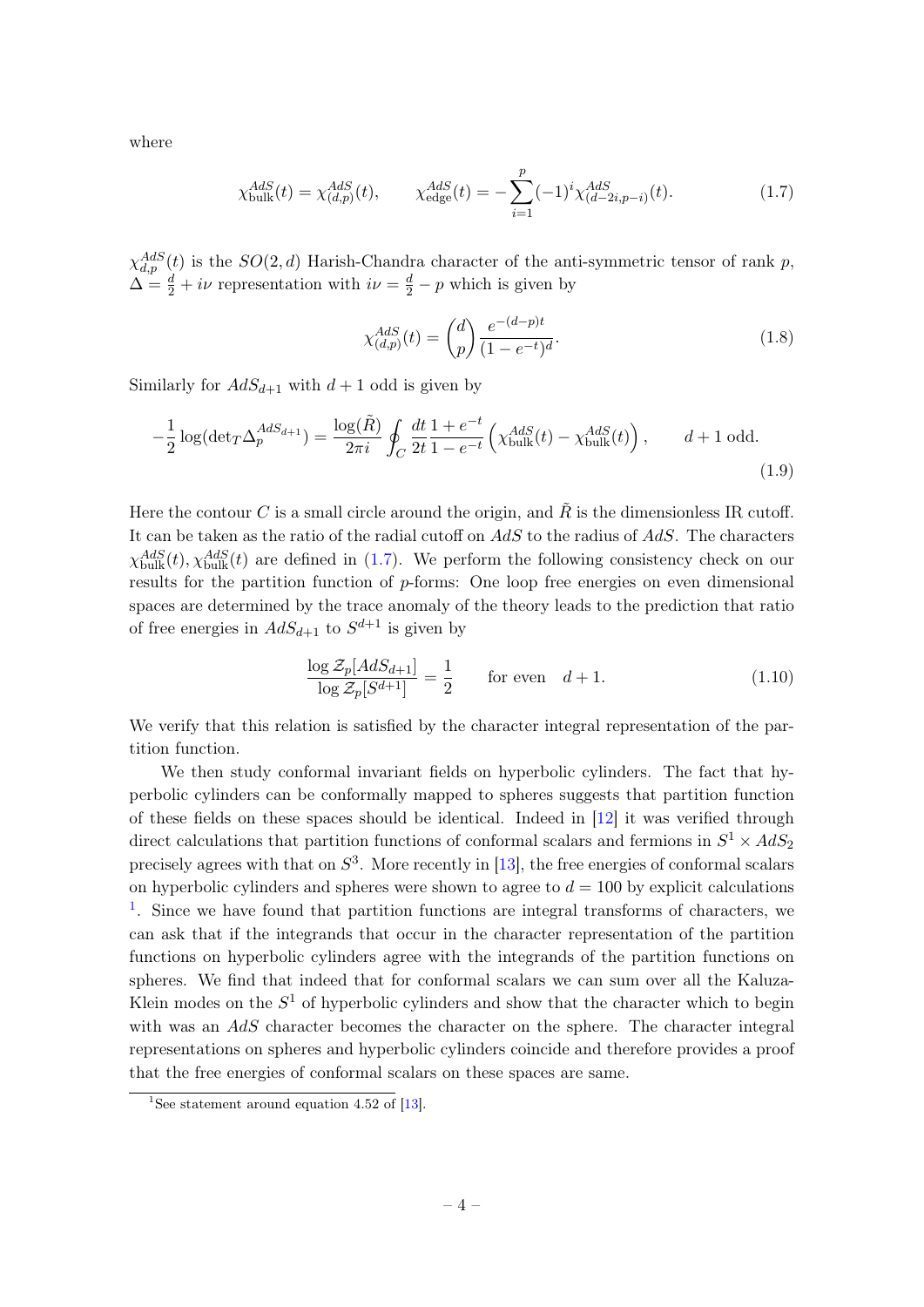Conformal p-forms occur in even  $d + 1$  dimensions. We show that the logarithmic divergence of the gauge invariant partition function of the conformal  $\frac{d-1}{2}$ -form in  $S^1 \times AdS_d$ can be written as the following transform of characters.

$$
\log \mathcal{Z}_{\frac{d-1}{2}}[S^1 \times AdS_d] = \frac{\log(\tilde{R})}{2\pi i} \int_C \frac{dt}{2t} \frac{1+e^{-t}}{1-e^{-t}} \sum_{i=0}^{\frac{d-1}{2}} (-1)^i \chi_{(d,\frac{d-1}{2}-i)}^{dS}(t), \qquad d+1 \text{ even}
$$
\n(1.11)

where  $\chi_{(d,n)}^{[dS]}$  $\binom{[a]}{(d,p)}$  is given in [\(1.4\)](#page-3-1). Note the the integral contains dS characters associated with the sphere  $S^{d+1}$ , it does not contain edge characters. In fact the integrand is precisely the bulk character of the conformal form on the sphere  $S^{d+1}$ . This is consistent with earlier observations found by studying entanglement entropy [\[14–](#page-47-0)[19\]](#page-47-1). Entanglement entropy of theories with gauge symmetries evaluated using partition functions on hyperbolic cylinders contain only the bulk contributions and misses out on the edge terms.

Finally we study the co-exact 1-form on the branched sphere  $S_q^{d+1}$  with branching q. Using the known spectrum we write its free energy in terms of characters. From this result we are led to propose that the free energy of the co-exact  $p$ -form on branched spheres is given by

<span id="page-5-0"></span>
$$
-\frac{1}{2}\det_T(\Delta_p^{S_q^{d+1}}) = \int_0^\infty \frac{dt}{2t} \left\{ \left( \frac{1 + e^{-\frac{t}{q}}}{1 - e^{-\frac{t}{q}}} \right) \chi_{(d,p)}^{dS}(t) + \left( \frac{1 + e^{-t}}{1 - e^{-t}} \right) \sum_{i=1}^p (-1)^i \chi_{(d-2i,p)}^{dS}(t) \right\}.
$$
\n(1.12)

Note that the branching affects only the kinematic factor in front of the bulk character. The kinematic factor in front the edge character remains invariant under branching. We verify the proposal in  $(1.12)$  by evaluating the partition function p-forms on branched spheres using [\(1.2\)](#page-2-0) and comparing to existing results in the literature.

The organization of the paper is as follows: In section [2](#page-6-0) we write the free energy of p-forms on spheres in terms of characters, evaluate trace anomaly coefficients for even dimensional spheres and F-terms for odd spheres. We also demonstrate that these partition functions satisfy Hodge duality properties known in literature. In section [3](#page-18-0) we examine pforms on  $AdS$  spaces. One of important steps in evaluating the p-form Free energy as a transform of Harish-Chandra characters is to to construct the Fourier transform of the Plancherel measure of the co-exact p-forms in  $AdS_{d+1}$  We do this in section [3.1.](#page-19-0) We also verify the prediction  $(1.10)$ . Finally in section [4](#page-29-0) we obtain character integral representations for free energies of conformal p-forms including the conformal scalar on hyperbolic cylinders. In the section [4.3](#page-37-0) we determine the character integral representation for free energies of p-forms on branched sphere by extrapolating the result for the 1-form. The appendices contain a list of Harish-Chandra characters used in the paper and an alternate approach to evaluate the Fourier transform of the Plancherel measure.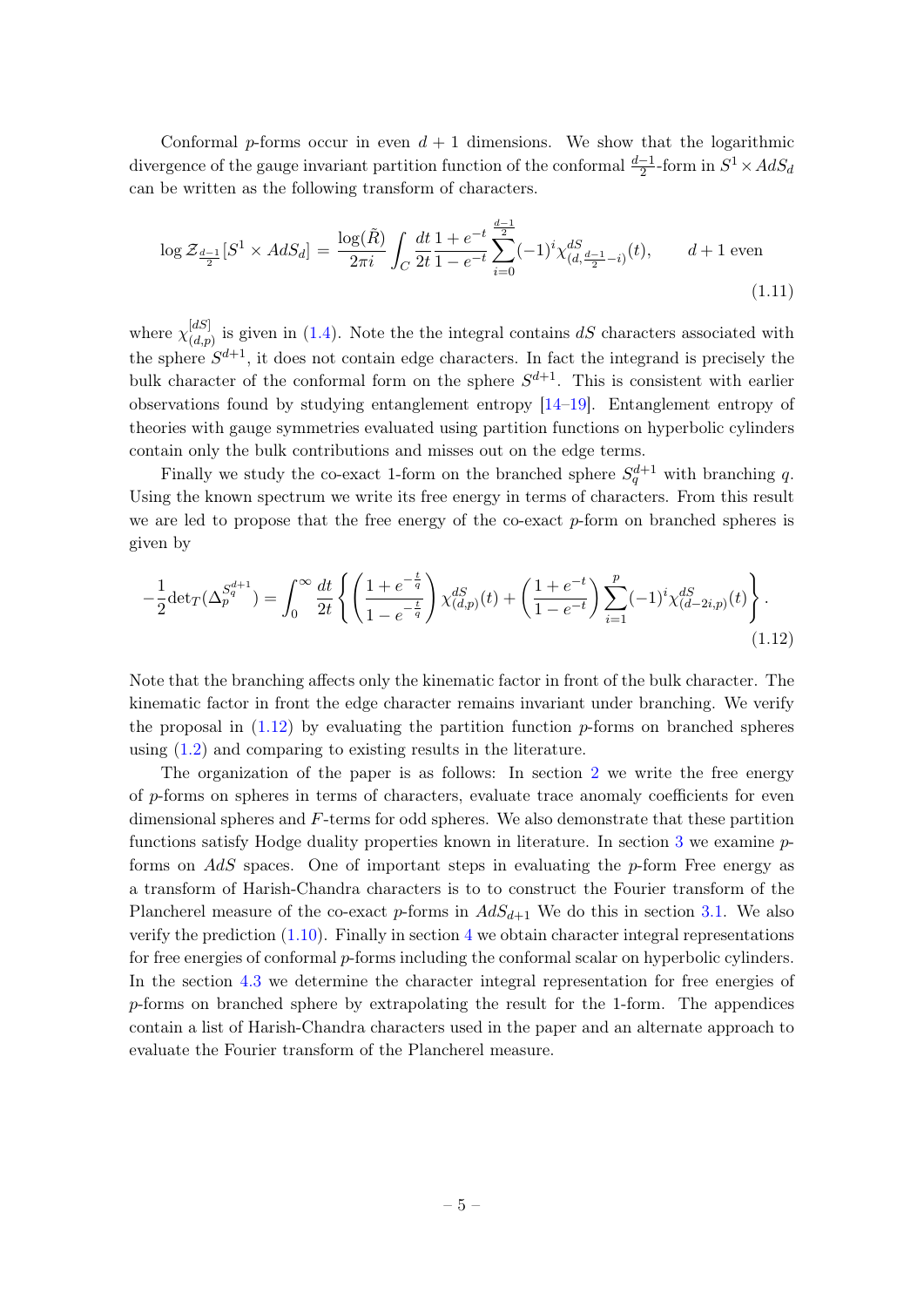#### <span id="page-6-0"></span>2 p-forms on spheres

The partition function of gauge fixed p-form field on a sphere in total  $d+1$  dimension is given by  $[9-11]$  $[9-11]$ 

<span id="page-6-6"></span>
$$
\mathcal{Z}_p[S^{d+1}] = \left[\frac{1}{\det_T \Delta_p} \frac{\det_T \Delta_{p-1}}{\det_T \Delta_{p-2}} \cdots \left(\frac{\det_T \Delta_1}{\det' \Delta_0} \text{Vol} S^{d+1}\right)^{(-1)^p}\right]^{\frac{1}{2}}.
$$
(2.1)

 $\det_T \Delta_p$  denotes the determinant of Hodge de-Rham Laplacian of the co-exact p-forms. The prime in det<sup> $\Delta_0$ </sup> refers to the determinant of 0-form or scalar without the zero modes.  $VolS^{d+1}$  refers to the volume of the  $d+1$  dimensional sphere. This arises due to the fact that the scalar has a zero mode, and integration over this zero mode results in the volume. Therefore the building block of the partition function of  $p$ -forms is the determinant of the co-exact  $p$  form. In section [2.1](#page-6-1) we will show that upon choosing an appropriate regulator, we can write the determinant of the co-exact p-form in terms of Harish-Chandra characters. Then in section  $(2.2)$  use these determinants and evaluate the coefficient of the logarithmic divergence in partition function of  $p$ -forms on even dimensional spheres. We will demonstrate that the result obeys known properties under Hodge duality. In section [\(2.3\)](#page-15-1) we evaluate the infrared finite term in the partition function for  $p$ -forms on odd dimensional spheres and observe that they satisfy Hodge duality.

#### <span id="page-6-1"></span>2.1 Determinant of co-exact  $p$ -forms as character integrals

From the definition of the determinant in terms of its eigen values we have

<span id="page-6-2"></span>
$$
-\frac{1}{2}\log(\det T \Delta_p^{S^{d+1}}) = -\sum_{n=1}^{\infty} \frac{1}{2} g_n^{(p)} \log(\lambda_n^{(p)}),\tag{2.2}
$$

where the eigen values  $\lambda_n^{(p)}$  and the degeneracies  $g_n^{(p)}$  of the Hodge-deRham Laplacian of co-exact *p*-forms on  $S^{d+1}$  are given by [\[10\]](#page-46-11)

$$
\lambda_n^{(p)} = (n+p)(n-p+d), \ng_n^{(p)} = \frac{(2n+d)\Gamma[n+d+1]}{\Gamma[p+1]\Gamma[d-p+1]\Gamma[n](n+p)(n+d-p)}.
$$
\n(2.3)

<span id="page-6-5"></span>In [\(2.2\)](#page-6-2) the summation is from  $n = 1$  to infinity for all values of p. Note that this includes the case of  $p = 0$  for which the zero eigen value is not part of the gauge fixed determinant. Here we have focussed on the part of the one loop determinant that is independent of the radius of the sphere as well as the coupling of the theory. We now replace the logarithm by the identity

<span id="page-6-3"></span>
$$
-\log y = \int_0^\infty \frac{d\tau}{\tau} (e^{-y\tau} - e^{-\tau}).\tag{2.4}
$$

Substituting this identity in  $(2.2)$ , we obtain

<span id="page-6-4"></span>
$$
-\frac{1}{2}\log(\det T \Delta_p^{S^{d+1}}) = \int_0^\infty \frac{d\tau}{2\tau} \left( \sum_{n=1}^\infty g_n^{(p)} (e^{-\tau \lambda_n^{(p)}} - e^{-\tau}) \right). \tag{2.5}
$$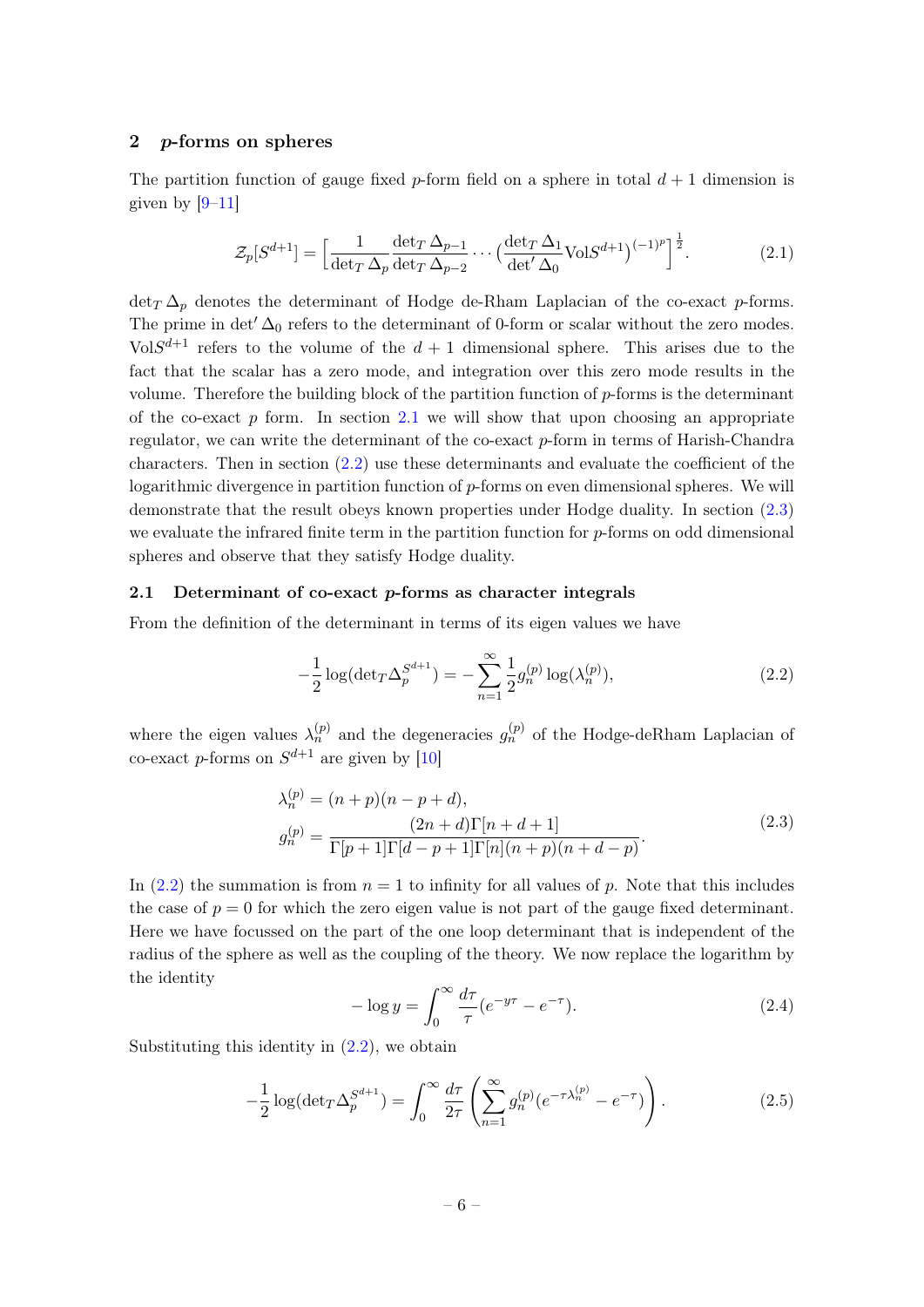Here we wish to point out that our treatment differs from that of [\[1\]](#page-46-0) in which the identity [\(2.4\)](#page-6-3) was not used and therefore the second term in [\(2.2\)](#page-6-2) was not present for [\[1\]](#page-46-0). As such the integral in [\(2.5\)](#page-6-4) is convergent at  $\tau = 0$  provided the second term can be regularized. To regularize the second term we follow the approach introduced by [\[20\]](#page-47-2). First note that the large  $n$  behaviour of the degeneracies is given by

$$
g_n^{(p)} = \left(\frac{1}{n}\right)^{-d} \left(\frac{2}{\Gamma(d-p+1)\Gamma(p+1)} + O\left(\frac{1}{n}\right)\right). \tag{2.6}
$$

Therefore the sum over the degeneracies can be performed by first choosing d to be a sufficiently negative and continuing this result to positive values of d. We will refer to this as 'dimensional regularization'. The result is given by [\[20,](#page-47-2) [21\]](#page-47-3)

<span id="page-7-2"></span>
$$
\sum_{n=1}^{\infty} g_n^{(p)} = -\cos p\pi = (-1)^{p+1}.
$$
\n(2.7)

Using this result in  $(2.5)$  we obtain

$$
-\frac{1}{2}\log(\det T \Delta_p^{S^{d+1}}) = \int_0^\infty \frac{d\tau}{2\tau} \left( \sum_{n=1}^\infty g_n^{(p)} e^{-\tau \lambda_n^{(p)}} + (-1)^p e^{-\tau} \right). \tag{2.8}
$$

Now that we have regulated the  $\tau = 0$  limit using dimensional regularization of the sum there is no need of introducing a UV regulator as in [\[1\]](#page-46-0). However we find it convenient to introduce an  $\epsilon$  regulator. This will help us keep track of the branch cuts in the  $\tau$ -plane that arise in the integrand and will not serve as a UV regulator. Indeed finally we will take the  $\epsilon \to 0$  limit. We will also indicate how the branch cuts are present if  $\epsilon$  was not introduced. This results in

<span id="page-7-0"></span>
$$
-\frac{1}{2}\log(\det(\Gamma \Delta_p^{S^{d+1}})) = \int_0^\infty \frac{d\tau}{2\tau} e^{-\frac{\epsilon^2}{4\tau}} \left( \sum_{n=1}^\infty g_n^{(p)} e^{-\tau \lambda_n^{(p)}} + (-1)^p \right). \tag{2.9}
$$

For the second term  $\epsilon$  is introduces by the change of variables  $\tau \to \frac{\epsilon^2}{4\tau}$  $rac{\epsilon^2}{4\tau}$ . We will soon see that this choice leads us to the character integral representation for the one loop partition function. What we will obtain is the 'naive' character in the sense of [\[1\]](#page-46-0). The integral is not regulated in the IR yet. To extract IR finite terms we need another regulator as in [\[1\]](#page-46-0). In section [2.3](#page-15-1) we will discuss the procedure to extract the IR finite terms. Let us go back to the integral in  $(2.9)$ , by analytically continuing in n, from  $(2.3)$  we notice that

<span id="page-7-1"></span>
$$
g_n^{(p)} = 0
$$
, for  $-(p-1) < n < 0$ ,  
\n $g_{-p}^{(p)} = (-1)^p$ , and  $\lambda_{-p}^{(p)} = 0$ . (2.10)

Using these properties of the degeneracies and eigen values, we can continue the sum in [\(2.5\)](#page-6-4) to continue to  $n = -p$  for the co-exact p-form. This extension resulted naturally due to the properties of the degeneracies given in [\(2.10\)](#page-7-1), which as far as we are aware has not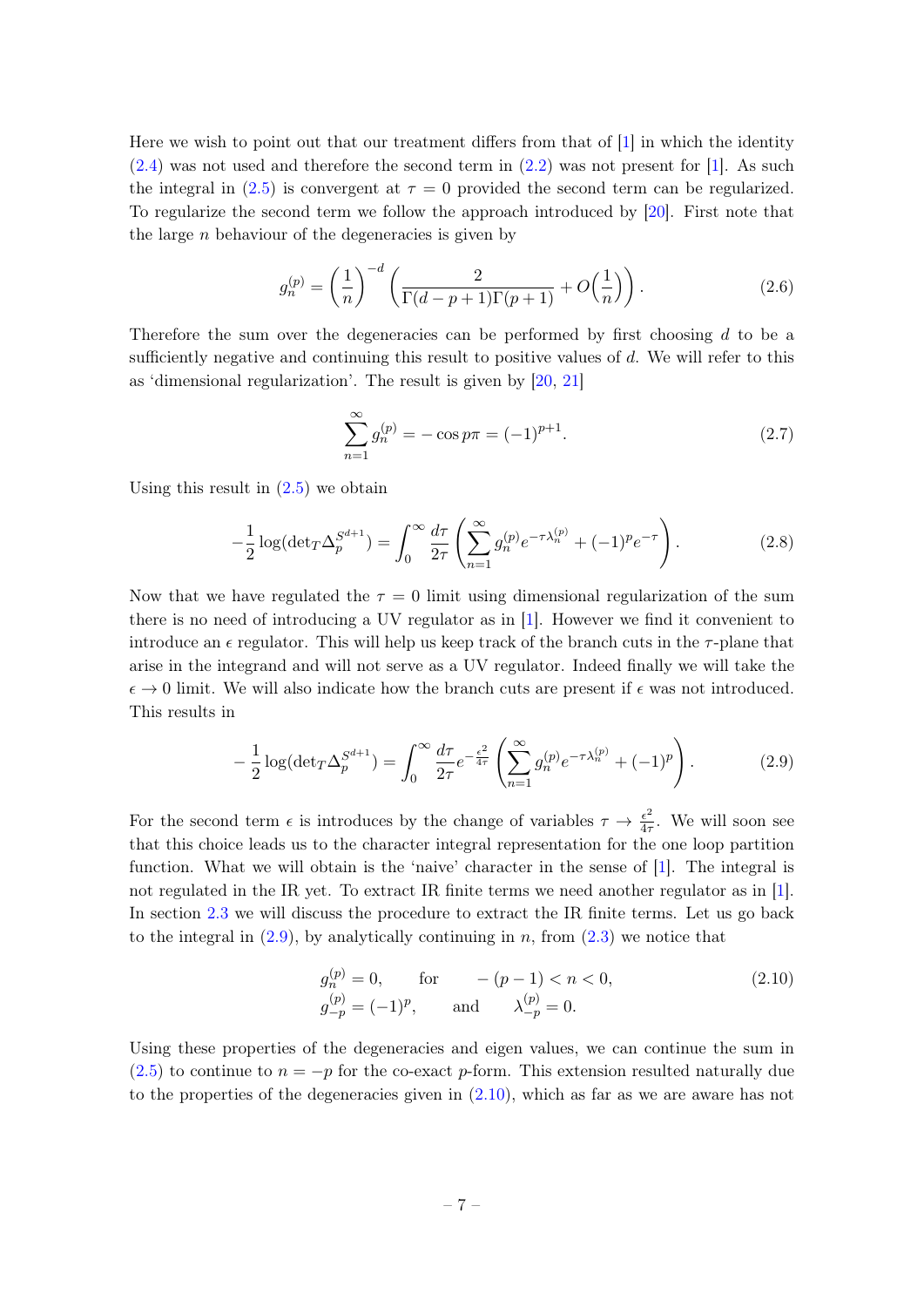been noted earlier. We obtain

<span id="page-8-2"></span>
$$
-\frac{1}{2}\log(\det(\Gamma \Delta_p^{S^{d+1}})) = \int_0^\infty \frac{d\tau}{2\tau} e^{-\frac{\epsilon^2}{4\tau}} \left(\sum_{n=-p}^\infty g_n^{(p)} e^{-\tau \lambda_n^{(p)}}\right). \tag{2.11}
$$

Such an analytical continuation of the sums were also seen for higher spin fields by [\[1\]](#page-46-0) using a different approach. As we have mentioned our starting point [\(2.5\)](#page-6-4) and the regulator used is different from that of [\[1\]](#page-46-0). To show our approach yields the same results we have repeated the analysis for partition function of massless symmetric rank s tensor using our approach in appendix [C](#page-44-0) and obtained the same conclusions of  $([1])$  $([1])$  $([1])$ .

We now follow the steps of [\[1\]](#page-46-0) and carry out the sum over n, After writing  $\lambda_n^{(p)}$  as difference of squares we get

$$
\frac{1}{2}\log(\det T \Delta_p^{S^{d+1}}) = \int_0^\infty \frac{d\tau}{2\tau} e^{-\frac{\epsilon^2}{4\tau}} \left( \sum_{n=-p}^\infty g_n^{(p)} e^{-\tau (n + \frac{d}{2})^2} e^{-\tau \nu_p^2} \right),\tag{2.12}
$$

where  $\nu_p^2 = -(p - \frac{d}{2})$  $\frac{d}{2}$ <sup>2</sup>. We can now linearise the sum over *n* by using the Hubbard-Stratonovich trick.

<span id="page-8-1"></span>
$$
\sum_{n=-p}^{\infty} g_n^{(p)} e^{-\tau (n + \frac{d}{2})^2} = \int_C \frac{du}{\sqrt{4\pi\tau}} e^{-\frac{u^2}{4\tau}} f_p(u). \tag{2.13}
$$

Here the contour C runs from  $-\infty$  to  $\infty$  slightly above the real axis as in figure [1.](#page-11-0) and

$$
f_p(u) = \sum_{n=-p}^{\infty} g_n^{(p)} e^{iu(n + \frac{d}{2})}.
$$
 (2.14)

Substituting the degeneracies  $g_n^{(p)}$  given in [\(2.3\)](#page-6-5) this sum can be performed resulting in

<span id="page-8-0"></span>
$$
f_p(u) = \frac{e^{\frac{1}{2}i(d+2)u}\Gamma(d+3)}{(d-2p)\Gamma(d-p+1)}
$$
  
\n
$$
\times \left[ \frac{(e^{iu})^{-d+p-1} \left( B(e^{iu}; d-p+1, -d-1) - 2B(e^{iu}; d-p+1, -d-2) \right)}{\Gamma(p+1)} + 2 \left[ 2\tilde{F}_1 \left( d+3, p+1; p+2; e^{iu} \right) \right] - 2\tilde{F}_1 \left( d+2, p+1; p+2; e^{iu} \right) \right] + (-1)^p e^{iu\left(\frac{d}{2} - p\right)},
$$
\n(2.15)

where  $B(e^{iu}; d-p+1, -d-1)$  is the incomplete beta function defined as

$$
B(z, a, b) = \int_0^z t^{a-1} (1-t)^{b-1} dt
$$
 (2.16)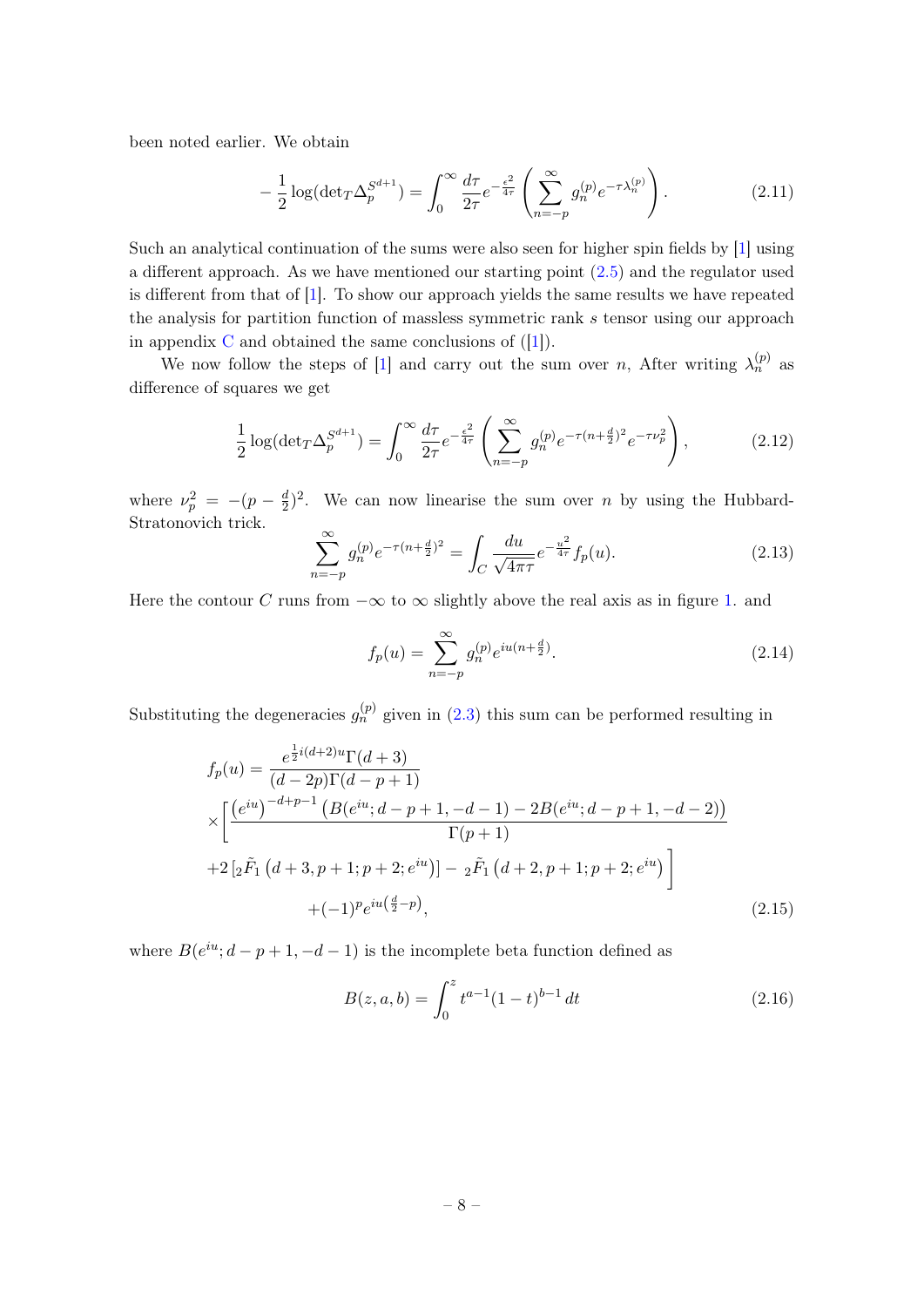and  ${}_2\tilde{F}_1(a, b, c; z)$  is the regularised hypergeometric function.

<span id="page-9-2"></span>
$$
{}_{2}\tilde{F}_{1}(a,b,c;z) = \frac{{}_{2}F_{1}(a,b,c;z)}{\Gamma[c]}.
$$
\n(2.17)

The last line of  $f_p(u)$  in [\(2.15\)](#page-8-0) comes from term  $n = -p$  in the sum. We can consider this term as the contribution from the zero mode. Substituting this sum we obtain

$$
-\frac{1}{2}\log(\det(\Gamma \Delta_p^{S^{d+1}})) = \int_0^\infty \frac{d\tau}{2\tau} \int_C \frac{du}{\sqrt{4\pi\tau}} e^{-\frac{e^2 + u^2}{4\tau}} e^{\tau \nu_p^2} f_p(u). \tag{2.18}
$$

Let us now perform the  $\tau$  integral which results in

$$
-\frac{1}{2}\log(\det T \Delta_p^{S^{d+1}}) = \int_C \frac{du}{2\sqrt{u^2 + \epsilon^2}} \left( e^{-\nu_p \sqrt{u^2 + \epsilon^2}} f_p(u) \right). \tag{2.19}
$$

At this stage it is good to point out that all the previous steps could have also been performed with  $\epsilon = 0$ . However in the above step one would have obtained  $e^{-\nu_p|u|}/|u|$ indicating the presence of branch cut. If one worked with  $\epsilon = 0$  one needs to keep track of this, it is easier to do this with  $\epsilon \neq 0$ , therefore we continue as before. We deform the contour  $C$  from the real line to the contour  $C'$  which runs on the both sides of the branch cut on the imaginary axis originating at  $u = i\epsilon$  on the u-plane as shown in figure [1.](#page-11-0) Substituting  $u = it$  we obtain

<span id="page-9-3"></span>
$$
-\frac{1}{2}\log(\det(\Gamma \Delta_p^{S_{d+1}})) = \int_{\epsilon}^{\infty} \frac{dt}{2\sqrt{t^2 - \epsilon^2}} \left( e^{i\nu_p\sqrt{t^2 - \epsilon^2}} + e^{-i\nu_p\sqrt{t^2 - \epsilon^2}} \right) f_p(it). \tag{2.20}
$$

We can now take  $\epsilon \to 0$  and the resulting integral is on the positive real axis in the t- plane as shown in figure [2.](#page-11-0) Now it can be shown by explicit check that the following remarkable identity holds [2](#page-0-0)

<span id="page-9-1"></span>
$$
(e^{(\frac{d}{2}-p)t} + e^{-(\frac{d}{2}-p)t})f_p(it) = \frac{1+e^{-t}}{1-e^{-t}}\sum_{i=0}^p (-1)^i \chi_{(d-2i,p-i)}^{dS}(t),
$$
\n(2.21)

<span id="page-9-0"></span>
$$
\chi_{(d,p)}^{dS}(t) = {d \choose p} \frac{e^{-t(d-p)} + e^{-tp}}{(1 - e^{-t})^d}.
$$
\n(2.22)

Therefore the partition function of the co-exact p-form reduces to

$$
-\frac{1}{2}\log(\det T \Delta_p^{S^{d+1}}) = \int_0^\infty \frac{dt}{2t} \frac{1+e^{-t}}{1-e^{-t}} \left(\sum_{i=0}^p (-1)^i \chi_{(d-2i,p-i)}^{dS}(t)\right) \tag{2.23}
$$

which is an integral representation in terms of  $SO(1, d+1-2i)$  Harish-Chandra characters. The term  $i = 0$ , is the 'naive' bulk character in the sense of [\[1\]](#page-46-0) of the co-exact p-form, while all terms  $i \geq 1$  constitute the 'naive' edge characters.

<sup>&</sup>lt;sup>2</sup>We have checked this for all values of  $p, d \leq 14$ .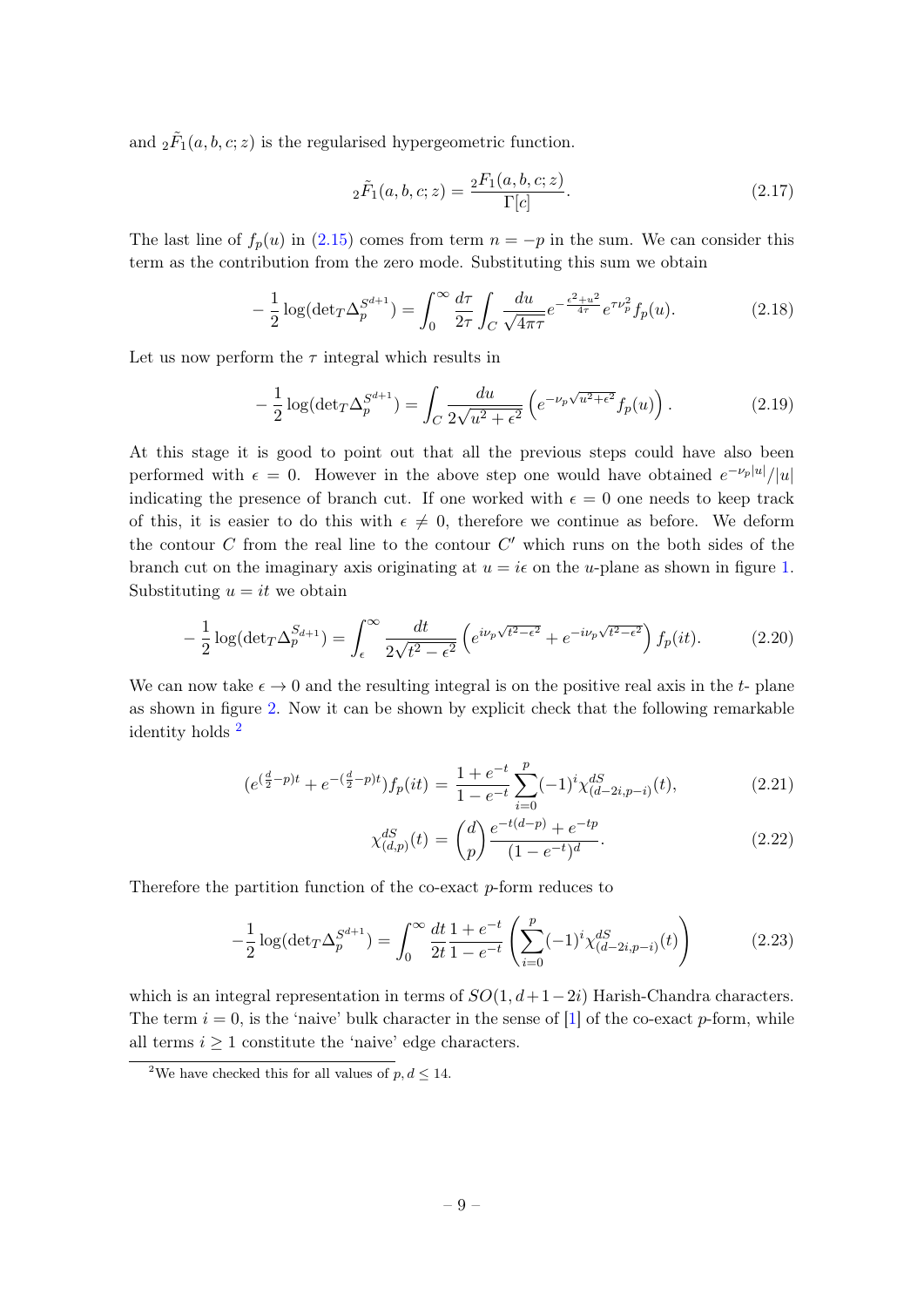Just as a check, let us examine the co-exact 1-form, we obtain

$$
-\frac{1}{2}\log(\det T \Delta_1^{S^{d+1}}) = \int_0^\infty \frac{dt}{2t} \frac{1+e^{-t}}{1-e^{-t}} \left( d \frac{e^{-(d-1)t}+e^{-t}}{(1-e^{-t})^d} - \frac{1+e^{-(d-2)t}}{(1-e^{-t})^{d-2}} \right). \tag{2.24}
$$

We can compare this expression for the co-exact 1-form to the partition function of the transverse traceless for  $s = 1$ . On comparing with (F.12) of [\[1\]](#page-46-0) we see that we are missing the non-local term  $\log Z_{\text{res}}$  which in the end cancels off in (F.16). We have obtained directly equation (F.16) of [\[1\]](#page-46-0) which is local. This reason for this may be attributed to our different starting point in [\(2.5\)](#page-6-4). [\[1\]](#page-46-0) did not have the second term which resulted from the use of the representation of the logarithm in  $(2.4)$ . As a consistency check of our approach we repeat the analysis for rank s symmetric traceless tensors in appendix [C](#page-44-0) and obtain the same conclusions. It is interesting that our starting point directly gives the representation of the path integral for the co-exact p-forms as well as transverse traceless tensors directly without any non-local terms. It would also be interesting to repeat the analysis using the starting point of  $[1]$  for the co-exact p-forms and reproduce our results, it would require the identification of the number of killing tensors of these forms.

Let us now examine the entire bulk contribution to the partition function of the 1-form using the expression for the path integral in  $(2.1)$  which includes the ghosts. We obtain

<span id="page-10-0"></span>
$$
\log \mathcal{Z}_1[S^{d+1}]\Big|_{\text{bulk}} = \int_0^\infty \frac{dt}{2t} \frac{1+e^{-t}}{1-e^{-t}} \left( d \frac{e^{-(d-1)t}+e^{-t}}{(1-e^{-t})^d} - \frac{e^{-dt}+1}{(1-e^{-t})^d} \right) \tag{2.25}
$$

Thus we see that the character in the integrand can be identified with the  $\hat{\chi}_{\text{bulk}, s}$  in equation  $(G.18)$  for [\[1\]](#page-46-0), which is the naive bulk character. Now to obtain the 'flipped' character  $^3$  $^3$ from [\(2.25\)](#page-10-0) we need to subtract the coefficient which contributes at the  $t \to \infty$  limit from the term in the curved bracket. This results in

<span id="page-10-1"></span>
$$
\log \widetilde{\mathcal{Z}}_1[S^{d+1}]\Big|_{\text{bulk}} = \int_0^\infty \frac{dt}{2t} \frac{1+e^{-t}}{1-e^{-t}} \left( d \frac{e^{-(d-1)t}+e^{-t}}{(1-e^{-t})^d} - \frac{e^{-dt}+1}{(1-e^{-t})^d} + 1 \right) \tag{2.26}
$$

The procedure of 'flipping' does not change the coefficient of the  $1/t$  term for even  $d+1$ or the IR finite term for odd  $d+1$  as discussed subsequently. However as noted in [\[1\]](#page-46-0) the expression in the curved bracket of [\(2.26\)](#page-10-1) coincides with the character of the unitary irreducible representation of  $SO(1, d+1)$  belonging to the exceptional series which is called the Harish-Chandra character of the massless 1-form or the rank one tensor. It is an interesting question whether the 'flipped' bulk character coincides with for all p-forms coincides with characters of unitary irreducible representation of [\[1\]](#page-46-0) belonging to the exceptional series. As a small step we perform this check for the 2-form in  $d+1=6$  below.

Finally note that the character sum in the integrand of [\(2.23\)](#page-9-0) runs all the way over to the 0-form in  $d-2p$  dimensions. Therefore if  $2p > d$ , we would have terms which grow in t exponentially. We should then think of these characters as naive characters and convert them to flipped characters using the rules given in [\[1\]](#page-46-0).

<sup>&</sup>lt;sup>3</sup>We will review the procedure of obtaining the 'flipped' character in the examples discussed subsequently.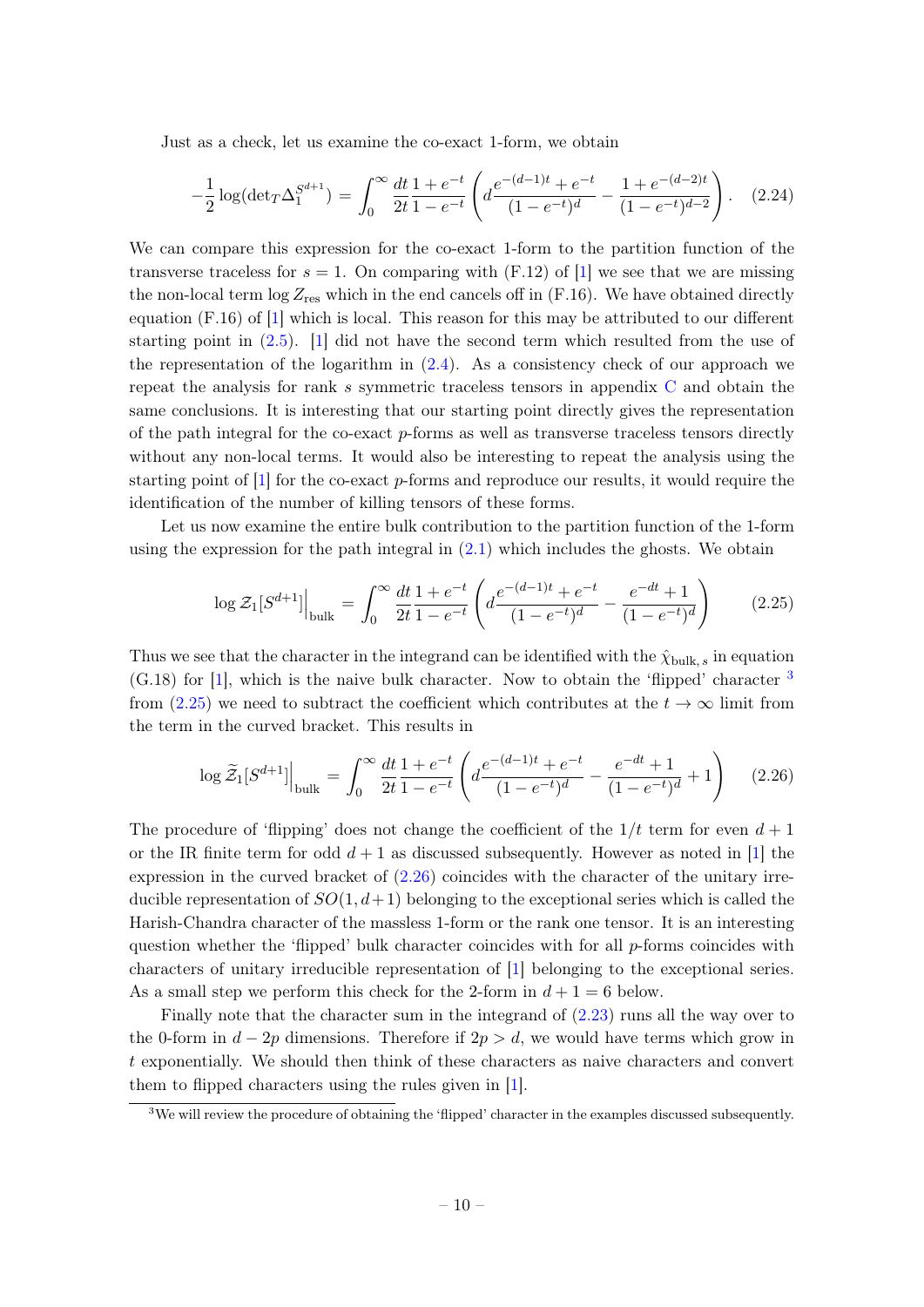<span id="page-11-0"></span>

Figure 2: Integration contour in  $t$ -plane

Let us now apply the expression [\(2.23\)](#page-9-0) to obtain character integral representations of the one loop determinants of the p-form.

# 1-form on  $S^4$

From the expression given in  $(2.1)$  for the gauge fixed determinant of the 1-form on  $S<sup>4</sup>$ , the one loop partition function is given by

$$
\log \mathcal{Z}_1[S^4] = -\frac{1}{2}\log(\det T \Delta_1^{S^4}) + \frac{1}{2}\log(\det' \Delta_0^{S^4}).
$$
\n(2.27)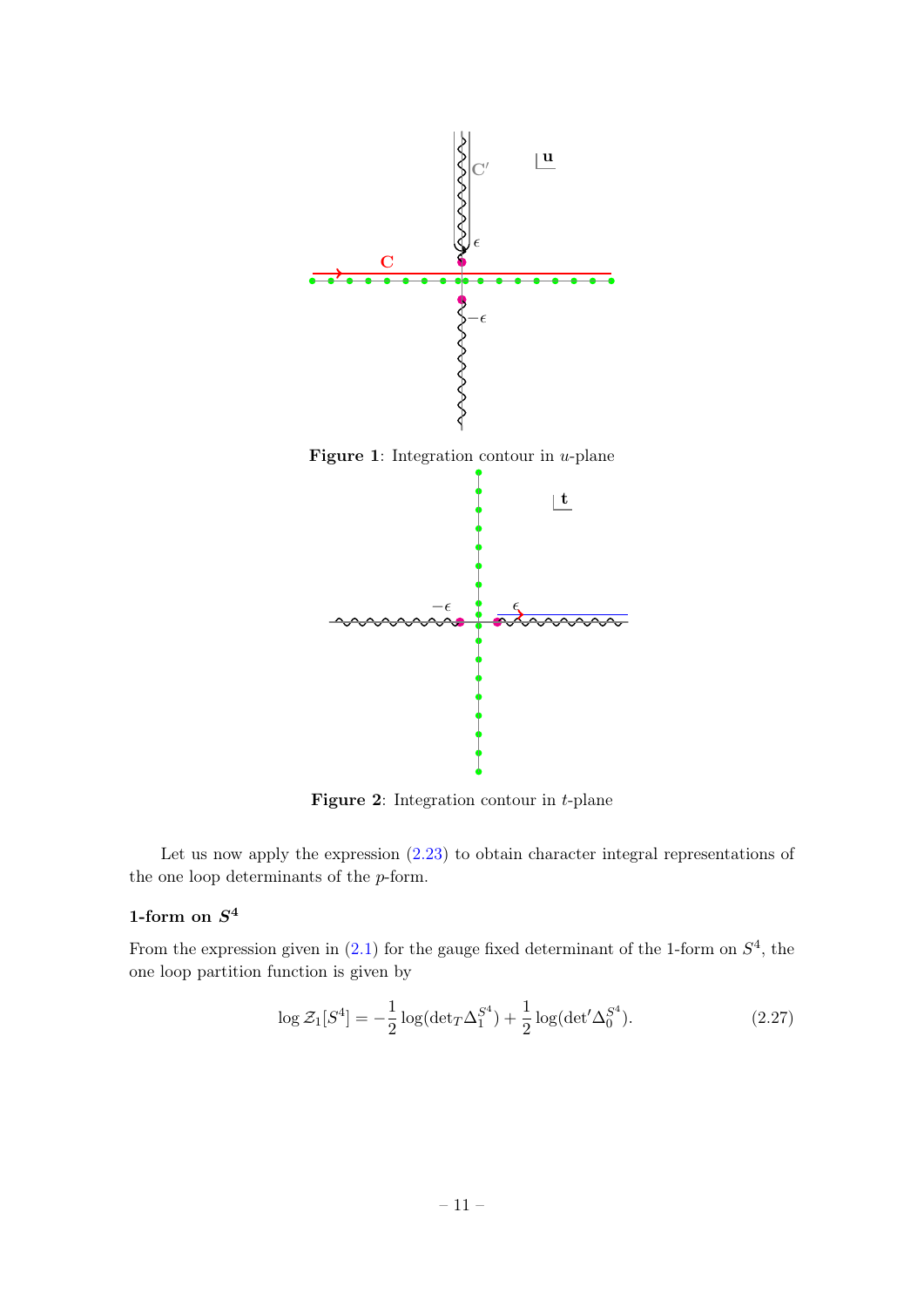Here we have ignored the dependence on the radius of the sphere. Substituting the expression in  $(2.23)$  we obtain

$$
\log \mathcal{Z}_1[S^4] = \int_0^\infty \frac{dt}{2t} \frac{1 + e^{-t}}{1 - e^{-t}} \left( \sum_{i=0}^1 (-1)^i \chi_{(3-2i,1-i)}^{dS}(t) - \chi_{(3,0)(t)}^{dS} \right),\tag{2.28}
$$

$$
= -\int_0^\infty \frac{dt}{2t} \left( \frac{2\left(e^{-t} + 1\right)^2 \left(-3e^{-t} + e^{-2t} + 1\right)}{\left(1 - e^{-t}\right)^4} \right).
$$

The second line in the above equation is obtained by substituting the explicit values of the characters given in  $(2.22)$ . The coefficient of the logarithmic divergence which is a renormalization group invariant can be obtained by examining the coefficient of  $\frac{1}{t}$  of the integrand. This is given by

$$
\log \mathcal{Z}_1[S^4]|_{\log \text{divergence}} = -\frac{31}{45}.\tag{2.29}
$$

As expected this agrees with the trace anomaly coefficient of the 1-form. [4](#page-0-0)

# 2-form on  $S^6$

From [\(2.1\)](#page-6-6), we see that partition function of the 2-form is given by the following combination of the determinant of co-exact forms

<span id="page-12-0"></span>
$$
\log \mathcal{Z}_2[S^6] = -\frac{1}{2}\log(\det T \Delta_2^{S^6}) + \frac{1}{2}\log(\det T \Delta_1^{S^6}) - \frac{1}{2}\log(\det' \Delta_0^{S^6}).\tag{2.30}
$$

Again we have ignored the dependence on the radius. Using the character integral representation of the partition function of the co-exact form we get

$$
\log \mathcal{Z}_2[S^6] = \int_0^\infty \frac{dt}{2t} \frac{1+e^{-t}}{1-e^{-t}} \left(\sum_{i=0}^2 (-1)^i \chi_{(5-2i,2-i)}^{dS}(t) - \sum_{i=0}^1 (-1)^i \chi_{(5-2i,1-i)}^{dS}(t) + \chi_{(5,0)}^{dS}(t)\right).
$$
\n(2.31)

Finally substituting the Harish-Chandra characters from [\(2.23\)](#page-9-0) we obtain

$$
\log \mathcal{Z}_2[S^6] = \int_0^\infty \frac{dt}{2t} \frac{\left(e^{-t} + 1\right)^2 \left(3e^{-4t} - 16e^{-3t} + 32e^{-2t} - 16e^{-t} + 3\right)}{\left(1 - e^{-t}\right)^6}.
$$
 (2.32)

The trace anomaly of the conformal 2-form can be read out easily from the coefficient of the  $\frac{1}{t}$  term which is given by

$$
\log \mathcal{Z}_2[S^6]|_{\log \text{divergence}} = \frac{221}{210}.\tag{2.33}
$$

This again agrees with coefficient of the trace anomaly for the conformal 2-form in literature, see [\[21\]](#page-47-3)

<sup>&</sup>lt;sup>4</sup>There are several references from which this coefficient can be read out from. One reference is [\[21\]](#page-47-3). This paper quotes values for  $\tilde{F} = (-1)^{\frac{d+1}{2}} F$  for even  $d+1$ . Note that we are looking at the log  $Z = -F$ .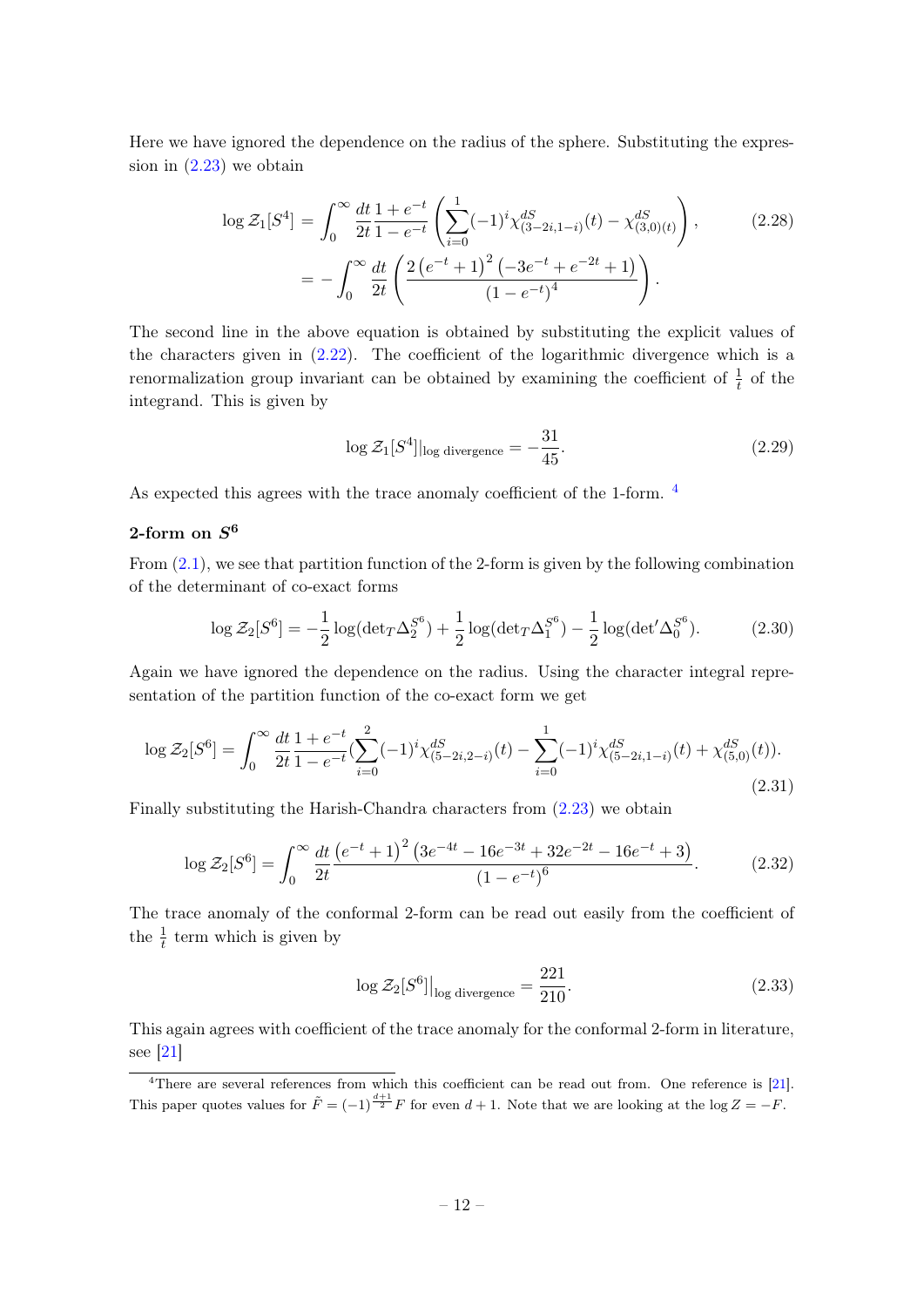Let us verify that if indeed the bulk character for the 2-form coincides with that of the character of the corresponding unitary irreducible representation (UIR) of  $SO(1,6)$ in the exceptional series. According to the notation of  $[22]$ , the 2-form coincides with  $p = 3, \Delta = 3, r = 2, \vec{x} = 0$  in the exceptional series <sup>[5](#page-0-0)</sup>. It corresponds to a Young tableaux of a single column with 2 boxes or  $Y_3 = (1, 1)$ . The contribution to the character comes from the second summation of equation (13) of [\[22\]](#page-47-4) . We need to correct this by a factor of 2 as pointed out in [\[1\]](#page-46-0). With this correction, the character of the UIR is given by

<span id="page-13-1"></span>
$$
\chi^{dS}(q = e^{-t}, \vec{x} = 0) = 2\frac{q^5 - 5q^4 + 10q^3}{(1-q)^5}
$$
\n(2.34)

Here the coefficients in the numerator are the dimensions corresponding to the singlet, a vector and an anti-symmetric tensor of  $SO(5)$ . The overall factor of 2 is the correction noted by [\[1\]](#page-46-0) which agrees with the older results of [\[23\]](#page-47-5). Now let us examine the bulk character of the 2-form in from our analysis, we use  $(2.30)$  and extract the bulk contribution from each of the determinants.

$$
\log \mathcal{Z}_{2}[S^{6}]|_{\text{bulk}} = \int_{0}^{\infty} \frac{dt}{2t} \frac{1+e^{-t}}{1-e^{-t}} \left[ \binom{5}{2} \frac{e^{-2t}+e^{-3t}}{(1-e^{-t})^5} - \binom{5}{1} \frac{e^{-t}+e^{-4t}}{(1-e^{-t})^5} + \binom{5}{0} \frac{1+e^{-5t}}{(1-e^{-t})^5} \right] \tag{2.35}
$$

We now subtract the coefficient which contributes at the  $t \to \infty$  limit from the term in the square bracket to go over to the flipped character. We obtain

$$
\log \widetilde{\mathcal{Z}}_2[S^6] \Big|_{\text{bulk}} = \int_0^\infty \frac{dt}{2t} \frac{1+e^{-t}}{1-e^{-t}} \left[ \binom{5}{2} \frac{e^{-2t}+e^{-3t}}{(1-e^{-t})^5} - \binom{5}{1} \frac{e^{-t}+e^{-4t}}{(1-e^{-t})^5} + \binom{5}{0} \frac{1+e^{-5t}}{(1-e^{-t})^5} - 1 \right] \tag{2.36}
$$

Simplifying the terms in the square bracket we obtain

<span id="page-13-0"></span>
$$
\log \tilde{\mathcal{Z}}_2[S^6]\Big|_{\text{bulk}} = \int_0^\infty \frac{dt}{2t} \frac{1+e^{-t}}{1-e^{-t}} \left( \frac{20e^{-3t} - 10e^{-4t} + 2e^{-5t}}{(1-e^{-t})^5} \right) \tag{2.37}
$$

We see that terms in the curved bracket of [\(2.37\)](#page-13-0) precisely coincides with the character of the UIR [\(2.34\)](#page-13-1) corresponding to the 2-form in  $d+1=6$ . It will be interesting to verify whether such a statement holds for all  $p$ -forms in arbitrary dimensions, as it was demonstrated for the case of massless symmetric tensors in  $[1]$ <sup>[6](#page-0-0)</sup>.

# 2-form on  $S^4$

Let us now consider the case of 2-form on  $S^4$  for which  $2p > d$ . From  $(2.1)$  we see that the partition function is given by

$$
\log \mathcal{Z}_2[S^4] = -\frac{1}{2} \log(\det T \Delta_2^{S^4}) + \frac{1}{2} \log(\det T \Delta_1^{S^4}) - \frac{1}{2} \log(\det \Delta_0^{S^4}).
$$
 (2.38)

<sup>&</sup>lt;sup>5</sup>This 'p' refers to the p used in [\[22\]](#page-47-4) not the p-form. In general for a given p-form, the 'p' of [22] is  $p+1$ . <sup>6</sup>We have also verified the fact that the UIR of the 2-form in  $d+1=7$  coincides with the corresponding flipped character.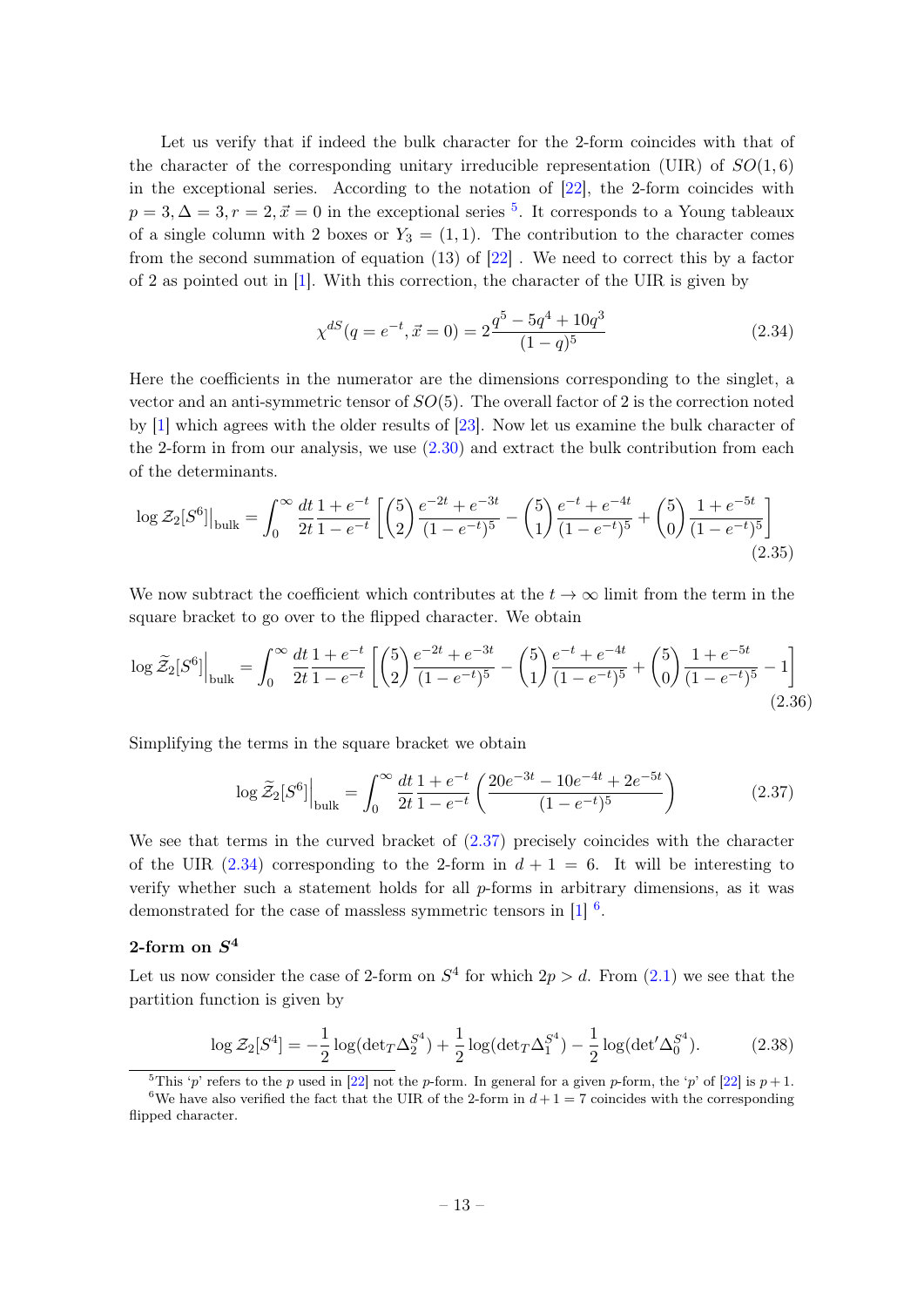Using the character representation in  $(2.23)$  for each of the co-exact p-forms that occur in the above expression we obtain

<span id="page-14-1"></span>
$$
\log \mathcal{Z}_2[S^4] = \int_0^\infty \frac{dt}{2t} \frac{1+e^{-t}}{1-e^{-t}} \left( \sum_{i=0}^2 (-1)^i \chi_{(3-2i,2-i)}^{dS}(t) - \sum_{i=0}^1 (-1)^i \chi_{(3-2i,1-i)}^{dS}(t) + \chi_{(3,0)}^{dS}(t) \right). \tag{2.39}
$$

Note that the characters that occur for the co-exact 2-form on  $S<sup>4</sup>$  are given by

$$
\chi_{(3-2i,2-i)}^{dS} = \binom{3-2i}{2-i} \frac{\left(e^{-(2-i)t} + e^{-(1-i)t}\right)}{\left(1 - e^{-t}\right)^{3-2i}},\tag{2.40}
$$

with i running from 0 to 2 at  $i = 2$ , this naive character which grow as  $e^t$  and therefore cannot be considered as character of a unitary representation of  $SO(1, d+1)$ . This feature also occurred in [\[1\]](#page-46-0) for character representation of one loop determinants of massless higher spin fields with spins  $\geq 2$ . We can follow the same procedure developed in [\[1\]](#page-46-0) to deal with such naive characters. We replace the naive character by the flipped character. Let  $x = e^{-t}$ , and consider the character  $\chi = \sum_{k} c_k x^k$  with terms  $k < 0$ , then the flipped character is given by

<span id="page-14-0"></span>
$$
[\chi]_{+} = \chi - c_0 - c_k (x^k + x^{-k}). \tag{2.41}
$$

As explained in [\[1\]](#page-46-0), this procedure can be thought of as a contour deformation so that the integration is done over the negative  $t$  axis and removing zero modes from the path integral.

Let us demonstrate this for the character corresponding to the co-exact 2-form.

$$
\chi = \sum_{i=0}^{2} (-1)^{i} \chi_{(3-2i,2-i)}^{dS}(t)
$$
\n
$$
= \frac{\binom{3}{2} (x^{2} + x)}{(1-x)^{3}} - \frac{\binom{1}{1} (x+1)}{1-x} + \frac{\binom{-1}{0} (x^{-1} + 1)}{(1-x)^{-1}},
$$
\n
$$
= \frac{1}{x} - 1 + 10x^{2} + 25x^{3} + 46x^{4} + \cdots
$$
\n(2.42)

The flipped character is then given by

$$
[\chi]_{+} = \chi - (-1) - (x^{-1} + x),
$$
  
= 
$$
\frac{x(-1+13x - 8x^{2} + 2x^{3})}{(1-x)^{3}}.
$$
 (2.43)

Note the integral with the flipped character has the same UV divergence as the original naive character. The reason is that the additional contributions to convert the naive character to the flipped character in  $(2.41)$  together with the factor  $(1+x)/(1-x)$  in the integral transform is an odd function of  $t$  and therefore will not contribute to the coefficient of  $\frac{1}{t}$ .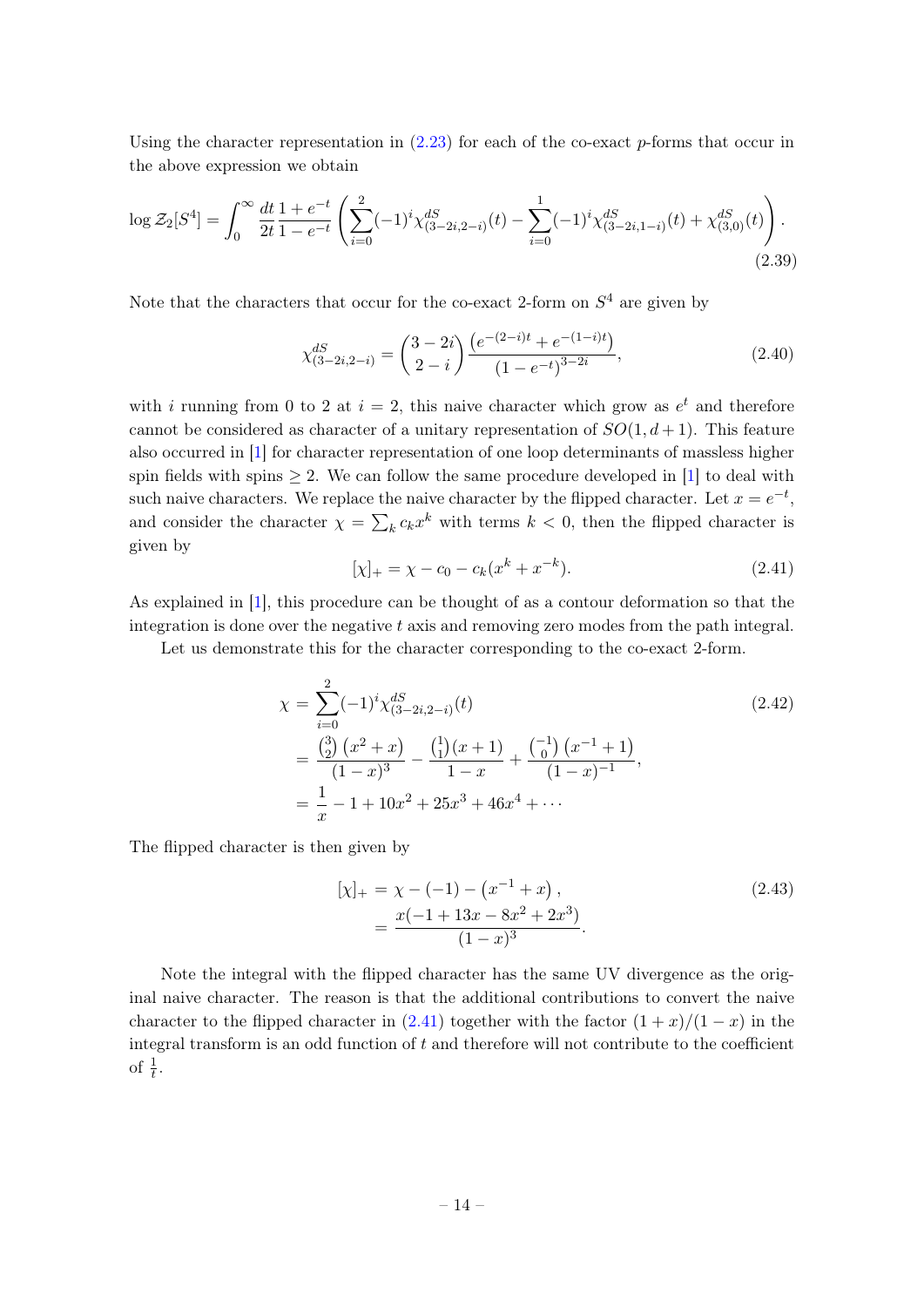Extracting the logarithmic divergence from [\(2.39\)](#page-14-1) we obtain

$$
\log \mathcal{Z}_2[S^4]\big|_{\log \text{divergence}} = \frac{209}{90}.\tag{2.44}
$$

This coefficient agrees with the result quoted in [\[21\]](#page-47-3).

#### <span id="page-15-0"></span>2.2 Logarithmic divergence on even spheres

Proceeding as described in the previous section we can extract the coefficient of the logarithmic divergence for p forms on spheres in even  $d+1$  with  $2 \leq (d+1) \leq 14$ . The result is summarised in table [1](#page-16-0)

Note that the p-forms which are Hodge dual to each other do not have the same logarithmic divergence in the partition function. The difference in this coefficient between such Hodge dual pair of  $p$  forms have been seen to be integer multiples of 2. Consider the  $(0, 2)$ -form pair on  $S<sup>4</sup>$ , from table [\(1\)](#page-16-0) we see that the difference in the logarithmic divergence is  $-2$ . Similarly the coefficients for  $(1,3)$  and  $(2,4)$ -form pairs on  $S^6$  and  $S^8$  differ by  $+2$ and  $-2$  respectively. Now consider the  $(0, 4)$ ,  $(1, 4)$ -pair on  $S^6$  and  $S^8$ , the coefficient of the logarithmic divergence differ by −4 and 4 respectively. These jumps in the trace anomaly coefficients agree with that noted earlier in [\[21\]](#page-47-3).

#### <span id="page-15-1"></span>2.3 IR finite term or the F-term on odd spheres

Consider the case  $d+1$  is odd, the character integral representation of the determinant of the co-exact p form is given by  $(2.23)$  with the characters given in  $(2.22)$ . Using the definition of the characters it is easy to see that for  $d$  even, The characters are all even functions of t which makes the integrand in  $(2.23)$  is an even function since the remaining factor  $(1+e^{-t})/t(1-e^{-t})$  is also an even function of t. Therefore the contour in t can be extended to the whole real line as shown in figure [3.](#page-17-0) Note that to ensure that the integrand is IR finite one always replaces the character by the flipped character. The additional terms one adds to flip the character is always even and the flipped character by construction converges as  $t \to \infty$  in the complex plane. This enables us to close the contour using a large semi-circle in either the upper half or lower half plane. In figure [3](#page-17-0) we have chosen to close the contour  $D$  in the upper half plane. The integral then can evaluated by summing over the residues that occur on the imaginary axis. This results in the IR finite term. The IR finite term of the partition function is negative of what is known as the F-term in the literature. We illustrate this method in two examples.

# 2-form on  $S^7$

The character for the co-exact 2-form in  $d = 6$  is given by

$$
\chi(t) = \sum_{i=0}^{2} (-1)^{i} \chi_{(6-2i,2-i)}^{dS}(t),
$$
\n
$$
= 1 - 2x + 3x^{2} + 52x^{3} + 242x^{4} + \cdots, \qquad x = e^{-t}
$$
\n(2.45)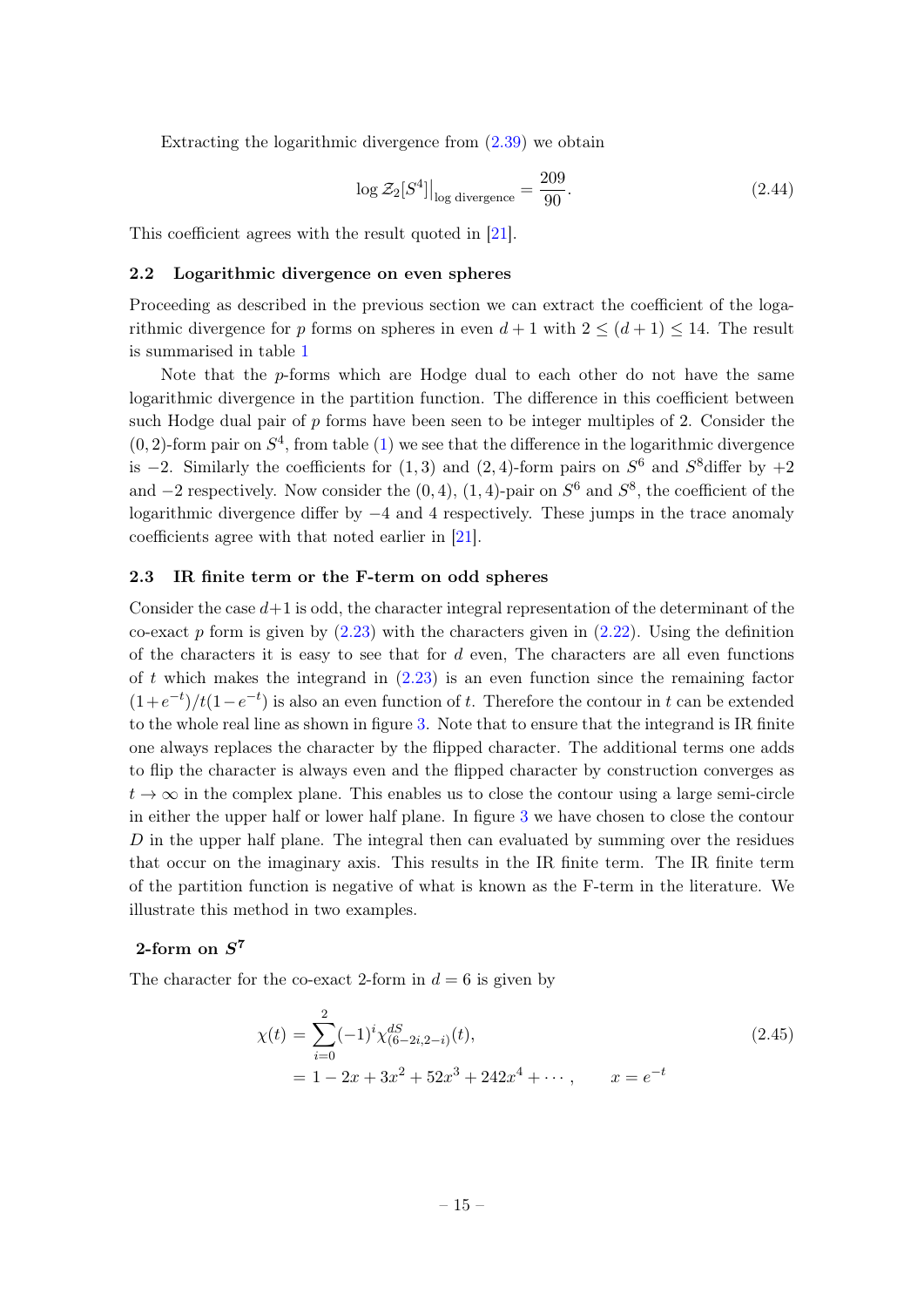<span id="page-16-0"></span>

| $d+1$<br>$\boldsymbol{p}$ | $\overline{2}$ | $\overline{4}$    | 6                     | 8                        | 10                               | 12                                              | 14                                       |
|---------------------------|----------------|-------------------|-----------------------|--------------------------|----------------------------------|-------------------------------------------------|------------------------------------------|
| $\overline{0}$            | $\frac{1}{3}$  | $\frac{29}{90}$   | $\frac{1139}{3780}$   | $\frac{32377}{113400}$   | 2046263<br>7484400               | $\frac{5389909963}{20432412000}$                | $\frac{31374554287}{122594472000}$       |
| $\mathbf{1}$              | $-2$           | $\frac{31}{45}$   | $\frac{1271}{1890}$   | $\frac{4021}{6300}$      | 456569<br>748440                 | 1199869961<br>2043241200                        | 893517041<br>1571724000                  |
| $\overline{2}$            | $+4$           | $+\frac{209}{90}$ | $+\frac{221}{210}$    | $+\frac{2603}{2520}$     | $+\frac{13228}{13365}$           | $\frac{1296877349}{1362160800}$                 | $+\frac{2686807471}{2918916000}$         |
| 3                         |                | $-4$              | 5051<br>1890          | 8051<br>5670             | 5233531<br>3742200               | 1417811<br>1051050                              | 456732097<br>350269920                   |
| $\overline{4}$            |                | $+6$              | $+\frac{16259}{3780}$ | $+\frac{7643}{2520}$     | $+\frac{1339661}{740}$<br>748440 | 15630799<br>8845200                             | $+\tfrac{933250433}{544864320}$          |
| $\overline{5}$            |                |                   | $-6$                  | $\frac{29221}{6300}$     | 12717931<br>3742200              | $\frac{525793111}{243243000}$                   | 7280049421<br>3405402000                 |
| 6                         |                |                   | $+8$                  | $+\frac{712777}{113400}$ | $+\frac{66688}{13365}$           | $+\frac{33321199}{8845200}$                     | $+\frac{3698905481}{1450}$<br>1459458000 |
| $\overline{7}$            |                |                   |                       | $-8$                     | 4947209<br>748440                | $\frac{5622011}{1051050}$                       | 14090853421<br>3405402000                |
| 8                         |                |                   |                       | $+10$                    | $+\frac{61921463}{7484400}$      | $+\frac{9469842149}{1362160800}$                | $+\frac{3112707713}{544864320}$          |
| 9                         |                |                   |                       |                          | $-10$                            | 17545799561<br>2043241200                       | 2558351617<br>350269920                  |
| 10                        |                |                   |                       |                          | $+12$                            | $+\frac{209714029963}{20420445}$<br>20432412000 | 26038135471<br>2918916000                |
| 11                        |                |                   |                       |                          |                                  | $-12$                                           | 16610757041<br>1571724000                |
| 12                        |                |                   |                       |                          |                                  | $+14$                                           | 1502508218287<br>122594472000            |
| 13                        |                |                   |                       |                          |                                  |                                                 | $-14$                                    |

Table 1: Logarithmic divergence in the partition function of p-forms on even spheres.

Therefore the flipped character is given by

$$
[\chi(t)]_+ = \chi(t) - 1.
$$
\n(2.46)

The IR finite term is obtained by evaluating the integral

$$
-\frac{1}{2}\log(\det T \Delta_2^{S^7})\Big|_{\text{IR finite}} = \int_D \frac{dt}{4t} \frac{1+e^{-t}}{1-e^{-t}} [\chi(t)]_+\tag{2.47}
$$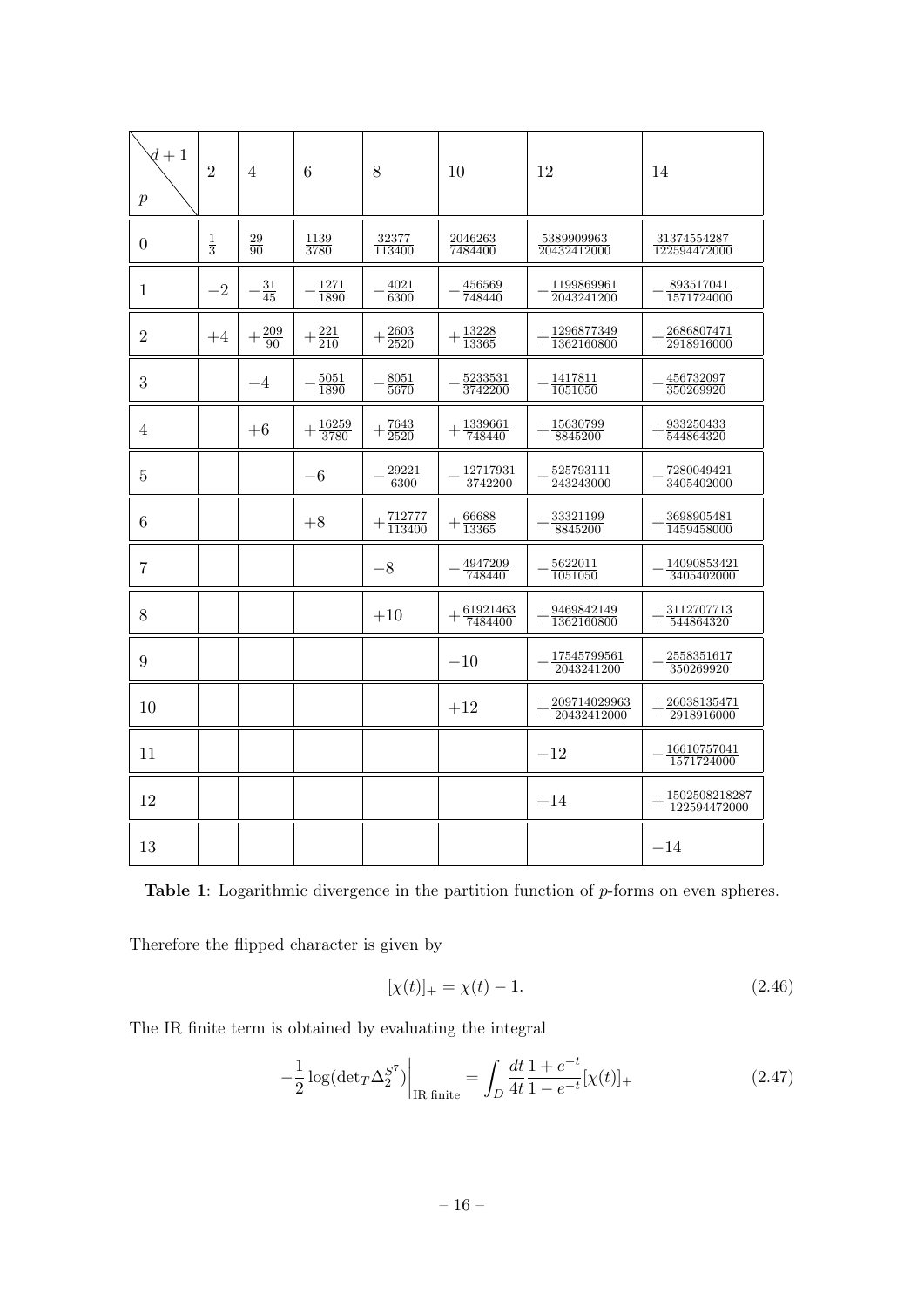<span id="page-17-0"></span>

Figure 3: Contour for extracting the contribution of IR finite term in odd spheres

Here  $D$  is the contour in the upper half plane as shown in figure  $(3)$  Then evaluating the residues we obtain

$$
-\frac{1}{2}\log(\det T \Delta_2^{S^7})\Big|_{\text{IR finite}} = \frac{9}{32\pi^2}\zeta(3) + \frac{1}{16\pi^4}\zeta(5) - \frac{15}{64\pi^6}\zeta(7). \tag{2.48}
$$

# 2-form on  $S^3$

The naive character for the co-exact 2 form in  $d = 2$  is given by

$$
\chi(t) = \sum_{i=0}^{2} (-1)^{i} \chi_{(2-2i,2-i)}^{dS}(t),
$$
  
= 
$$
\frac{1}{x^{2}} - \frac{2}{x} + 3 + 5x^{2} + 6x^{3} + 8x^{4} + \cdots
$$
 (2.49)

Therefore the flipped character is given by

$$
[\chi(t)]_{+} = \chi(t) - 3 + 2(e^{t} + e^{-t}) - (e^{-2t} + e^{-2t}). \tag{2.50}
$$

Proceeding as before, the IR finite contribution to the one loop determinant is given by

$$
-\frac{1}{2}\log(\det T \Delta_2^{S^7})\Big|_{\text{IR finite}} = \int_D \frac{dt}{4t} \frac{1+e^{-t}}{1-e^{-t}} [\chi(t)]_+,
$$
\n
$$
= -\frac{1}{4\pi^2} \zeta(3).
$$
\n(2.51)

We use the method described to obtain the values of of the IR finite terms for  $p$  forms for  $0 \le p \le 7$  in  $3 \le d+1 \le 9$ . We have compared the results of these finite terms wherever possible with the results of [\[21\]](#page-47-3) and noted that they agree. For instance the results of the IR finite part evaluated in equations  $(2.29)-(2.34)$  of  $[21]$  agree with the corresponding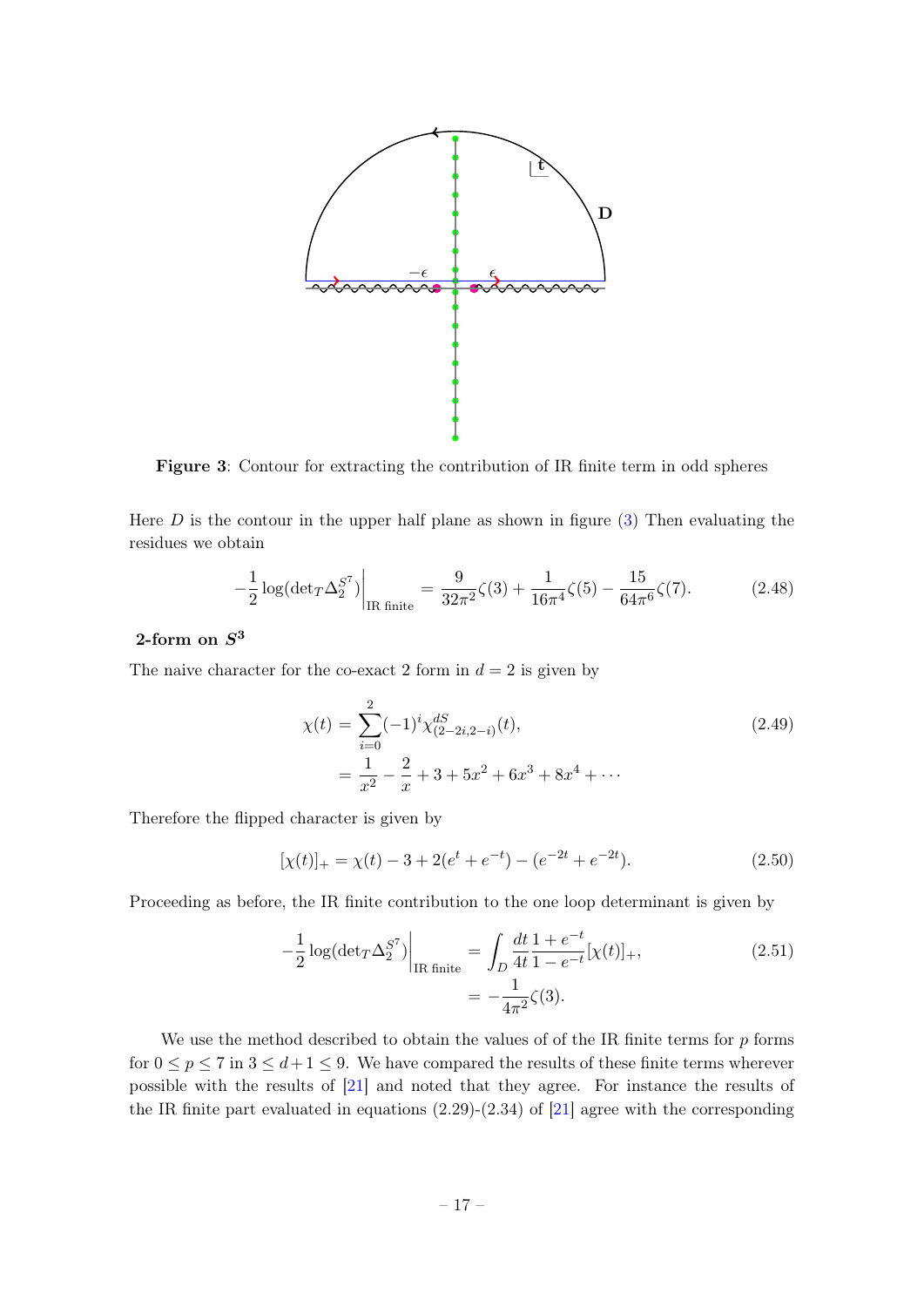values in table [2.](#page-18-1) There are differences in sign, due to the fact that what is quoted in [\[21\]](#page-47-3) is a quantity called  $\tilde{F} = (-1)^{d/2}$  times the sphere free energy in odd  $d+1$ , while we have evaluated  $\log \mathcal{Z}$  which is negative of the free energy. It is easy to observe the IR finite part respects Hodge duality as was seen earlier in [\[20,](#page-47-2) [21\]](#page-47-3). For example the values of the IR finite part for the Hodge-dual pair of forms  $(0, 1)$  in  $d = 2$  agree. The same property holds for the pairs  $(0, 3)$ ,  $(1, 2)$  in  $d = 4$ , other Hodge-dual pairs can be seen in table [2.](#page-18-1)

<span id="page-18-1"></span>

| $\overline{d+1}$ | $p=0$                                                                                                                    |                | $d+1$          | $p=1$                                                                                                                       |  |
|------------------|--------------------------------------------------------------------------------------------------------------------------|----------------|----------------|-----------------------------------------------------------------------------------------------------------------------------|--|
| 3                | $-\frac{\zeta(3)}{4\pi^2}$                                                                                               |                | 3              | $-\frac{\zeta(3)}{4\pi^2}$                                                                                                  |  |
| $\overline{5}$   | $-\frac{23\zeta(3)}{48\pi^2}+\frac{\zeta(5)}{16\pi^4}$                                                                   |                | 5              | $\frac{5\zeta(3)}{16\pi^2}+\frac{3\zeta(5)}{16\pi^4}$                                                                       |  |
| $\overline{7}$   | $\frac{949\zeta(3)}{1440\pi^2} + \frac{13\zeta(5)}{48\pi^4} - \frac{\zeta(7)}{64\pi^6}$                                  |                | $\overline{7}$ | $\frac{179\zeta(3)}{288\pi^2}+\frac{17\zeta(5)}{48\pi^4}-\frac{5\zeta(7)}{64\pi^6}$                                         |  |
| 9                | $-\frac{16399\zeta(3)}{20160\pi^2}+\frac{2087\zeta(5)}{3840\pi^4}+\frac{\zeta(9)}{256\pi^8}-\frac{31\zeta(7)}{256\pi^6}$ |                | 9              | $\frac{841\zeta(3)}{960\pi^2} + \frac{1249\zeta(5)}{3840\pi^4} + \frac{7\zeta(9)}{256\pi^8} - \frac{101\zeta(7)}{256\pi^6}$ |  |
|                  |                                                                                                                          |                |                |                                                                                                                             |  |
| $d+1$            | $p=2$                                                                                                                    |                | $d+1$          | $p=3$                                                                                                                       |  |
| 5                | $\frac{5\zeta(3)}{16\pi^2}+\frac{3\zeta(5)}{16\pi^4}$                                                                    |                | $\bf 5$        | $\frac{\zeta(5)}{16\pi^4} - \frac{23\zeta(3)}{48\pi^2}$                                                                     |  |
| $\overline{7}$   | $\frac{49\zeta(3)}{144\pi^2} - \frac{7\zeta(5)}{24\pi^4} - \frac{5\zeta(7)}{32\pi^6}$                                    |                | $\overline{7}$ | $-\frac{49\zeta(3)}{144\pi^2}-\frac{7\zeta(5)}{24\pi^4}-\frac{5\zeta(7)}{32\pi^6}$                                          |  |
| 9                | $-\frac{1987\zeta(3)}{2880\pi^2}+\frac{21\zeta(9)}{256\pi^8}-\frac{2333\zeta(5)}{3840\pi^4}-\frac{71\zeta(7)}{256\pi^6}$ |                | 9              | $\frac{205\zeta(3)}{576\pi^2}+\frac{91\zeta(5)}{256\pi^4}+\frac{75\zeta(7)}{256\pi^6}+\frac{35\zeta(9)}{256\pi^8}$          |  |
|                  |                                                                                                                          |                |                |                                                                                                                             |  |
| $d+1$            | $p=4$                                                                                                                    | $d+1$          |                | $p=5$                                                                                                                       |  |
| $\overline{7}$   | $\frac{179\zeta(3)}{288\pi^2}+\frac{17\zeta(5)}{48\pi^4}-\frac{5\zeta(7)}{64\pi^6}$                                      | $\overline{7}$ |                | $-\frac{949\zeta(3)}{1440\pi^2}+\frac{13\zeta(5)}{48\pi^4}-\frac{\zeta(7)}{64\pi^6}$                                        |  |
| 9                | $\frac{205\zeta(3)}{576\pi^2}+\frac{91\zeta(5)}{256\pi^4}+\frac{75\zeta(7)}{256\pi^6}+\frac{35\zeta(9)}{256\pi^8}$       |                | 9              | $-\frac{1987\zeta(3)}{2880\pi^2}+\frac{21\zeta(9)}{256\pi^8}-\frac{2333\zeta(5)}{3840\pi^4}-\frac{71\zeta(7)}{256\pi^6}$    |  |
|                  |                                                                                                                          |                |                |                                                                                                                             |  |
|                  |                                                                                                                          |                |                |                                                                                                                             |  |
| $d+1$            | $p=6$                                                                                                                    |                | $d+1$          | $p=7$                                                                                                                       |  |
| 9                | $\frac{841\zeta(3)}{960\pi^2}+\frac{1249\zeta(5)}{3840\pi^4}+\frac{7\zeta(9)}{256\pi^8}-\frac{101\zeta(7)}{256\pi^6}$    |                | 9              | $-\frac{16399\zeta(3)}{20160\pi^2}+\frac{2087\zeta(5)}{3840\pi^4}+\frac{\zeta(9)}{256\pi^8}-\frac{31\zeta(7)}{256\pi^6}$    |  |

Table 2: IR finite part of the partition function on odd spheres.

## <span id="page-18-0"></span>p-forms on anti-de Sitter space

The construction of the partition function of gauge fixed p-form field on  $AdS_{d+1}$  proceeds along the same lines as that done for the sphere. The partition function is given by

<span id="page-18-2"></span>
$$
\mathcal{Z}_p[AdS_{d+1}] = \left[\frac{1}{\det_T \Delta_p} \frac{\det_T \Delta_{p-1}}{\det_T \Delta_{p-2}} \cdots \left(\frac{\det_T \Delta_1}{\det \Delta_0}\right)^{(-1)^p}\right]^{\frac{1}{2}},\tag{3.1}
$$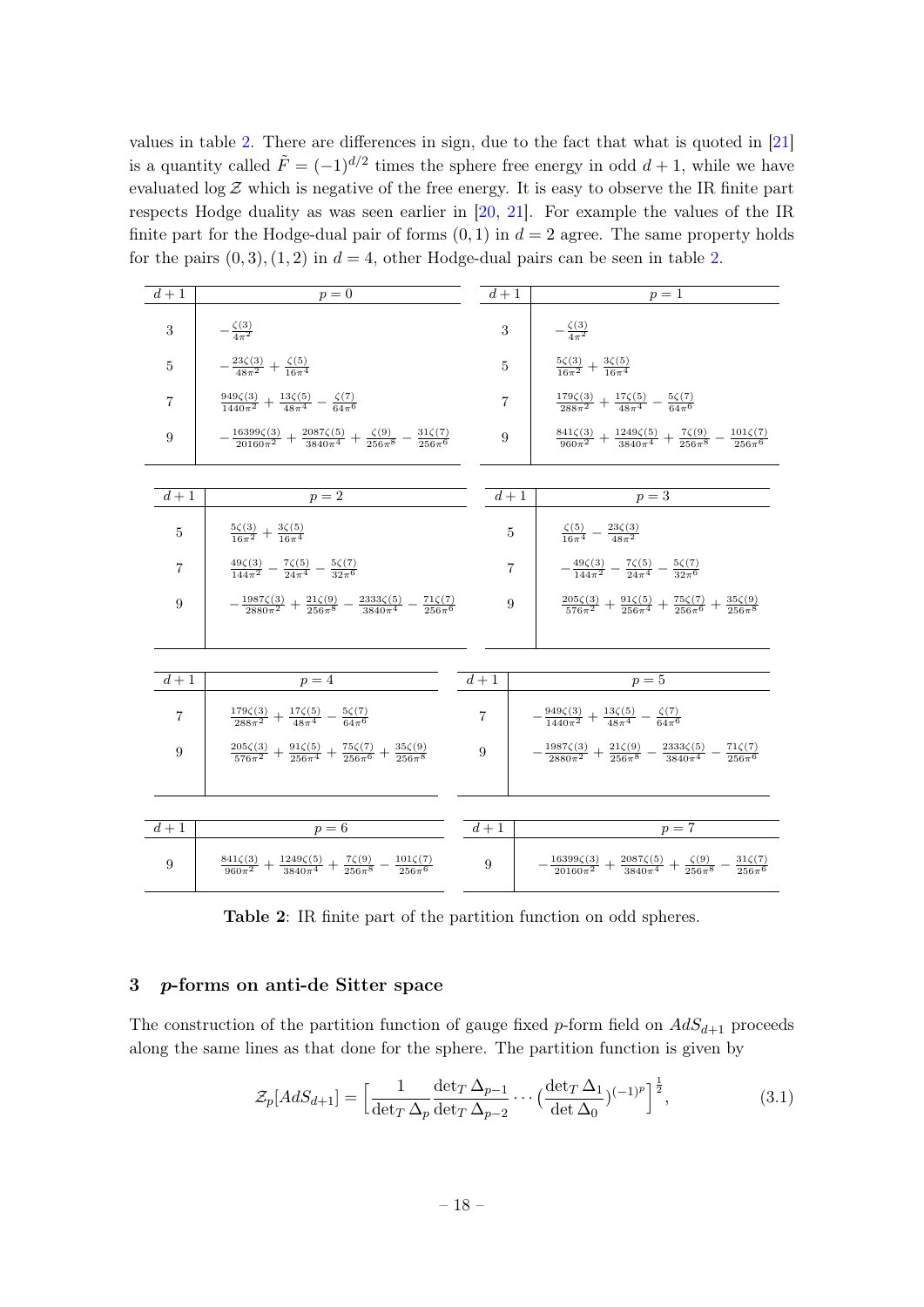where  $\det(\Sigma)$  denotes the determinant of Hodge de-Rham Laplacian of co-exact p-form field and det  $\Delta_0$  is the determinant of 0-form on AdS. Note that the 0-form Laplacian does not have a discrete zero mode unlike the case for spheres. Therefore the one loop path integral does not contain the volume of AdS. The expression implies again that the key ingredient to evaluate the partition function is the determinant of the co-exact p-forms on AdS. In section [3.1](#page-19-0) we will show that these determinants can be written in terms of Harish-Chandra characters of the anti-de Sitter group. In section [3.2](#page-26-0) we evaluate the trace anomaly coefficient in  $AdS_{d+1}$  with  $d+1$  even and show that it is proportional to that of  $S^{d+1}$  as expected since these spaces are conformally flat.

#### <span id="page-19-0"></span>3.1 Determinant of co-exact p-forms as character integrals

To evaluate determinants, we need both the eigen values and their degeneracies of the Hodge-deRham Laplacian. Since  $AdS$  is non-compact, the eigen values are part of continuous spectrum distributed through a measure known as the Plancherel measure. These eigen values of the Laplacian are given by [\[24\]](#page-47-6)

$$
\Delta_p \psi_{\lambda}^{(u_i)} = -(\lambda^2 + (\frac{d}{2} - p)^2) \psi_{\lambda}^{(u_i)}, \tag{3.2}
$$

where  $\lambda$  runs from 0 to  $\infty$  and  $\psi_{\lambda}^{(u_i)}$  $\lambda^{(u_i)}$  is the basis of eigen functions for co-exact p-forms. The Plancherel measure is given by [\[24\]](#page-47-6)

<span id="page-19-1"></span>
$$
\mu_p(\lambda) = N(d)\hat{g}(p) \times \begin{cases} \lambda \tanh(\pi\lambda) \prod_{j=\frac{1}{2}}^{\frac{d}{2}} (j^2 + \lambda^2) \\ \frac{d}{2} \left(\frac{d}{2} - p\right)^2 + \lambda^2 \\ \frac{\prod_{j=0}^{\frac{d}{2}} (j^2 + \lambda^2)}{\left(\frac{d}{2} - p\right)^2 + \lambda^2}, & \text{for } d \text{ even} \end{cases}
$$
(3.3)

where the product runs over half integers for  $d$  odd and integers for  $d$  even. The normalizations are given by

<span id="page-19-2"></span>
$$
N(d) = \frac{\text{Vol}(AdS_{d+1})}{2^d \Gamma(\frac{d+1}{2})\pi^{\frac{d+1}{2}}}, \qquad \hat{g}(p) = \frac{d!}{p!(d-p)!}.
$$
 (3.4)

By  $Vol(AdS_{d+1})$  we refer to the regularised volume given by

<span id="page-19-3"></span>
$$
\text{Vol}(AdS_{d+1}) = \begin{cases} \pi^{\frac{d}{2}} \Gamma(-\frac{d}{2}), & \text{for } d \text{ odd} \\ \frac{2(-\pi)^{\frac{d}{2}}}{\Gamma(\frac{d}{2}+1)} \log \tilde{R} & \text{for } d \text{ even.} \end{cases} \tag{3.5}
$$

Here  $\tilde{R}$  is the dimensionless IR cutoff, the ratio fo the radial cutoff to the radius of AdS.

Using these inputs let us proceed to evaluate the determinant of the co-exact  $p$ -form

$$
-\frac{1}{2}\log(\det T \Delta_p^{AdS_{d+1}}) = -\frac{1}{2}\int_0^\infty d\lambda \mu_p(\lambda) \log\left[\lambda^2 + \left(\frac{d}{2} - p\right)^2\right].\tag{3.6}
$$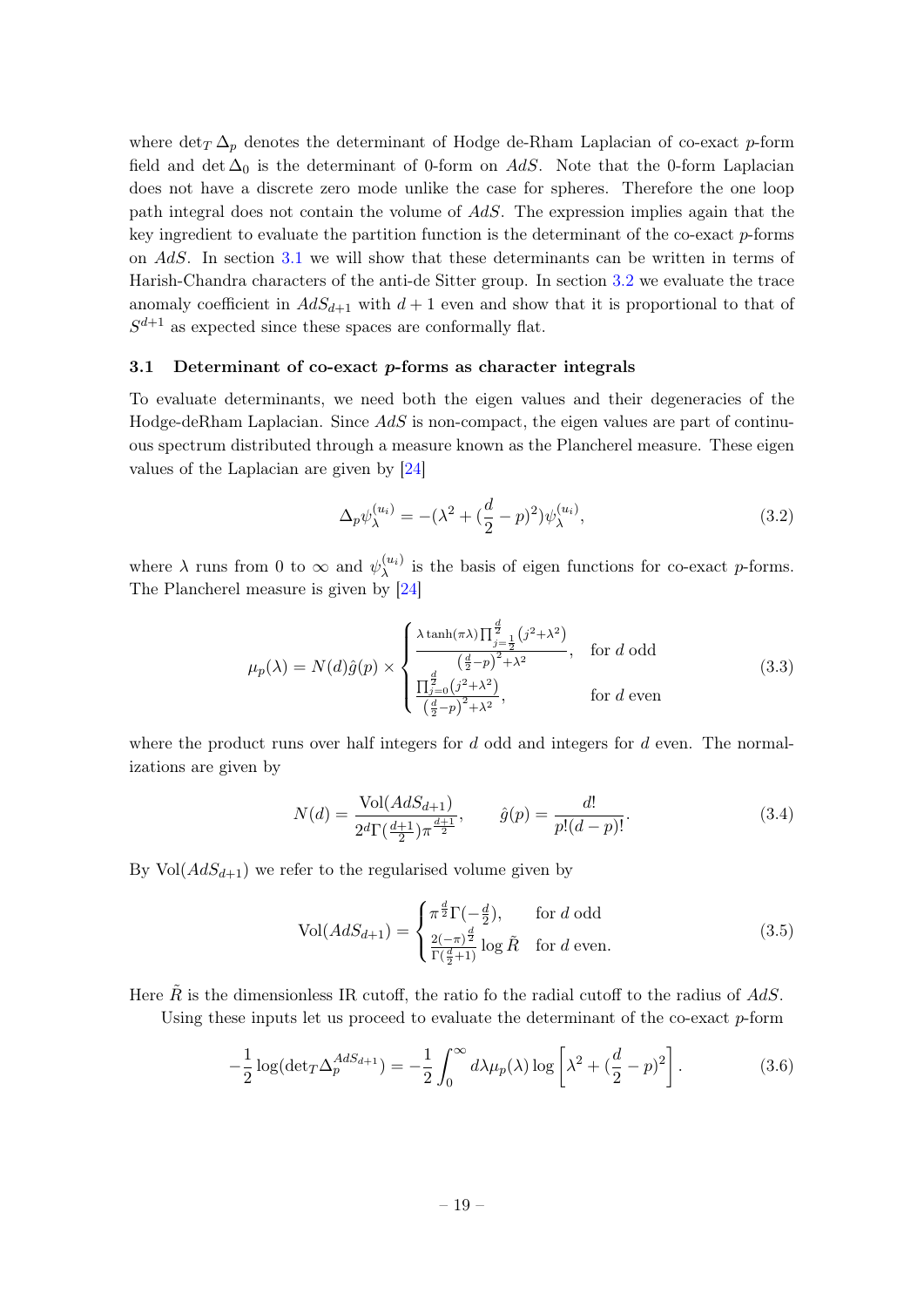We again replace the logarithm by the identity in  $(2.4)$  to obtain

$$
-\frac{1}{2}\log(\det(\Gamma \Delta_p^{AdS_{d+1}})) = \int_0^\infty \frac{d\tau}{2\tau} \int_0^\infty d\lambda \mu_p(\lambda) (e^{-\tau(\lambda^2 + (\frac{d}{2} - p)^2)} - e^{-\tau}).\tag{3.7}
$$

The integral over the Plancherel measure vanishes

<span id="page-20-0"></span>
$$
\int_0^\infty d\lambda \mu_p(\lambda) = 0. \tag{3.8}
$$

Just as in the case of equation  $(2.7)$  for spheres, we obtain this result in  $(3.8)$  by choosing d to be sufficiently negative and then analytically continuing the result to positive  $d^7$  $d^7$ . Thus we can proceed by regulating only the first term which results in

<span id="page-20-2"></span>
$$
-\frac{1}{2}\log(\det(\Gamma \Delta_p^{AdS_{d+1}})) = \int_0^\infty \frac{d\tau}{4\tau} e^{-\frac{\epsilon^2}{4\tau}} \int_{-\infty}^\infty d\lambda \mu_p(\lambda) e^{-\tau(\lambda^2 + (\frac{d}{2} - p)^2)}.
$$
 (3.9)

Here we have used the fact that the Plancherel measure is symmetric in  $\lambda$ . We now write the Plancherel measure in terms of its Fourier transform.

<span id="page-20-1"></span>
$$
\mu_p(\lambda) = \int_C \frac{du}{2\pi} e^{-i\lambda u} W_p(u). \tag{3.10}
$$

Here  $C$  is a contour chosen to ensure the Fourier transform is well defined, which will be detailed subsequently. The contour differs when  $d + 1$  is even or odd. We will denote this as  $C_e$ ,  $C_o$  respectively. Substituting [\(3.10\)](#page-20-1) in ([3.9\)](#page-20-2) and performing the integration over  $\lambda$ , we obtain

<span id="page-20-4"></span>
$$
-\frac{1}{2}\log(\det T \Delta_p^{AdS_{d+1}}) = \int_C du \int_0^\infty \frac{d\tau}{8(\pi \tau^3)^{\frac{1}{2}}} e^{-\frac{\epsilon^2 + u^2}{4\tau} - \tau(\frac{d}{2} - p)^2} W_p(u). \tag{3.11}
$$

After integration over  $\tau$  we obtain

<span id="page-20-3"></span>
$$
-\frac{1}{2}\log(\det(\Delta_p^{AdS_{d+1}})) = \int_C \frac{du}{4\sqrt{u^2 + \epsilon^2}} e^{-\left(\frac{d}{2} - p\right)\sqrt{u^2 + \epsilon^2}} W_p(u). \tag{3.12}
$$

We can take the  $\epsilon \to 0$  limit at the end <sup>[8](#page-0-0)</sup>. Thus the task of determining the one loop determinant is reduced to finding the Fourier transform  $W_p(u)$ .

<sup>&</sup>lt;sup>7</sup>Since  $\mu_p(\lambda)$  is an even function of  $\lambda$ , it is equivalent to show  $\int_{-\infty}^{\infty} d\lambda \mu_p(\lambda) = 0$ . By replacing  $\mu_p(\lambda)$ with its Fourier transform  $W_p(u)$  and performing the integration over  $\lambda$  we see that we get  $\int_{-\infty}^{\infty} d\lambda \mu_p(\lambda) =$  $\lim_{u\to 0} W_p(u)$ . From [\(3.24\)](#page-23-0) we see that in this limit  $W_p(u)$  vanishes for sufficiently large negative d.

<sup>&</sup>lt;sup>8</sup>After performing the integration over  $\tau$  one gets the factor  $|\frac{d}{2} - p|$  in the exponent. We have chosen one branch since we expect the answer to be analytic in  $d, p$ . This will be seen in the subsequent analysis.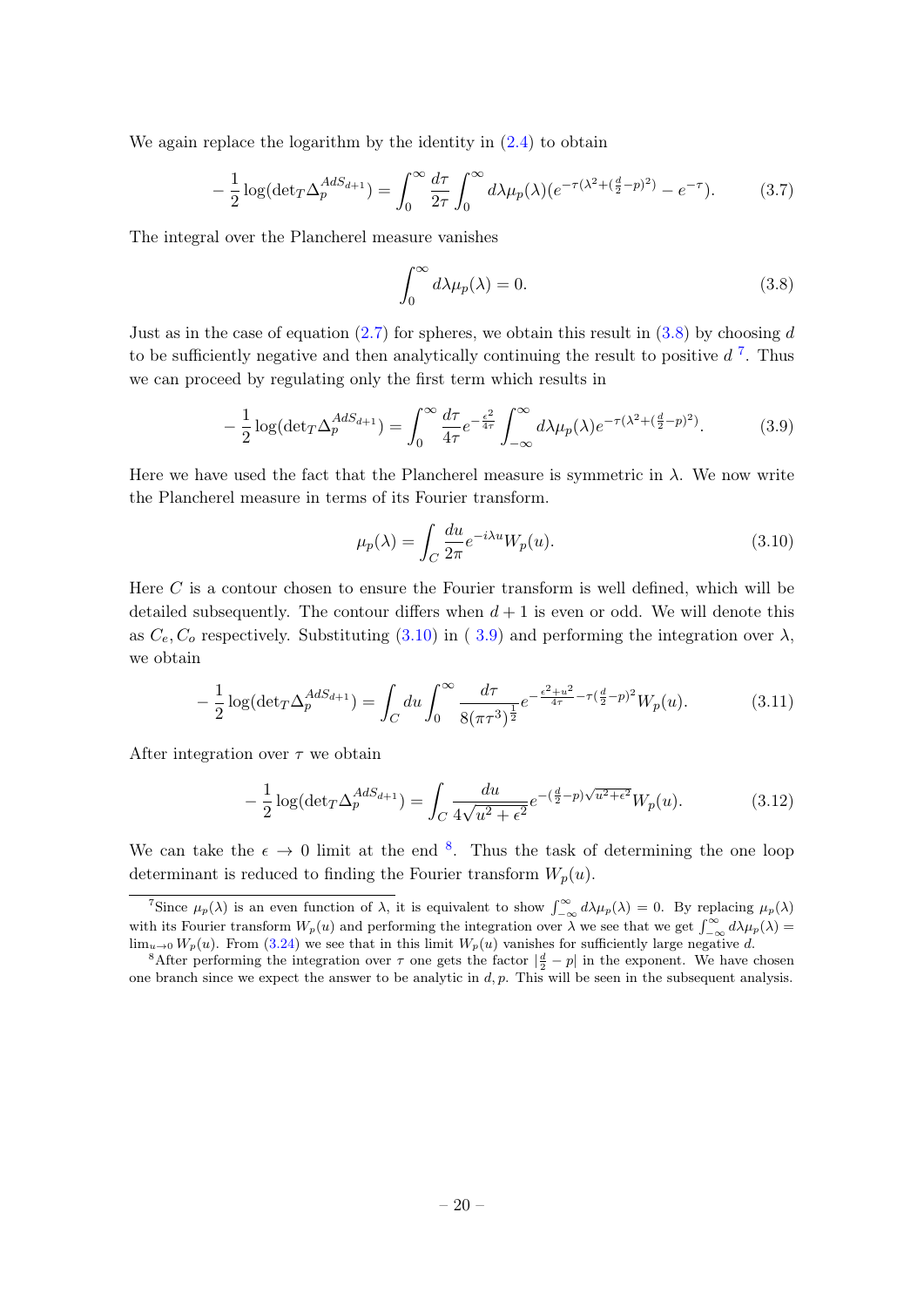#### Fourier transform of the Plancherel measure

To construct the Fourier transform  $W_p(u)$ , consider the ratio of the Plancherel measure of the p-form to the 0-form. From  $(3.3)$  we see that this is given by

<span id="page-21-0"></span>
$$
\frac{\mu_p(\lambda)}{\mu_0(\lambda)} = \hat{g}(p)\frac{\lambda^2 + (\frac{d}{2})^2}{\lambda^2 + (\frac{d}{2} - p)^2}.
$$
\n(3.13)

From the definition of the Fourier transform in [\(3.10\)](#page-20-1), the inverse is given by

<span id="page-21-4"></span>
$$
W_p(u) = \int_{-\infty}^{\infty} d\lambda e^{i\lambda u} \mu_p(\lambda), \qquad (3.14)
$$

where the integral is on the real line. Using the relation in  $(3.13)$ , we obtain the following the following differential equation satisfied by  $W_p(u)$ .

<span id="page-21-1"></span>
$$
\frac{d^2}{du^2}W_p(u) - (p - \frac{d}{2})^2 W_p(u) = \hat{g}(p) \left( \frac{d^2 W_0(u)}{du^2} - \frac{d^2}{4} W_0(u) \right). \tag{3.15}
$$

Here we have assumed that the derivative with respect to  $u$  can be taken inside the integral involved in the defining the Fourier transform.  $W_0(u)$  has been constructed in [\[8\]](#page-46-6), On substituting  $W_0(u)$  the differential equation in  $(3.15)$  becomes an inhomogenous second order ordinary differential equation for  $W_p(u)$ .

Before we solve the differential equation, let us recall the construction of  $W_0(p)$  which was done in  $[8]$ . For both even and odd  $d$  it is given by

<span id="page-21-5"></span>
$$
W_0(u) = \frac{1 + e^{-u}}{1 - e^{-u}} \frac{e^{-\frac{d}{2}u}}{(1 - e^{-u})^d}.
$$
\n(3.16)

However the contour relating  $W_0(u)$  to the Plancherel measure in [\(3.10\)](#page-20-1) is different in even and odd dimensions.

For  $d+1$  even: the contour is given by

<span id="page-21-3"></span>
$$
\mu_0(\lambda) = \frac{1}{2} \left( \int_{R+i\delta} + \int_{R-i\delta} \right) \frac{du}{2\pi} e^{-i\lambda u} W_0(u), \qquad d+1 \text{ even.}
$$
 (3.17)

The contour is the sum of the line integrals above and below the real line. Since  $W_0(u)$ has no branch cuts on the real line, the two line integrals can be replaced by a single line integral above the real line as shown in figure [4.](#page-25-0) We call this contour  $C_e$ . The normalization of  $W_0$  is such that results in the factor  $N(d)$  in [\(3.4\)](#page-19-2) for  $d+1$  even in  $\mu_0(\lambda)$  <sup>[9](#page-0-0)</sup>.

For  $d+1$  odd, the contour for obtaining the Plancherel measure from its Fourier transform is given by

<span id="page-21-2"></span>
$$
\mu_0(\lambda) = -\frac{i}{\pi} \log(\tilde{R}) \left( \int_{R - i\delta} - \int_{R + i\delta} \right) \frac{du}{2\pi} e^{-i\lambda u} W_0(u).
$$
\n(3.18)

<sup>&</sup>lt;sup>9</sup>Our normalization of  $W_0(u)$  differs from that in [\[8\]](#page-46-6).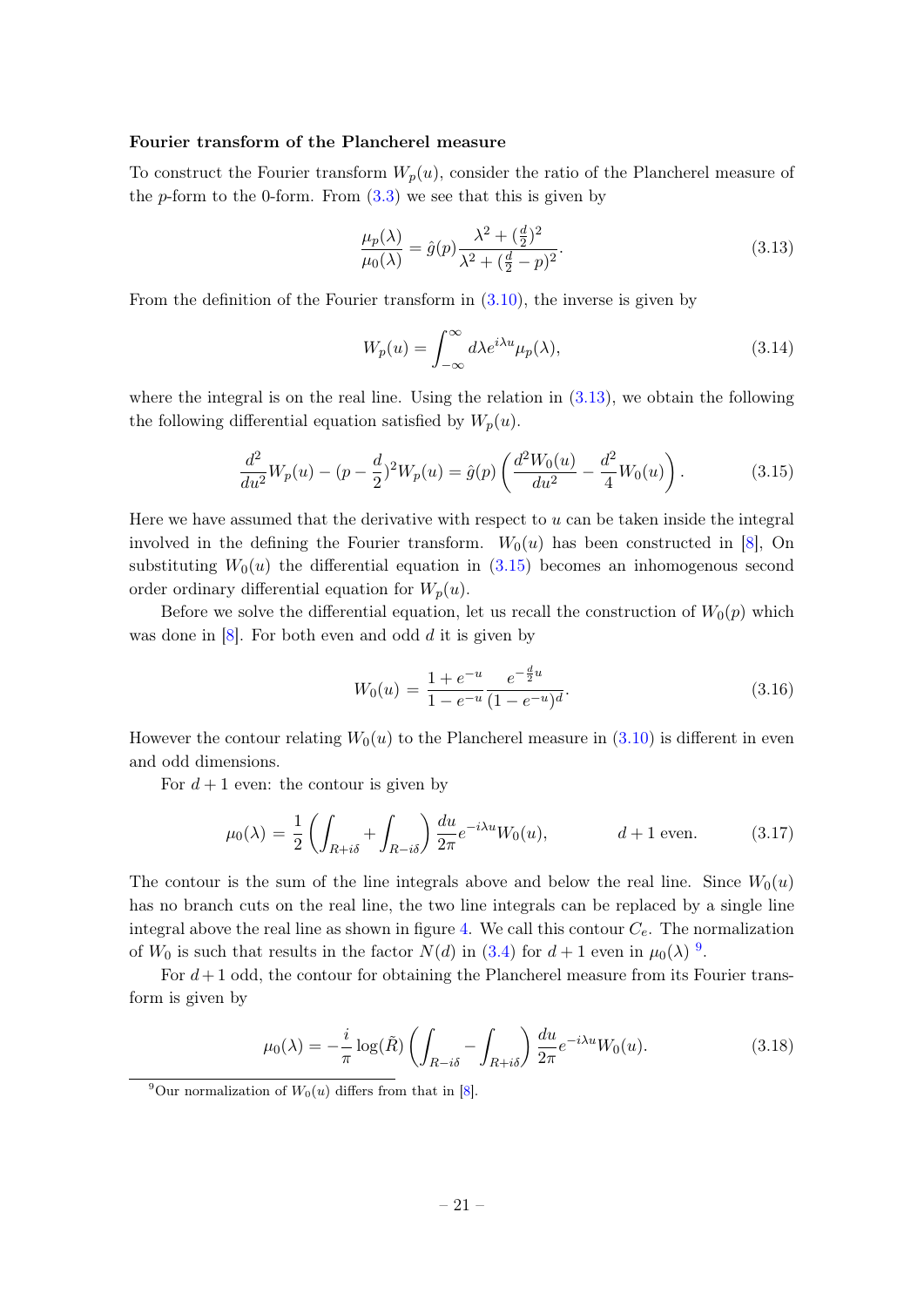Since  $W_0(u)$  has no branch cuts on the real line, the contour can be deformed to a small circle around the origin as shown in figure [5.](#page-26-1) We call this contour  $C<sub>o</sub>$ . Again, the normalization of  $W_0$  and the factors in the equation [\(3.18\)](#page-21-2) are such that results in the factor  $N(d)$  in [\(3.4\)](#page-19-2) for  $d+1$  odd.

We can now substitute  $W_0$  in the RHS of  $(3.15)$  we obtain

$$
\frac{d^2}{du^2}W_p(u) - (p - \frac{d}{2})^2 W_p(u) = \frac{(d+2)!}{p!(d-p)!} \frac{(1+e^{-u})e^{-\frac{(d+2)}{2}u}}{(1-e^{-u})^{d+3}}.
$$
(3.19)

For  $p \neq \frac{d}{2}$  $\frac{d}{2}$ , the general solution of the differential equation is given by by the following function depending on constants  $c_1, c_2$ .

$$
F(x) = c_1 x^{\frac{d}{2} - p} + c_2 x^{p - \frac{d}{2}} +
$$
\n
$$
\frac{x^{-\frac{d}{2} - p} \Gamma(d + 3)}{(d - 2p) \Gamma(p + 1) \Gamma(d - p + 1)} \left\{ x^{2p} [B(x; d - p + 1, -d - 1) - 2B(x; d - p + 1, -d - 2)] + x^d [2B(x; p + 1, -d - 2) - B(x; p + 1, -d - 1)] \right\}.
$$
\n(3.20)

To fix the integration constants, let us first expand in small  $x$ , we get

$$
F(x) = c_1 x^{p - \frac{d}{2}} + \frac{c_2 x^{\frac{1}{2}(d - 2p)}}{d - 2p} + \cdots
$$
 (3.21)

To fix the boundary conditions, we demand that  $W_p(u)$  is analytic in p. Therefore we demand that at  $p = 0$ , the function obeys the expansion obeyed by  $W_0$  given in [\(3.17\)](#page-21-3). This implies that we set  $c_1 = 0$ . Further more note that  $W_0$  has a zero at  $x = -1$ , this must be true for  $W_p$  as well, since the factor  $\frac{1+x}{1-x}$  arises due to the kinematic factor that the we are examining partition functions for bosons  $^{10}$  $^{10}$  $^{10}$ . Thus, setting  $c_1 = 0$  and demanding that  $W_p(x)$  admits a zero at  $x = -1$  we obtain

$$
c_2 = \frac{\Gamma(d+3)}{\Gamma(p+1)\Gamma(d-p+1)}
$$
(3.22)  

$$
\times \left\{ 2(-1)^{2p-d} B(-1; d-p+1, -d-2) + (-1)^{2p-d+1} B(-1; d-p+1, -d-1) -2B(-1; p+1, -d-2) + B(-1; p+1, -d-1) \right\}.
$$

 $10$ The partition function of the simple harmonic oscillator also admits such a factor [\[1\]](#page-46-0).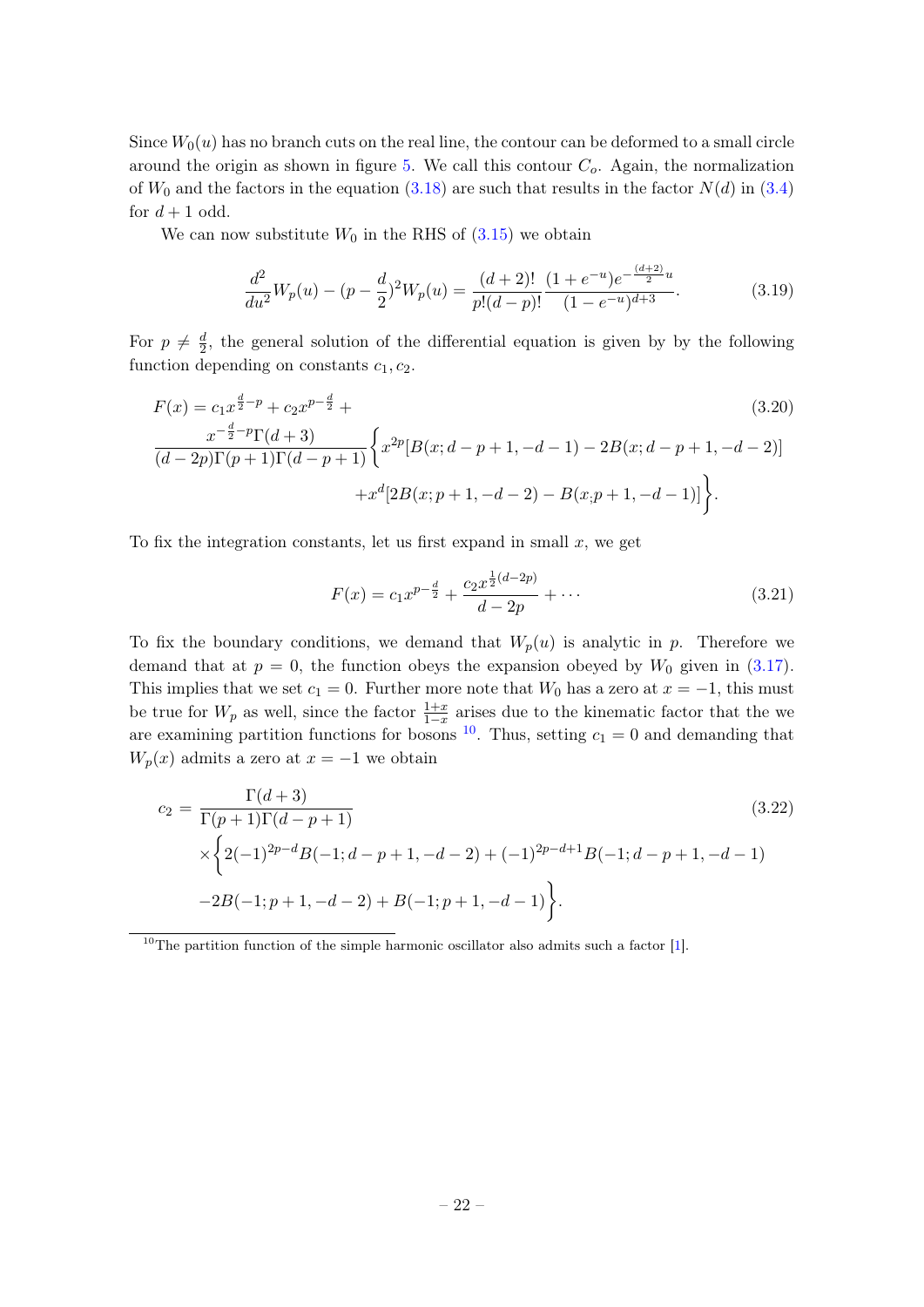Imposing these boundary conditions lead to the following expression for  $W_p(x)$ 

$$
W_p(x) = \frac{x^{-\frac{d}{2}-p} \Gamma(d+3)}{(d-2p)\Gamma(p+1)\Gamma(d-p+1)} \left\{ x^{2p} \left[ B(x; d-p+1, -d-1) - 2B(x; d-p+1, -d-2) \right] \right. \\
\left. + 2(-1)^{2p-d} x^d B(-1; d-p+1, -d-2) + (-1)^{-d+2p+1} x^d B(-1; d-p+1, -d-1) \right. \\
\left. + x^d \left[ 2B(x; p+1, -d-2) - B(x; p+1, -d-1) \right] \right\}.
$$
\n(3.23)

Though this expression for  $W_p(x)$  seems non-illuminating, it can be written in terms of AdS Harish-Chandra characters as follows

<span id="page-23-0"></span>
$$
W_p(u)e^{(-\frac{d}{2}+p)u} = \frac{1+e^{-u}}{1-e^{-u}}\sum_{i=0}^p (-1)^i {d-2i \choose p-i} \frac{e^{-(d-p-i)u}}{(1-e^{-u})^{d-2i}},
$$
  

$$
= \frac{1+e^{-u}}{1-e^{-u}}\sum_{i=0}^p \chi_{(d-2i,p-i)}^{AdS},
$$
  

$$
\chi_{(d-2i,p-i)}^{AdS} = {d-2i \choose p-i} \frac{e^{-(d-p-i)u}}{(1-e^{-u})^{d-2i}}.
$$
 (3.24)

We have verified the above identity for all p-forms in dimensions  $2 \leq d \leq 20$ . We would like to emphasise that as a cross check we have also directly verified that  $W_p(u)$  given in [\(3.24\)](#page-23-0) solves the differential equation for  $W_p(u)$  in [\(3.15\)](#page-21-1). In the appendix [B](#page-43-0) for  $d+1$  even, we have performed the Fourier transform in  $(3.14)$  using the method of residues and have demonstrated that the the result for  $W_p(u)$  is as given in  $(3.24)$ . Therefore the method of residues provides another cross check especially for the choice of the boundary conditions we used in the differential equation  $(3.15)$  to obtain  $W_p(u)$ .

Let us now examine the case  $p = \frac{d}{2}$  $\frac{d}{2}$ , this situation occurs only when  $d+1$  is odd. This case needs a separate discussion one of the independent solution becomes logarithmic. For this case the differential equation determining  $W_p(u)$  reduces to

<span id="page-23-1"></span>
$$
\frac{d^2}{du^2}W_p(u) = \frac{\Gamma(2p+3)(e^{-u}+1)(e^{-(p+1)u})}{\Gamma(p+1)^2(1-e^{-u})^{2p+3}}, \qquad p = \frac{d}{2}.
$$
\n(3.25)

The most general solution of this differential equation is given by

$$
F(x) = c_1 \log(x) + c_2 + \frac{x^{p+1} \Gamma(2p+3) \, 2\tilde{F}_1(p+1, 2p+2; p+2; x)}{\Gamma(p+2)},\tag{3.26}
$$

where  $x = e^{-u}$  and

 $2\tilde{F}_1(p+1, 2p+2; p+2; x)$  is the regularised hypergeometric function defined in [\(2.17\)](#page-9-2). It is clear that we need to set  $c_1 = 0$  if we wish to obtain an expression in terms of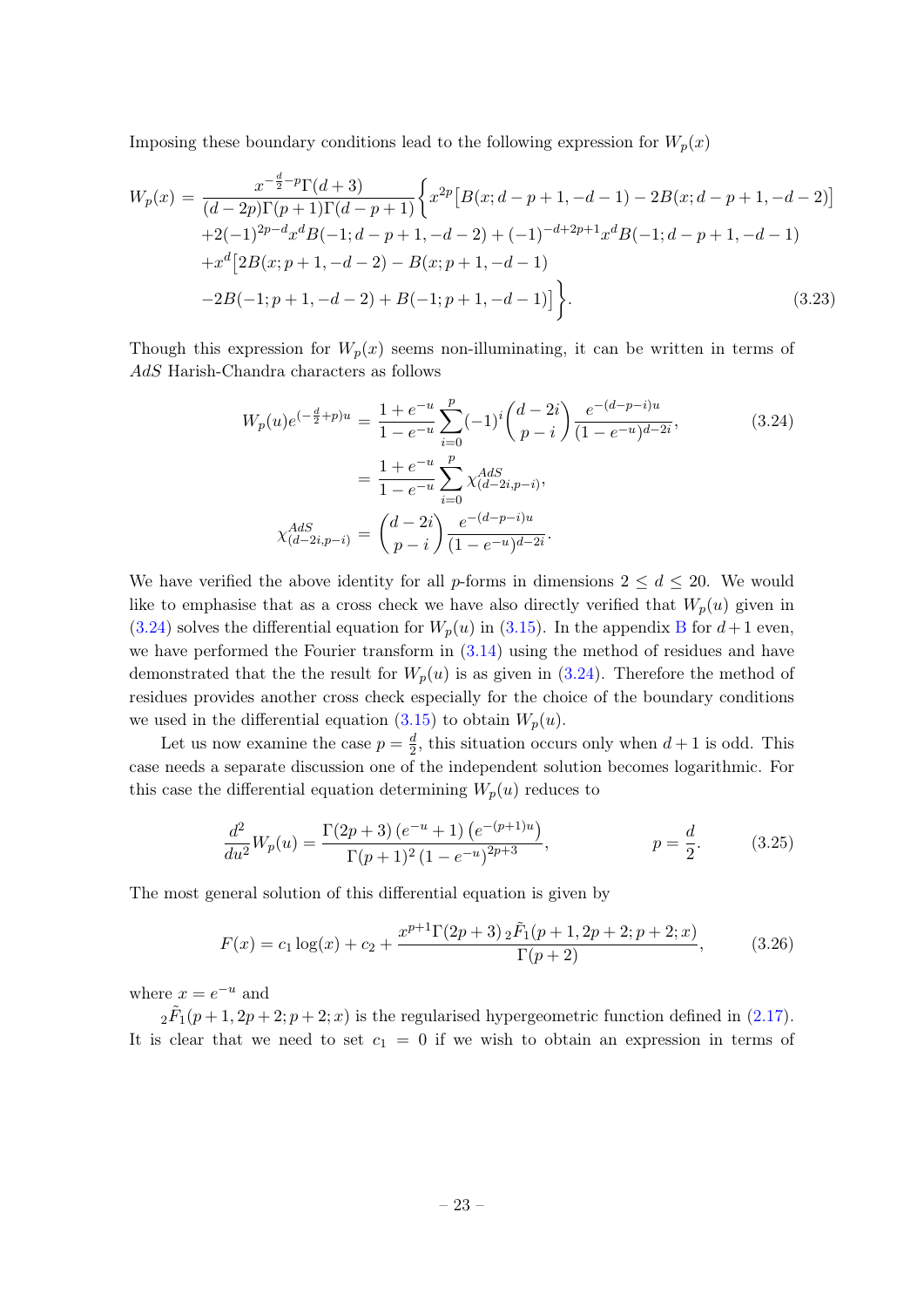Harish-Chandra characters. Again demanding that  $F(x)$  has a zero at  $x = -1$ , we obtain

$$
c_2 = \frac{(-1)^p \Gamma(2p+3)}{\Gamma(p+2)} \, _2\tilde{F}_1(p+1, 2p+2; p+2; -1),
$$
\n
$$
= (-1)^p. \tag{3.27}
$$

Substituting these boundary conditions, the solution of the differential equation for  $p=\frac{d}{2}$  $\frac{a}{2}$  is given by

$$
W_{p=\frac{d}{2}}(x) = \frac{\Gamma(2p+3)}{\Gamma(p+2)} x^{p+1} {}_2\tilde{F}_1(p+1, 2p+2; p+2; x) + (-1)^p, \qquad p = \frac{d}{2} \qquad (3.28)
$$

Again it can be verified that the above expression can be written in terms of Harish-Chandra characters as follows

<span id="page-24-0"></span>
$$
W_{p=\frac{d}{2}}(u) = \frac{1+e^{-u}}{1-e^{-u}} \sum_{i=0}^{p} (-1)^i \chi^{AdS}_{(d-2i,p-i)}, \qquad p = \frac{d}{2}
$$
(3.29)

where we have re-introduced  $u = -\log x$ . Note that in this case  $p = \frac{d}{2}$  $\frac{d}{2}$ ,  $\nu = \frac{d}{2} - p = 0$ . As a cross check we have also verified that the Fourier transform in [\(3.29\)](#page-24-0) satisfies the differential equation [\(3.25\)](#page-23-1).

We conclude that for all value of p, d, the expression for the transform  $W_p(u)$  is given in [\(3.24\)](#page-23-0).

#### The one loop determinant

Let us now finally use  $W_p(u)$  in equation [\(3.12\)](#page-20-3) to write down the one loop determinant of the co-exact p-form on  $AdS_{d+1}$ . For this we need to specify the contour C. We have already used the fact that our results should be continuous in  $p$ . Therefore we choose the contour to be the same as the one used for the case  $p = 0$  in [\(3.17\)](#page-21-3) and [\(3.18\)](#page-21-2) for  $d + 1$ even and  $d+1$  odd respectively.

For even  $d + 1$  substituting [\(3.24\)](#page-23-0) in [\(3.12\)](#page-20-3) and using the contour in [\(3.17\)](#page-21-3) we obtain

$$
-\frac{1}{2}\log(\det_{T}\Delta_{p}^{AdS_{d+1}}) = \frac{1}{2}\left(\int_{R+i\delta} + \int_{R-i\delta}\right) \frac{du}{4\sqrt{u^{2} + \epsilon^{2}}} e^{(-\frac{d}{2}+p)\sqrt{u^{2} + \epsilon^{2}}} W_{p}(u), (3.30)
$$

$$
W_{p}(u)e^{(-\frac{d}{2}+p)u} = \frac{1+e^{-u}}{1-e^{-u}} \sum_{i=0}^{p} (-1)^{i} {d-2i \choose p-i} \frac{e^{-(d-p-i)u}}{(1-e^{-u})^{d-2i}}, \qquad d+1 \text{ even.}
$$

Since there is no branch cut on the real line, the contour below the real line and above the real line are equivalent. The contour is shown in figure [4.](#page-25-0) Furthermore note that  $W_p(u) = W_p(-u)$  when  $d+1$  is even. The remaining terms in the integrand are symmetric in  $u$ . Thus we can restrict the integral over the positive real axis. Using these inputs and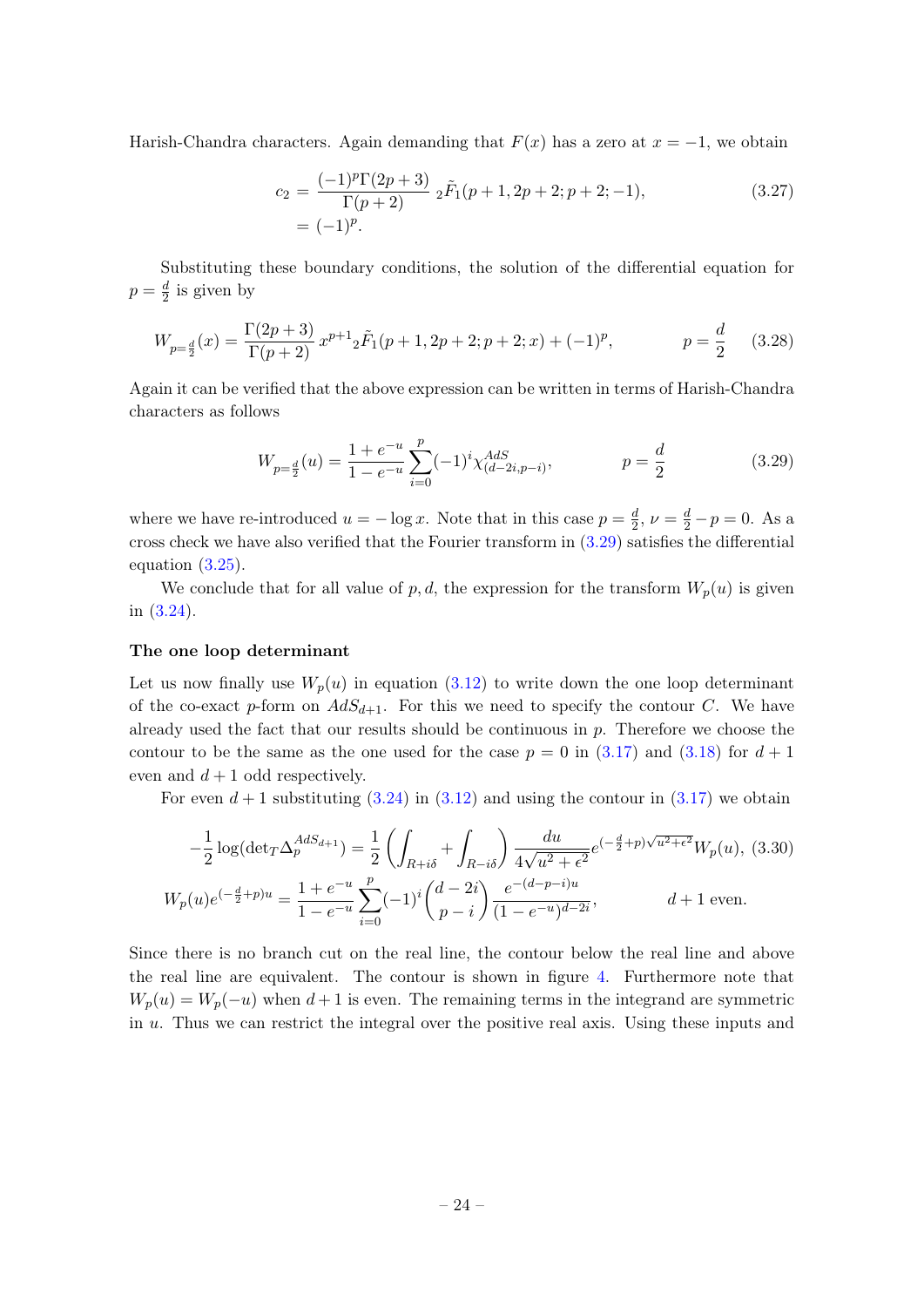finally taking the  $\epsilon \to 0$  limit, we obtain

<span id="page-25-1"></span><span id="page-25-0"></span>
$$
-\frac{1}{2}\log(\det T \Delta_p^{AdS_{d+1}}) = \int_0^\infty \frac{du}{2u} \frac{1+e^{-u}}{1-e^{-u}} \sum_{i=0}^p (-1)^i \chi_{(d-2i,p-i)}^{AdS}(u), \qquad d+1 \text{ even.}
$$
\n(3.31)



**Figure 4:** Contour  $C_e$  in the *u*-plane for even  $AdS_{d+1}$ 

For  $d + 1$  odd, we substitute  $(3.24)$  in  $(3.12)$  and use the contour  $(3.17)$ . This results in the following

$$
-\frac{1}{2}\log(\det T\Delta_p^{AdS_{d+1}}) = \frac{1}{2\pi i}\log(\tilde{R})\left(\int_{R-i\delta} - \int_{R+i\delta}\right)\frac{du}{2\sqrt{u^2 + \epsilon^2}}e^{(-\frac{d}{2}+p)\sqrt{u^2 + \epsilon^2}}W_p(u),
$$
  

$$
d+1 \text{ odd.}
$$
 (3.32)

The branch cut in the integrand occurs only on the imaginary axis, choosing chosing  $\delta \ll \epsilon$ , we can deform the contour to a small circle around  $u = 0$  and then take  $\epsilon \to 0$ . The contour is shown in figure [5.](#page-26-1) Therefore we obtain

<span id="page-25-2"></span>
$$
-\frac{1}{2}\log(\det T \Delta_p^{AdS_{d+1}}) = \frac{1}{2\pi i} \log(\tilde{R}) \int_{C_0} \frac{du}{2u} \frac{1+e^{-u}}{1-e^{-u}} \sum_{i=0}^p (-1)^i \chi_{(d-2i,p-i)}^{AdS}(u), \qquad d+1 \text{ odd.}
$$
\n(3.33)

In the next section we will verify that  $(3.31)$  is indeed the expression for the one loop partition of all  $p$ -forms in even dimensional  $AdS$  space by comparing it to corresponding partition function on even dimensional spheres. For the odd dimensions we will provide a cross check that [\(3.33\)](#page-25-2) is the partition function for  $p = \frac{d}{2}$  $\frac{d}{2}$  in section [4.2.](#page-35-0)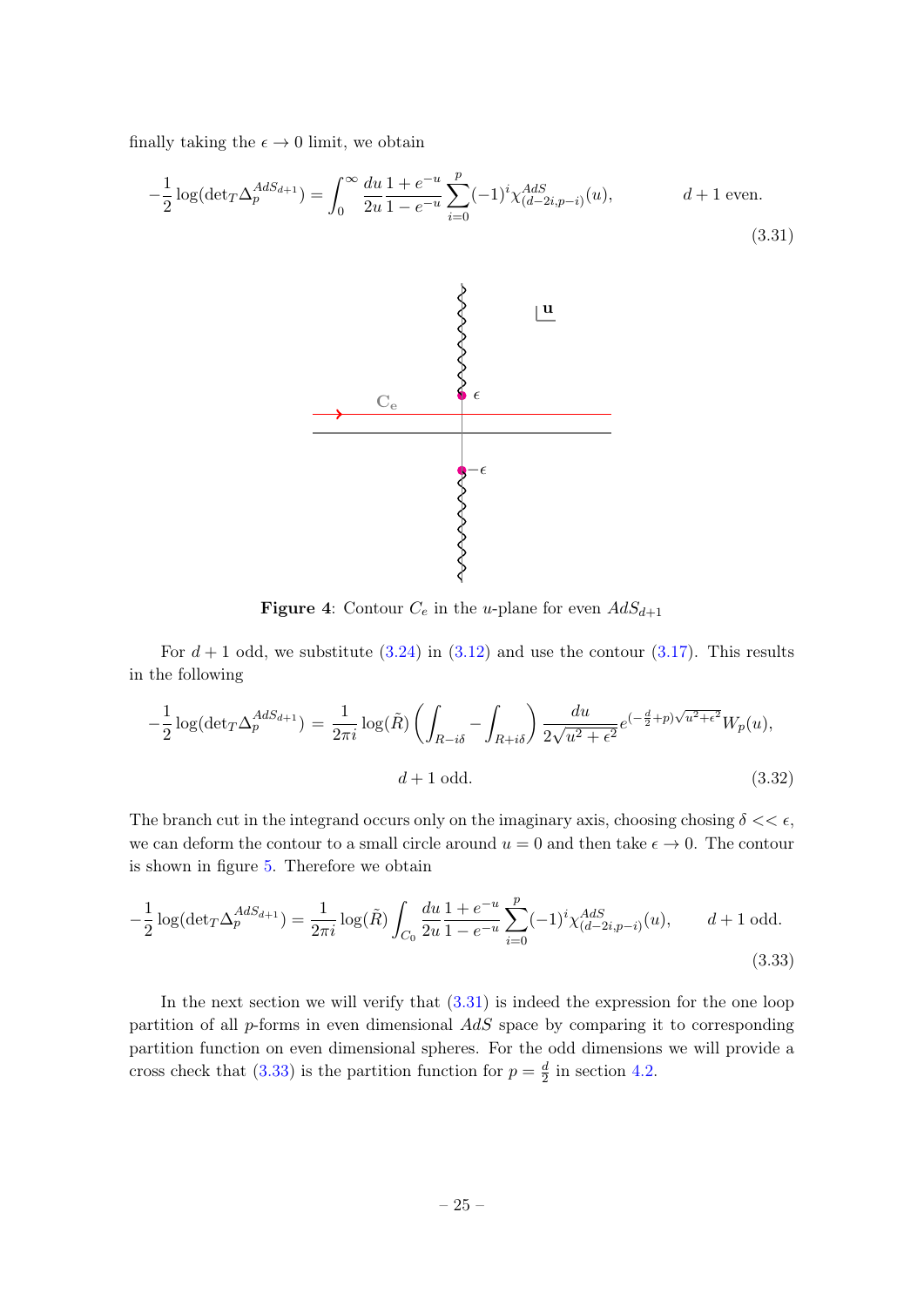<span id="page-26-1"></span>

**Figure 5:** Contour  $C_o$  in the u-plane for even  $AdS_{d+1}$ 

#### <span id="page-26-0"></span>3.2 Trace anomaly cross check for even  $AdS$

In conformally flat backgrounds and in even dimensions, free energies are proportional to the trace anomaly coefficient  $a_{d+1}$ , that appears with the Euler density as defined by the expectation value of the trace of the stress tensor

$$
\langle T_{\mu}^{\mu} \rangle = \frac{1}{(4\pi)^{\frac{d+1}{2}}} \left( \sum_{j} c_{(d+1)j} I_{j+1}^{(d+1)} - (-1)^{\frac{(d+1)}{2}} a_{d+1} E_{d+1} \right). \tag{3.34}
$$

Here  $E_{d+1}$  is the Euler density which is given by

<span id="page-26-2"></span>
$$
E_{d+1} = \frac{1}{2^{\frac{d+1}{2}}} \delta^{\nu_1 \cdots \nu_{d+1}}_{\mu_1 \cdots \mu_d} R^{\mu_1 \mu_2}_{\nu_1 \nu_2} \cdots R^{\mu_d \mu_{d+1}}_{\nu_d \nu_{d+1}}
$$
(3.35)

and  $I_i^{(d+1)}$  $j_j^{(a+1)}$  are independent Weyl invariants of weight  $-(d+1)$ . It is known that for instance in  $d + 1 = 4$  dimensions, the variation of the partition function in conformally flat back ground with respect to the metric is given by [\[25,](#page-47-7) [26\]](#page-47-8)

$$
\frac{2}{\sqrt{g}} \frac{\delta \log \mathcal{Z}}{\delta g_{\mu\nu}} = \langle T^{\mu\nu} \rangle, \tag{3.36}
$$
\n
$$
= -\frac{a_4}{(4\pi)^2} \left( g^{\mu\nu} \left( \frac{R^2}{2} - R_{\lambda\rho}^2 \right) + 2R^{\mu\lambda} R^{\nu}_{\ \lambda} - \frac{4}{3} R R^{\mu\nu} \right).
$$

This equation is true for both  $S^4$  and  $AdS_4$ , both these spaces are conformally flat. Integrating the above equation, we obtain

$$
\log \mathcal{Z} = a_4 \int d^4x \sqrt{g} S(R^{(2)}). \tag{3.37}
$$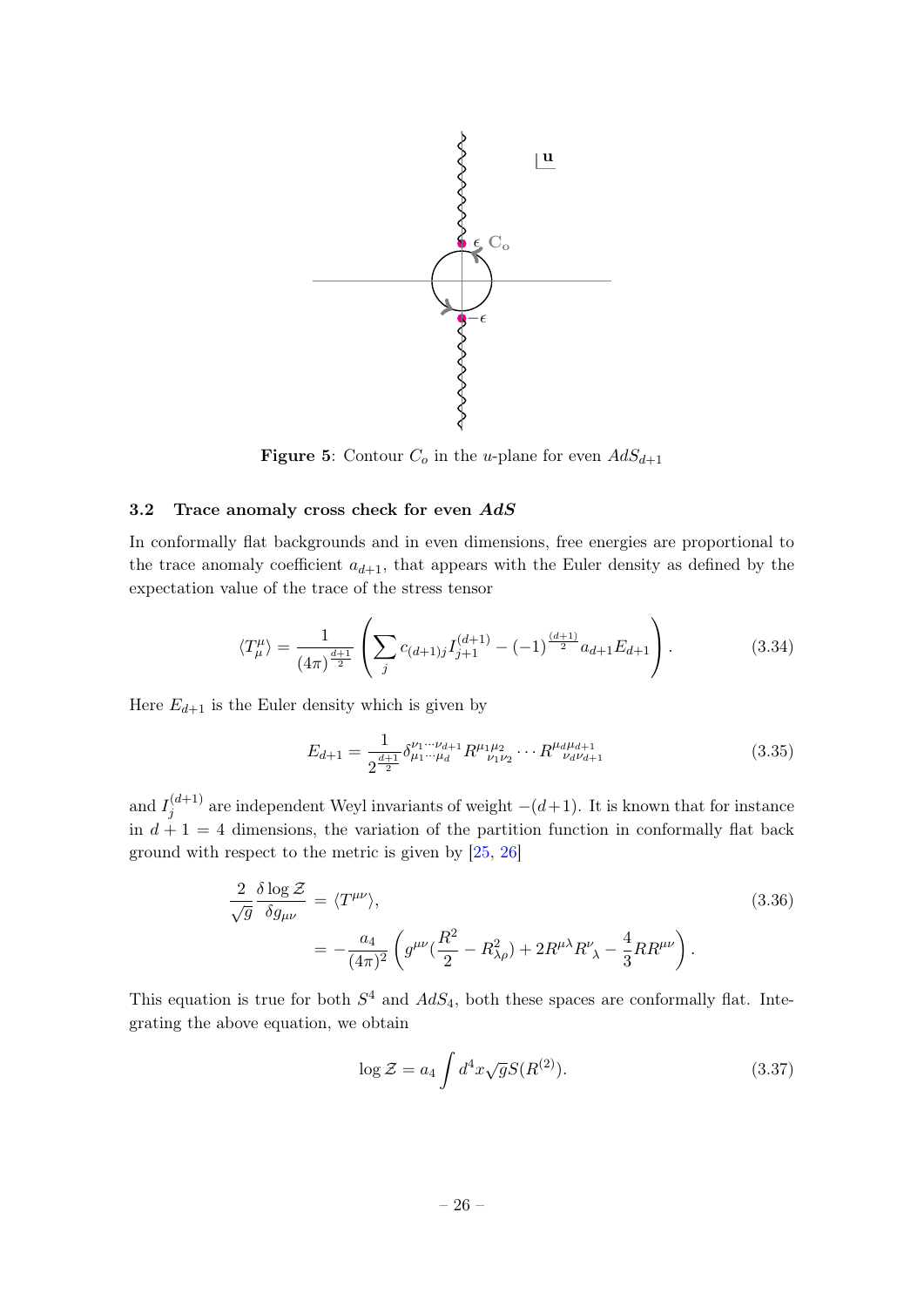Here  $S(R^{(2)})$ , refers to a function made of the various quadratic invariants of the curvature tensor. Now the curvature tensor on spheres and anti-de Sitter spaces of unit radius differ just by a sign.

<span id="page-27-0"></span>
$$
R_{\mu\nu\rho\sigma}|_{S^{d+1}} = g_{\mu\rho}g_{\nu\sigma} - g_{\mu\sigma}g_{\nu\rho}, \qquad R_{\mu\nu\rho\sigma}|_{AdS_{d+1}} = g_{\mu\sigma}g_{\nu\rho} - g_{\mu\rho}g_{\nu\sigma}.
$$
 (3.38)

This implies that  $S(R^{(2)})$  evaluated on  $AdS_4$  and  $S^4$  would be identical. Furthermore since both the spaces are Einstein, we see that  $S(R^{(2)})$  would be constant in the space. This leads us to conclude

$$
\frac{\log \mathcal{Z}[AdS_4]}{\log \mathcal{Z}[S^4]} = \frac{\text{Vol}(AdS_4)}{\text{Vol}(S^4)} = \frac{1}{2}.
$$
\n(3.39)

To obtain the last line we have substituted the regularised volume of  $AdS^4$  given in  $(3.5)$ and the volume of sphere given by

$$
Vol(S^{d+1}) = 2 \frac{\pi^{\frac{d}{2}+1}}{\Gamma(\frac{d}{2}+1)},
$$
\n(3.40)

which results in

<span id="page-27-2"></span>
$$
\frac{\text{Vol}(AdS_{d+1})}{\text{Vol}(S^{d+1})} = \frac{(-1)^{\frac{d+1}{2}}}{2}.
$$
\n(3.41)

We can repeat this analysis in  $d+1=6$ . In this case, the equation corresponding to  $(3.38)$ is known and is given by [\[26\]](#page-47-8)

$$
\frac{2}{\sqrt{g}} \frac{\delta \log \mathcal{Z}}{\delta g_{\mu\nu}} = \langle T^{\mu\nu} \rangle, \tag{3.42}
$$
\n
$$
= -\frac{a_6}{(4\pi)^3} \left[ \frac{3}{2} R^{\mu}_{\lambda} R^{\nu}_{\sigma} R^{\lambda \sigma} - \frac{3}{4} R^{\mu\nu} R^{\lambda}_{\sigma} R^{\sigma}_{\lambda} - \frac{1}{2} g^{\mu\nu} R^{\sigma}_{\lambda} R^{\lambda}_{\rho} R^{\rho}_{\sigma}, \right.
$$
\n
$$
- \frac{21}{20} R^{\mu\lambda} R^{\nu}_{\lambda} R + \frac{21}{40} g^{\mu\nu} R^{\sigma}_{\lambda} R^{\lambda}_{\sigma} R + \frac{39}{100} R^{\mu\nu} R^2 - \frac{1}{10} g^{\mu\nu} R^3 \right]. \tag{3.42}
$$

Integrating this equation we get

<span id="page-27-1"></span>
$$
\log \mathcal{Z} = a_6 \int d^6 x \sqrt{g} S(R^{(3)}), \tag{3.43}
$$

where the  $S(R^{(3)})$  is a function of cubic invariants constructed out of the curvature tensor. Using the fact that the curvature tensor on  $AdS$  and the sphere differ by a sign as in  $(3.38)$ , we see that

<span id="page-27-3"></span>
$$
S(R^{(3)})|_{AdS_6} = -S(R^{(3)})|_{S^6}.\tag{3.44}
$$

Using  $(3.43)$ ,  $(3.41)$  and  $(3.44)$  we conclude that

$$
\frac{\log \mathcal{Z}[AdS_6]}{\log \mathcal{Z}[S^6]} = -\frac{\text{Vol}(AdS_6)}{\text{Vol}(S^6)} = \frac{1}{2}.
$$
\n(3.45)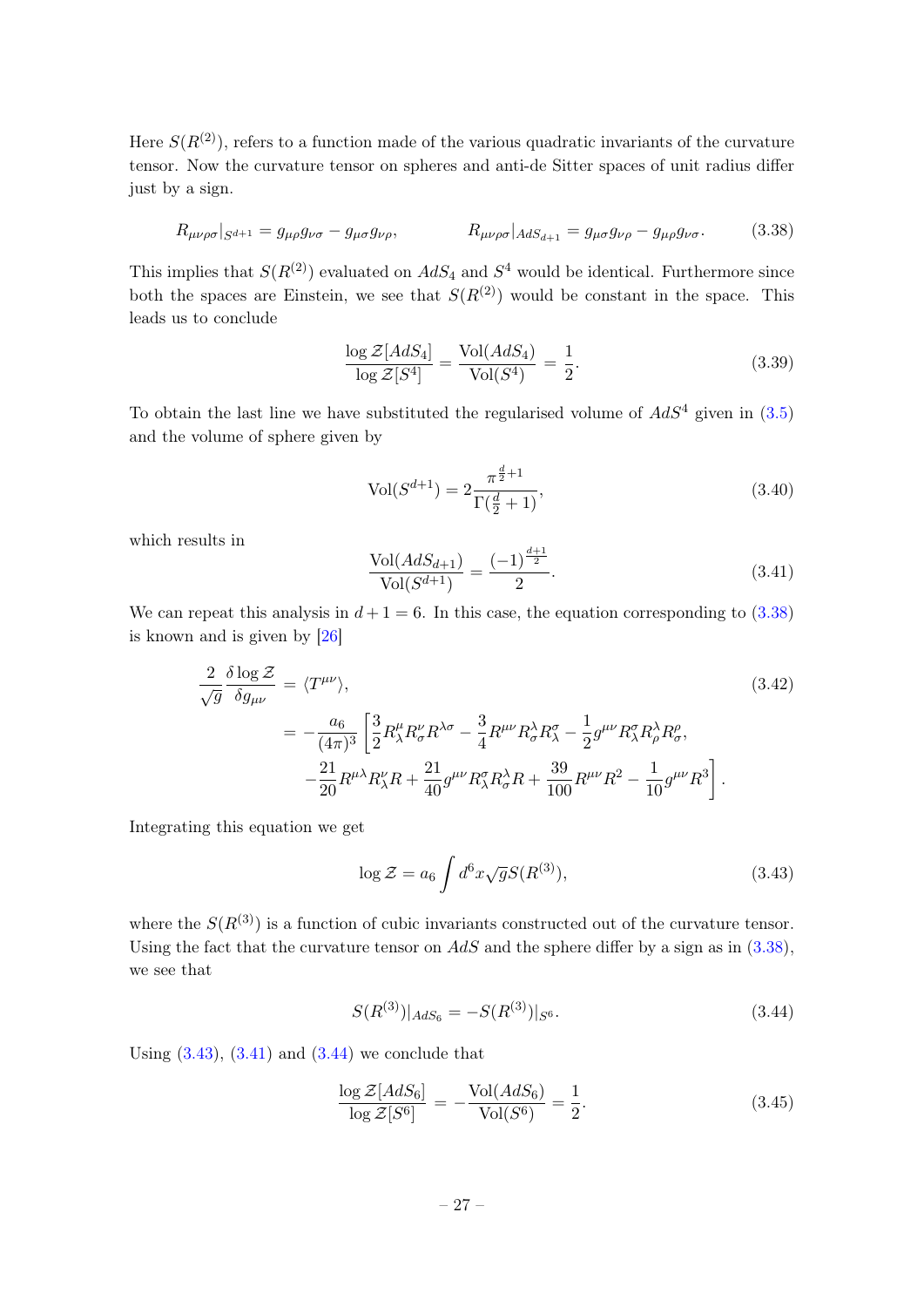Indeed noting the fact that the Euler density in [\(3.35\)](#page-26-2) is a homogenous polynomial composed of curvature tensors of order  $\frac{d+1}{2}$  allows us to conclude that in  $d+1$  dimensions that the free energies are given by

<span id="page-28-0"></span>
$$
\log \mathcal{Z} = a_{d+1} \int d^{d+1}x \sqrt{g} S(R^{(\frac{d+1}{2})}). \tag{3.46}
$$

Here  $S(R^{(\frac{d+1}{2})})$  is a function invariants made of  $\frac{d+1}{2}$  powers of the curvature tensor. From the properties of the curvature in  $AdS$  and spheres we have

<span id="page-28-1"></span>
$$
S(R^{\left(\frac{d+1}{2}\right)})|_{AdS_{d+1}} = (-1)^{\frac{d+1}{2}} S(R^{\left(\frac{d+1}{2}\right)})|_{S^{d+1}}.
$$
\n(3.47)

Then from  $(3.46)$ ,  $(3.41)$  and  $(3.47)$  we conclude

<span id="page-28-3"></span>
$$
\frac{\log \mathcal{Z}[AdS_{d+1}]}{\log \mathcal{Z}[S^{d+1}]} = (-1)^{d+1} \frac{\text{Vol}(AdS_{d+1})}{\text{Vol}(S^{d+1})} = \frac{1}{2}.
$$
\n(3.48)

Thus from the trace anomaly we can conclude that free energies in two conformally flat backgrounds is the same functional of the curvatures. This leads to the prediction that the ratio of free energies in even dimensional  $AdS$  and spheres is half. Since we have written down the partition function in both these spaces in terms of Harish-Chandra characters we can verify that this prediction is indeed true.

Let us examine the coefficient of the logarithmic divergence of the partition function. This is the only term which does not depend any prescription to regulate the integral in [\(3.31\)](#page-25-1). The logarithmic divergence is determined by the coefficient of the  $\frac{1}{u}$  term of the integrand. This can be extracted by considering a small circle  $C_r$  of radius r around the origin. Therefore the coefficient of the logarithmic divergence of the partition function of the co-exact p-form in even  $AdS_{d+1}$  given in  $(3.31)$ 

<span id="page-28-2"></span>
$$
-\frac{1}{2}\log(\det_{T}\Delta_{p}^{AdS_{d+1}})|_{\log\text{ divergence}} =
$$
\n
$$
\frac{1}{2\pi i}\int_{C_{r}}\frac{du}{2u}\frac{1+e^{-u}}{1-e^{-u}}\sum_{i=0}^{p}(-1)^{i}\binom{d-2i}{p-i}\frac{e^{-u(d-p-i)}}{(1-e^{-u})^{d-2i}}
$$
\n
$$
=\frac{1}{2\pi i}\int_{C_{r}}\frac{du}{2u}\frac{1+e^{u}}{1-e^{u}}\sum_{i=0}^{p}(-1)^{i}\binom{d-2i}{p-i}\frac{e^{u(p-i)}}{(1-e^{u})^{d-2i}}.
$$
\n(3.49)

In the last line we have also used the fact that  $d+1$  is even. Note that in this integration  $u = r^{i\theta}$ , and  $\theta$  runs from 0 to  $2\pi$ . The result is invariant if we start the contour at  $\theta$  from  $\pi$ and take it all the way to  $3\pi$  in the counter-clock wise direction. The contour still remains the same. This effectively is a change of variable  $\theta \to \hat{\theta} + \pi$ , where  $\hat{\theta}$  runs from 0 to  $2\pi$ .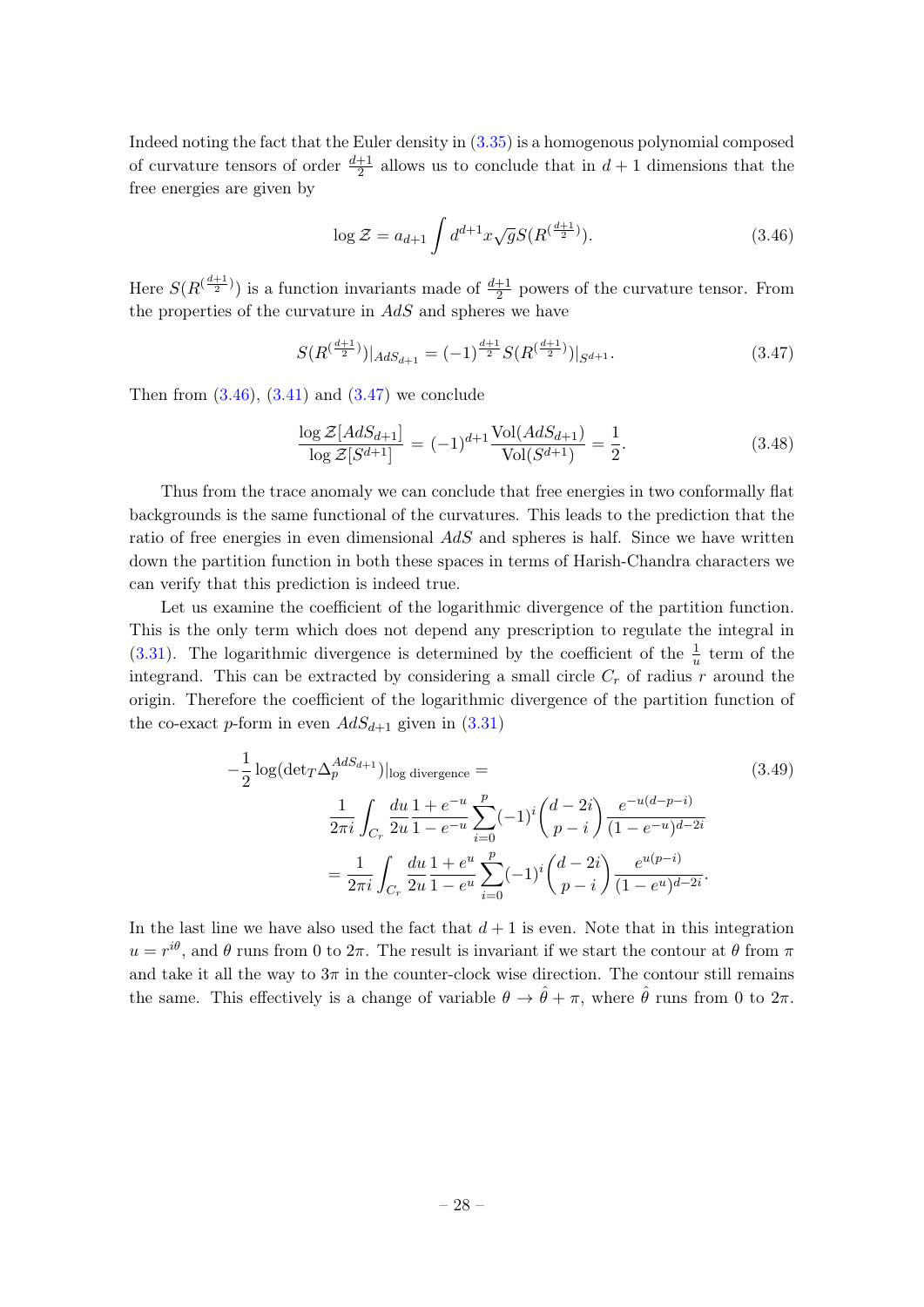But performing this change of variables sends  $u \to -u$ . Therefore we see that

<span id="page-29-1"></span>
$$
-\frac{1}{2}\log(\det T\Delta_p^{AdS_{d+1}})|_{\log\text{divergence}}
$$
\n
$$
=\frac{1}{2\pi i}\int_{C_r}\frac{du}{2u}\frac{1+e^{-u}}{1-e^{-u}}\sum_{i=0}^p(-1)^i\binom{d-2i}{p-i}\frac{e^{-u(p-i)}}{(1-e^{-u})^{d-2i}}.
$$
\n(3.50)

As a cross check we have explicitly verified that indeed that coefficient of the  $\frac{1}{u}$  term in  $(3.50)$  agrees with that of  $(3.49)$ . Now adding  $(3.49)$  and  $(3.50)$  we see that

$$
-\frac{1}{2}\log(\det T\Delta_p^{AdS_{d+1}})|_{\log\,\text{divergence}} = \frac{1}{2}\frac{1}{2\pi i}\int_{C_r} \frac{du}{2u} \frac{1+e^{-u}}{1-e^{-u}} \left(\sum_{i=0}^p (-1)^i \chi_{d-2i,p-i}^{dS}(u)\right),
$$
  
= 
$$
-\frac{1}{4}\log(\det T\Delta_p^{S^{d+1}})|_{\log\,\text{divergence}}.
$$
(3.51)

In the first line of the above equation we have used the definition of the  $SO(1, d+1)$  Harish-Chandra character given in [\(2.22\)](#page-9-1). We have shown that the coefficient of the logarithmic divergence in the partition function of the co-exact p-form on even dimensional  $AdS_{d+1}$  is half that on the even sphere  $S^{d+1}$ . Therefore it is clear that the same fact holds for the logarithmic divergence of the partition function of the p-forms in these spaces since the co-exact forms form the key ingredient of the partitions functions as given by  $(2.1)$  and [\(3.1\)](#page-18-2). This concludes our check of prediction given in [\(3.48\)](#page-28-3).

#### <span id="page-29-0"></span>4 Hyperbolic cylinders and branched spheres

In this section we study one loop partition functions of conformal scalars as well as conformal p-forms on hyperbolic cylinders. We show these partition functions can be written in terms of Harish-Chandra characters. Partition functions on hyperbolic cylinders naturally arise on evaluating entanglement entropy of conformal field theories across a spherical entangling surface [\[27\]](#page-47-9). When the ratio of the radius of  $S^1$  to that of  $AdS$  is q the cylinder is referred to as  $S_q^1 \times AdS_d$ . Then the Rényi entropy across a spherical entangling surface can be evaluated given the partition function of a conformal field theory on the hyperbolic cylinder. The work of [\[1,](#page-46-0) [8\]](#page-46-6) and the previous sections in this paper have demonstrated that one loop partition functions on spheres and anti-de Sitters spaces have nice character integral representations. It is natural to ask the question whether the same can be said about the partition functions on hyperbolic cylinders.

Hyperbolic cylinders  $S_q^1 \times AdS_d$  are known to be conformally equivalent to branched spheres  $S_q^{d+1}$  [\[27\]](#page-47-9). Therefore we expect that the character representation of the partition function of conformal scalars on hyperbolic cylinders to agree with that of the branched sphere. In section [4.1](#page-30-0) we indeed show that this expectation is true. In section [4.2](#page-35-0) we show that the character integral representation of conformal p-form partition functions on the hyperbolic cylinder agrees with only the bulk character of the corresponding partition function on the sphere. This is consistent with the earlier observations of [\[14–](#page-47-0)[16,](#page-47-10) [19,](#page-47-1) [28,](#page-47-11) [29\]](#page-47-12) that partition function on hyperbolic cylinders miss out the edge modes or the non-extractable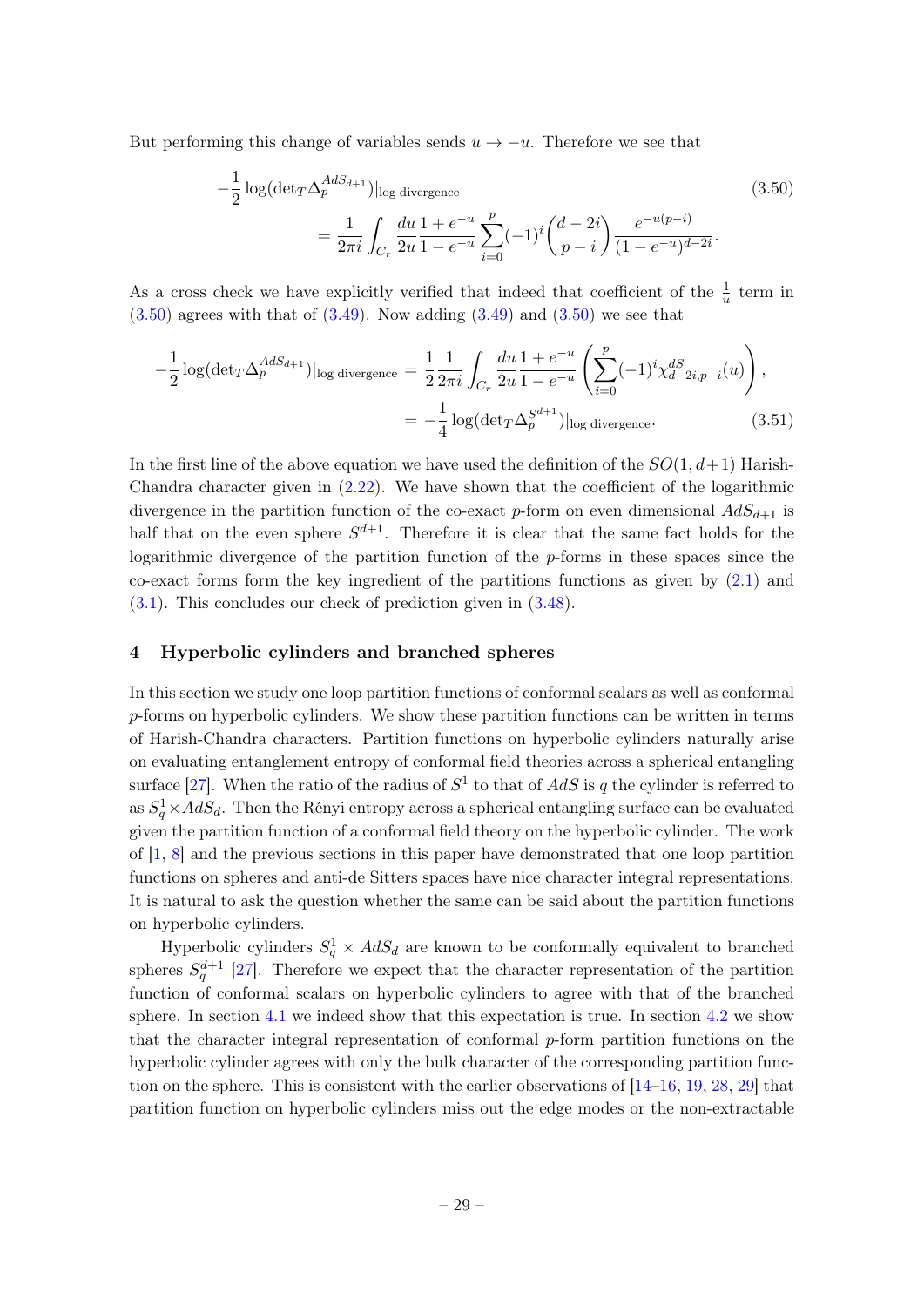classical contribution to entanglement entropy. The character integral representation of the conformal p-form we derive generalises the observation seen first for 1-forms, to conformal  $p$ -forms in arbitrary dimensions. Finally in section [4.3,](#page-37-0) we obtain a character integral representation for 1-forms in arbitrary dimensions on branched spheres. Using this input, together with the observations for character representation of conformal  $p$ -forms on hyperbolic cylinders  $S_q^1 \times AdS_d$  we propose the character integral representation of the partition functions of co-exact  $p$ -form on branched spheres in all dimensions. We verify that this proposal agrees with previous evaluations of these partition functions by [\[18\]](#page-47-13).

#### <span id="page-30-0"></span>4.1 Conformal scalars

We will first evaluate the partition function of conformal scalars on the hyperbolic cylinder and show that it can be written in terms of Harish-Chandra characters. We will see these characters turn out to be characters for the sphere and the partition function is identical to that of conformal scalars on the branched sphere.

# Conformal scalars on  $S^1_q \times AdS_d$

The Weyl invariant action of the real scalar in  $d+1$  dimensions is given by

<span id="page-30-2"></span>
$$
S = -\frac{1}{2} \int d^{d+1}x \sqrt{g} (\partial_\mu \phi \partial^\mu \phi + \frac{d-1}{4d} R \phi^2). \tag{4.1}
$$

Here R is the curvature. The metric on  $S_q^1 \times AdS_d$  is given by

$$
ds_{S_q^1 \times AdS_d}^2 = d\tau^2 + du^2 + \sinh^2 u d\Omega_{d-1}^2,
$$
\n(4.2)

where  $\tau$  is the coordinate on the circle with the identification  $\tau \sim \tau + 2\pi q$ . The radial coordinate on  $AdS_d$  is u and  $\Omega_{d-1}$  refers to the  $d-1$  sphere. Using this metric, we can evaluate the curvature scalar on the hyperbolic cylinder which is given by

$$
R|_{S_q^1 \times AdS_d} = -d(d-1). \tag{4.3}
$$

The partition function of Weyl invariant scalar on this background is given by the determinant

$$
\mathcal{Z}[S_q^1 \times AdS_d] = \left(\frac{1}{\det(-\partial_\tau^2 - \Delta_0 + m_{S_q^1 \times AdS_d}^2)}\right)^{\frac{1}{2}},\tag{4.4}
$$

where the mass arises from the curvature coupling and is given by

<span id="page-30-1"></span>
$$
m_{S_q^1 \times AdS_d}^2 = -(\frac{d-1}{2})^2. \tag{4.5}
$$

Here  $\Delta_{(0)}$  is the spin-0 Laplacian on  $AdS_d$ . We decompose the scalar using the eigen modes of the spin-0 Laplacian on  $AdS_d$  and the Kaluza-Klein modes on the circle  $S^1$ . The eigen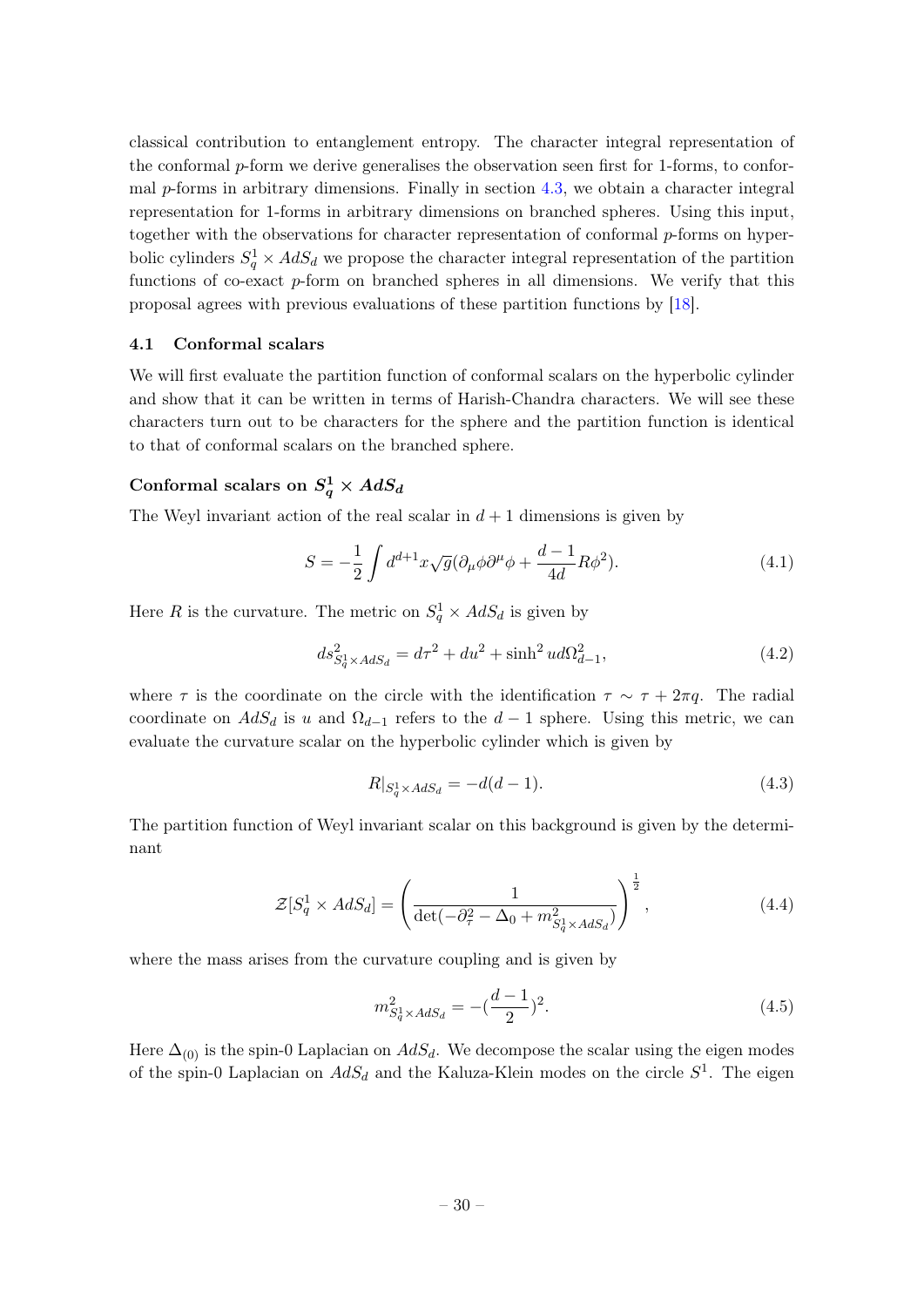values of the spin-0 Laplacian on  $AdS_d$  are given by

<span id="page-31-0"></span>
$$
\Delta_{(0)}\psi^{\{\lambda,u\}} = -\left[\lambda^2 + \left(\frac{d-1}{2}\right)^2\right]\psi^{\{\lambda,u\}}_{\lambda},\tag{4.6}
$$

 $\psi^{\{\lambda,u\}}$  are the corresponding eigen functions,  $\{u\}$  labels other quantum numbers on  $AdS_d$ . Using these eigen values and the Kaluza-Klein decomposition of the partition function. we obtain

<span id="page-31-2"></span>
$$
\log \mathcal{Z}[S_q^1 \times AdS_d] = -\frac{1}{4} \sum_{n=-\infty}^{\infty} \int_{-\infty}^{\infty} d\lambda \mu_0^{(d)}(\lambda) \log \left(\frac{n^2}{q^2} + \lambda^2\right). \tag{4.7}
$$

Note that the shift in the eigen value of the Laplacian in [\(4.6\)](#page-31-0) precisely cancels the mass due to the curvature coupling. The mass in [\(4.5\)](#page-30-1) saturates the Brietenholer-Freedman bound. We have labelled the Plancherel measure for scalars with the superscript  $(d)$  to indicate that we are in  $AdS_d$ . This measure is given by the expressions in  $(3.3)$ , with  $p = 0$  and  $d \rightarrow d-1$  since we are in  $AdS_d$ . We replace the logarithm by the identity in [\(2.4\)](#page-6-3) to obtain

$$
\log \mathcal{Z}[S_q^1 \times AdS_d] = \frac{1}{4} \int_0^\infty \frac{d\tau}{\tau} \sum_{n=-\infty}^\infty \int_{-\infty}^\infty d\lambda \mu_0^{(d)}(\lambda) (e^{-\tau(\lambda^2 + \frac{n^2}{q^2})} - e^{-\tau}). \tag{4.8}
$$

Just as in the case of  $(3.8)$ , by analytically continuing from large negative d we have

$$
\int_0^\infty d\lambda \mu_0^{(d)} = 0. \tag{4.9}
$$

Therefore we can proceed by regulating the first term as

$$
\log \mathcal{Z}[S_q^1 \times AdS_d] = \int_0^\infty \frac{d\tau}{4\tau} e^{-\frac{\epsilon^2}{4\tau}} \int_{-\infty}^\infty d\lambda \mu_0^{(d)}(\lambda) \left( e^{-\tau \lambda^2} + 2 \sum_{n=1}^\infty e^{-\tau (\lambda^2 + \frac{n^2}{q^2})} \right). \tag{4.10}
$$

Now replace the Plancherel measure by its Fourier transform given by

$$
W_0^{(d)}(u) = \frac{1 + e^{-u}}{1 - e^{-u}} \frac{e^{-\frac{d-1}{2}u}}{(1 - e^{-u})^{d-1}}.
$$
\n(4.11)

Note that here d in equation [\(3.16\)](#page-21-5) has been replaced by  $d-1$  as we are in  $AdS_d$ . Then following the same steps as in equations  $(3.9)$ ,  $(3.11)$  and  $(3.12)$  we are led to

<span id="page-31-1"></span>
$$
\log \mathcal{Z}[S_q^1 \times AdS_d] = \int_C \frac{du}{4\sqrt{\epsilon^2 + u^2}} (1 + 2 \sum_{n=1}^{\infty} e^{-\frac{n}{q} \sqrt{\epsilon^2 + u^2}}) W_0^{(d)}(u). \tag{4.12}
$$

Here the contour is  $C_0$  or  $C_e$  as defined in figure [4](#page-25-0) and figure [5](#page-26-1) depending on whether d is odd or even respectively.

For the case when d is even substituting  $W_0^d$  and using the contour  $C_e$  as shown in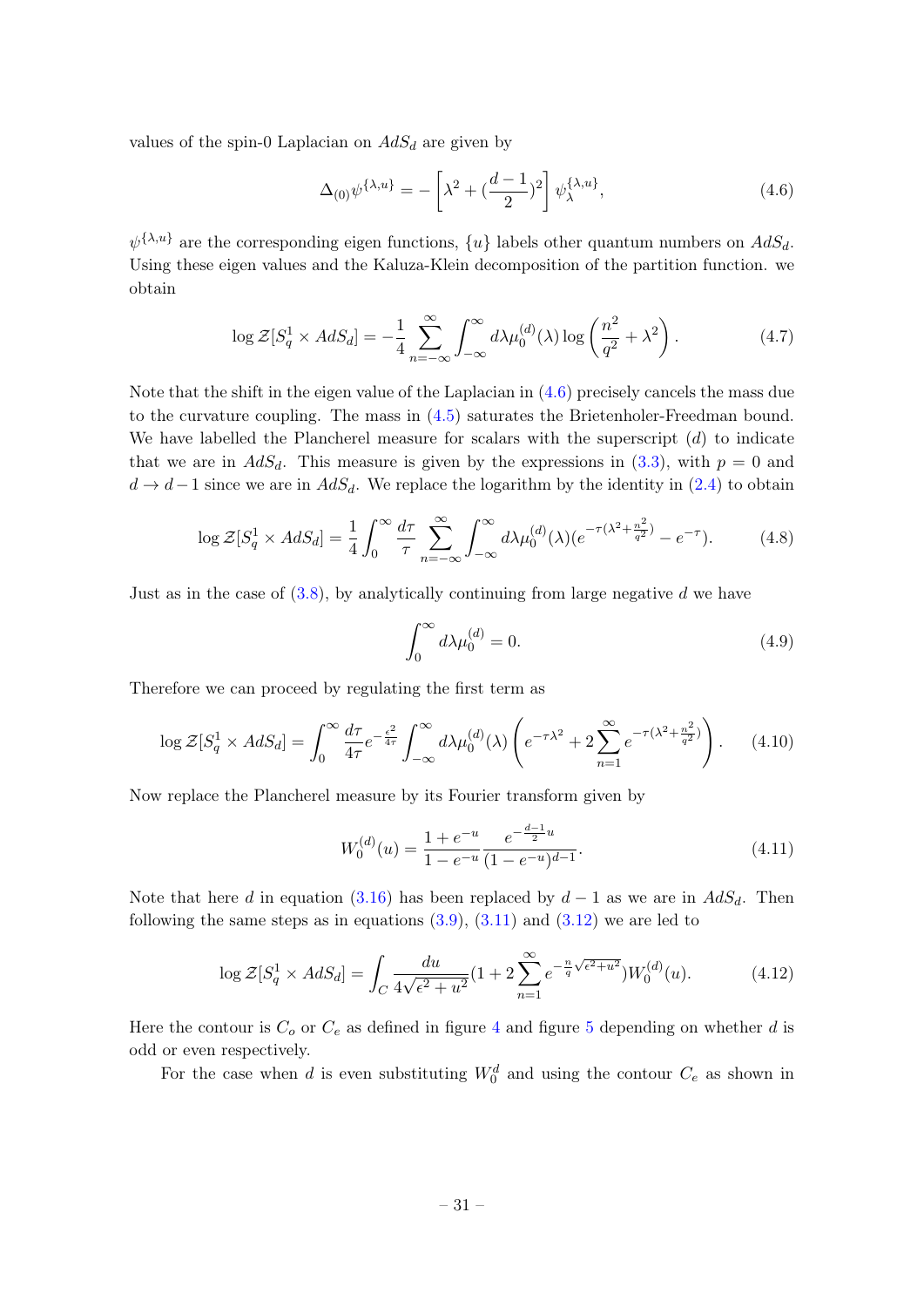figure [4](#page-25-0) we obtain

$$
\log \mathcal{Z}[S_q^1 \times AdS_d] = \frac{1}{2} \int_{R+i\delta} \frac{du}{2u} \frac{1 + e^{-u}}{1 - e^{-u}} \frac{e^{-\frac{d-1}{2}u}}{(1 - e^{-u})^{d-1}} \frac{1 + e^{-\frac{1}{q}\sqrt{\epsilon^2 + u^2}}}{1 - e^{-\frac{1}{q}\sqrt{\epsilon^2 + u^2}}}.
$$
(4.13)

We have summed the geometric series in  $(4.12)$ . We can use the fact that the integrand is even to integrate only over the positive real axis, and then take the  $\epsilon \to 0$  limit and then take  $\delta \to 0$ . Thus we arrive at

<span id="page-32-1"></span>
$$
\log \mathcal{Z}[S_q^1 \times AdS_d] = \int_0^\infty \frac{du}{2u} \frac{1 + e^{-\frac{u}{q}}}{1 - e^{-\frac{u}{q}}} \chi_{(d,0)\text{ conf}}^{dS}(u),\tag{4.14}
$$

where the  $SO(1, d+1)$  Harish-Chandra character is given by

<span id="page-32-4"></span>
$$
\chi_{(d,0)\text{ conf}}^{dS}(u) = \frac{e^{-\frac{(d-1)}{2}t} + e^{-\frac{d+1}{2}t}}{(1 - e^{-t})^d}.
$$
\n(4.15)

We observe that this character corresponds to that of the conformal scalar on  $S^{d+1}$ . The  $SO(1, d+1)$  Harish-Chandra character of the scalar of mass m is given by

$$
\chi_{(d,0)\ \nu}^{dS}(u) = \frac{e^{-(\frac{d}{2}+i\nu)t} + e^{-(\frac{d}{2}-i\nu)t}}{(1-e^{-t})^d}
$$
\n(4.16)

and  $\nu$  is related to the mass by the following

<span id="page-32-0"></span>
$$
i\nu = \sqrt{\frac{d^2}{4} - m^2}.
$$
\n(4.17)

This mass induced by the curvature coupling on the sphere  $S^{d+1}$  can be read out from  $(4.1)$ with  $R = d(d + 1)$ . We see that this mass is

<span id="page-32-3"></span>
$$
m_{S^{d+1}}^2 = \frac{d^2 - 1}{4}.\tag{4.18}
$$

Substituting this mass in [\(4.17\)](#page-32-0) we see that that the Harish-Chandra character reduces to that seen in  $(4.14)$ .

We can proceed with the same analysis for the case of  $d$  is odd. The analysis is identical except that the contour  $C_e$  is replaced by  $C_o$  of figure [\(5\)](#page-26-1). The result is given by

<span id="page-32-2"></span>
$$
\log \mathcal{Z}[S_q^1 \times AdS_d] = \frac{\log(\tilde{R})}{2\pi i} \int_{C_o} \frac{du}{2u} \frac{1 + e^{-\frac{u}{q}}}{1 - e^{-\frac{u}{q}}} \chi_{(d,0)\text{ conf}}^{dS}(u). \tag{4.19}
$$

The interesting thing to note from  $(4.14)$  and  $(4.19)$  is that we stared with the  $SO(2, d-$ 1) Harish-Chandra characters on  $AdS_d$ . The sum over all the Kaluza-Klein modes resulted in  $SO(1, d+1)$  Harish-Chandra characters. Note that the we have included the zero Kaluza-Klein mode as well. In literature usually this is omitted since it just results it is  $q$  independent [\[30\]](#page-47-14). However we see here that it is including this term, that the integrand organises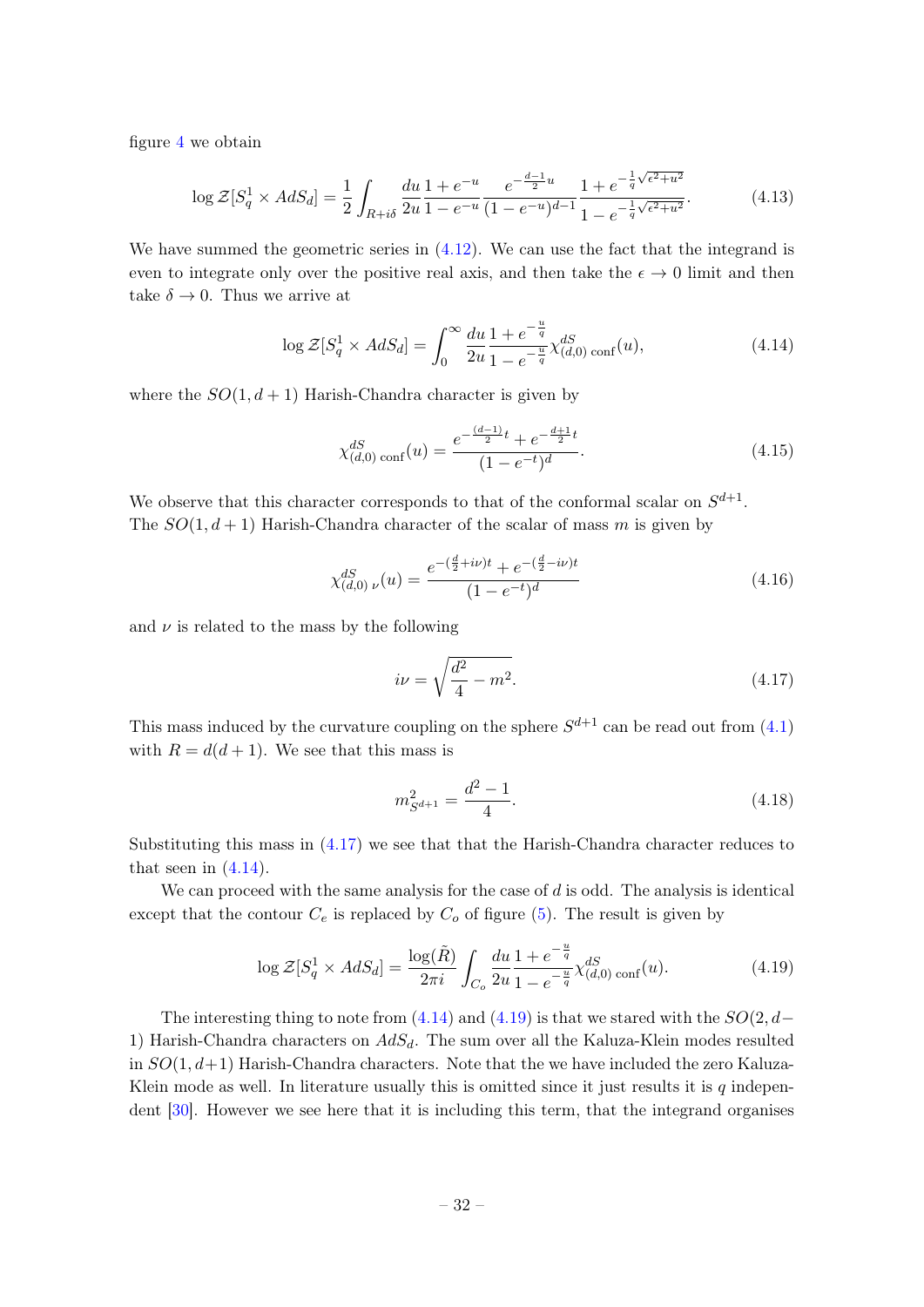as a character. Furthermore observe that at  $q = 1$ , these results are identical to partition function of the conformal scalar on sphere  $S^{d+1}$ . Indeed, we will show that the partition function of conformal scalars on branched spheres  $S_q^{d+1}$  precisely agrees with that obtained in [\(4.14\)](#page-32-1) and [\(4.19\)](#page-32-2) for  $S_q^1 \times AdS_d$ .

# <span id="page-33-0"></span>Conformal scalars on branched spheres  $S^{d+1}_q$

The metric on the branched sphere is given by

$$
ds^{2}|_{S_{q}^{d+1}} = \cos^{2}\phi d\tau^{2} + d\phi^{2} + \sin^{2}\phi d\Omega_{d-1}^{2},
$$
\n(4.20)

where  $\tau \sim \tau + 2\pi q$  and  $0 \leq \phi \leq \frac{\pi}{2}$  $\frac{\pi}{2}$ . Given the Weyl invariant action [\(4.1\)](#page-30-2) and the Ricci curvature  $R = d(d + 1)$ , the partition function of conformal scalar on the branched sphere can be written as

$$
\mathcal{Z}[S_q^{d+1}] = \frac{1}{\det(-\Delta_0 + m_{S_q^{d+1}}^2)^{\frac{1}{2}}}.
$$
\n(4.21)

The curvature induced mass can be read off from [\(4.18\)](#page-32-3).

The eigenvalue and their corresponding degeneracies for the scalar Laplacian on the branched sphere are known [\[31\]](#page-47-15). They are labelled by 2 integers

$$
\lambda_{n,m}^{(0)} = (n + \frac{m}{q})(n + \frac{m}{q} + d), \qquad n, m \in \{0, \cdots \infty\}
$$
\n(4.22)

with degeneracies

$$
g_{n,m=0}^{(0)} = {d+n-1 \choose d-1}, \qquad n \in \{0, \cdots \infty\}
$$
  
\n
$$
g_{n,m>0}^{(0)} = 2{d+n-1 \choose d-1}, \qquad n \in \{0, \cdots \infty\}, \qquad m \in \{1, \cdots \infty\}
$$
\n(4.23)

Therefore the free energy of the conformal scalar

$$
\log \mathcal{Z}[S_q^{d+1}] = -\frac{1}{2} \sum_{n,m=0}^{\infty} g_{n,m}^{(0)} \log \left( \lambda_{n,m}^{(0)} + \frac{d^2 - 1}{4} \right),
$$
\n
$$
= \int_0^{\infty} \frac{d\tau}{2\tau} \sum_{n,m=0}^{\infty} g_{n,m}^{(0)} (e^{-\tau(\lambda_{n,m}^{(0)})} - e^{-\tau}).
$$
\n(4.24)

In the second line of the above equation we have again used the identity  $(2.4)$ . It can be shown by looking at sufficiently large negative d and using zeta function regularization for the summation over  $m$  we obtain

$$
\sum_{n,m=0}^{\infty} g_{n,m}^{(0)} = 0.
$$
\n(4.25)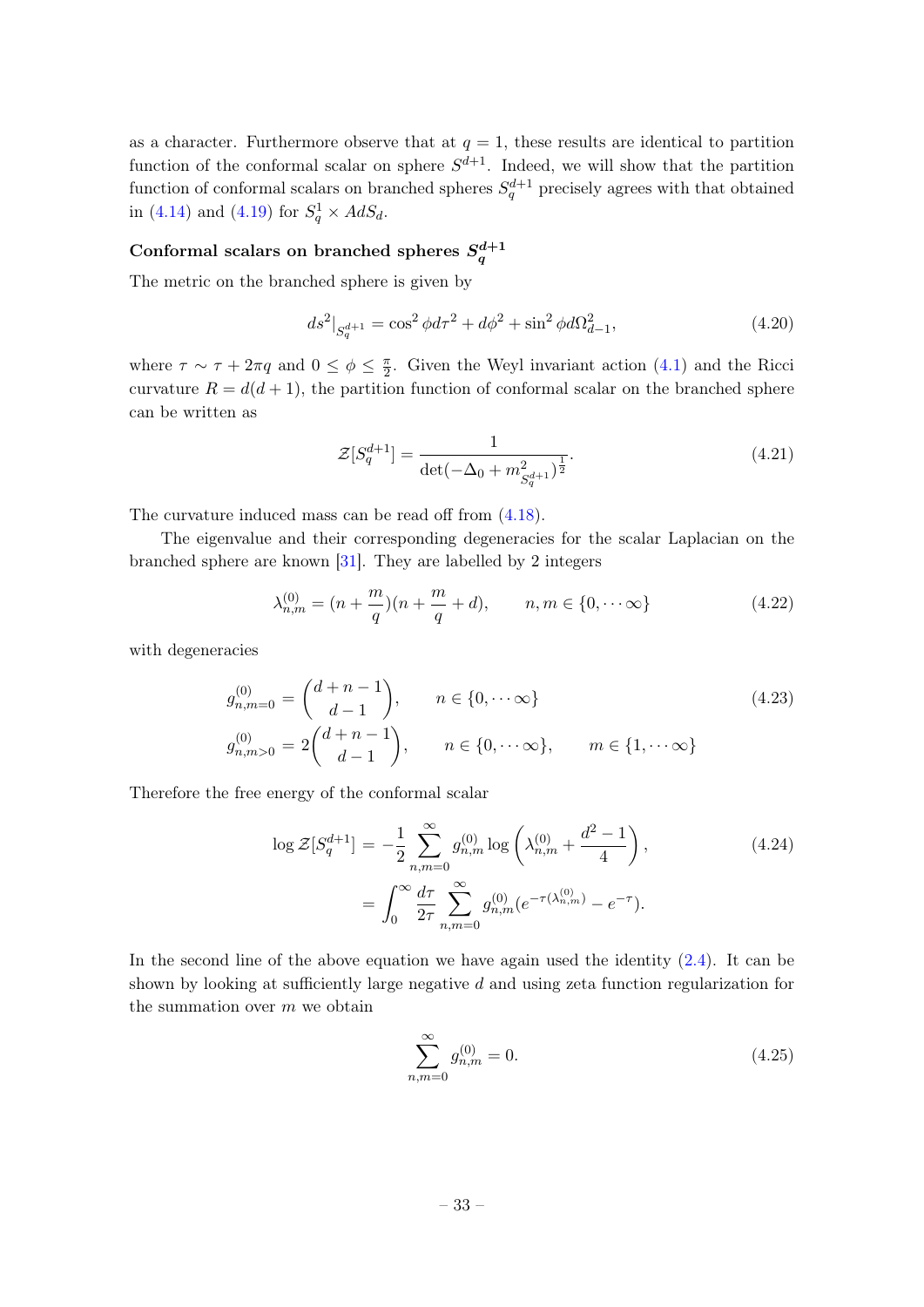Therefore we can proceed by regulating the first term

$$
\log \mathcal{Z}[S_q^{d+1}] = \int_0^\infty \frac{d\tau}{2\tau} e^{-\frac{\epsilon^2}{4\tau}} \sum_{n,m=0}^\infty g_{n,m}^{(0)} e^{-\tau(\lambda_{n,m}^{(0)})}.
$$
 (4.26)

We can now perform the Hubbard-Stratonovich trick given in  $(2.13)$  and following the same steps as in equation  $(2.11)$  to  $(2.20)$  we obtain

<span id="page-34-0"></span>
$$
\log \mathcal{Z}[S_q^{d+1}] = \int_{\epsilon}^{\infty} \frac{dt}{2\sqrt{t^2 - \epsilon^2}} \left( e^{i\nu\sqrt{t^2 - \epsilon^2}} + e^{-i\nu\sqrt{t^2 - \epsilon^2}} \right) f_q^{(0)}(it). \tag{4.27}
$$

with  $\nu = \frac{i}{2}$  $\frac{i}{2}$  and

$$
f_q^{(0)}(u) = \sum_{n,m=0}^{\infty} g_{n,m}^{(0)} e^{i(n+\frac{m}{q}+\frac{d}{2})u}
$$
  
= 
$$
\frac{e^{\frac{iu d}{2}}}{(1-e^{iu})^d} \frac{1+e^{i\frac{u}{q}}}{1-e^{i\frac{u}{q}}}.
$$
 (4.28)

Substituting these expressions in [\(4.27\)](#page-34-0) and taking the  $\epsilon \to 0$  limit the partition function becomes

<span id="page-34-1"></span>
$$
\log \mathcal{Z}[S_q^{d+1}] = \int_0^\infty \frac{dt}{2t} \frac{1 + e^{-\frac{t}{q}}}{1 - e^{-\frac{t}{q}}} \chi_{(d,0)\text{ conf}}^{dS}(u),\tag{4.29}
$$

with the character as given in  $(4.15)$ .

For  $d+1$  odd, comparison with equation  $(4.14)$ , with  $(4.29)$  we see that the integrands are identical. For the case when  $d+1$  is even comparison of  $(4.19)$  with  $(4.29)$  shows that the regularization independent quantity, the logarithmic divergence of the expression in [\(4.29\)](#page-34-1) and that given in [\(4.19\)](#page-32-2) are identical provided we relate the cut off to regulate the integral in  $(4.29)$  to R in  $(4.19)$ . Indeed as recently mentioned in [\[13\]](#page-46-10), the agreement of free energies of the conformal scalar on the hyperbolic cylinder and the branched sphere coincides was verified till  $d = 100^{-11}$  $d = 100^{-11}$  $d = 100^{-11}$ . It is interesting to note here that since their character integral representations coincide and therefore the agreement of the partitions functions is manifest.

Given the partition function on the branched cylinder, one can evaluate the universal contribution to Rényi entropy across spherical entangling surfaces in even dimensions from the logarithmic divergence of the free energy  $\mathcal{F}_q$  on hyperbolic cylinders. The Rényi entropy  $S_q$  and the entanglement entropy  $S_{EE}$  are given by

$$
S_q = \frac{-\mathcal{F}_q + q\mathcal{F}_{q=1}}{1 - q}, \qquad S_{\text{EE}} = \lim_{q \to 1} S_q. \tag{4.30}
$$

In table [3](#page-35-1) we have listed both these entropies for the conformal scalar are listed for even  $4 \leq d+1 \leq 14$ . These have been evaluated using the character integral representation We have seen that they precisely agree with earlier evaluations in [\[33\]](#page-47-16). The IR finite term when

 $11$ See [\[32\]](#page-47-17) for a discussion for fermions.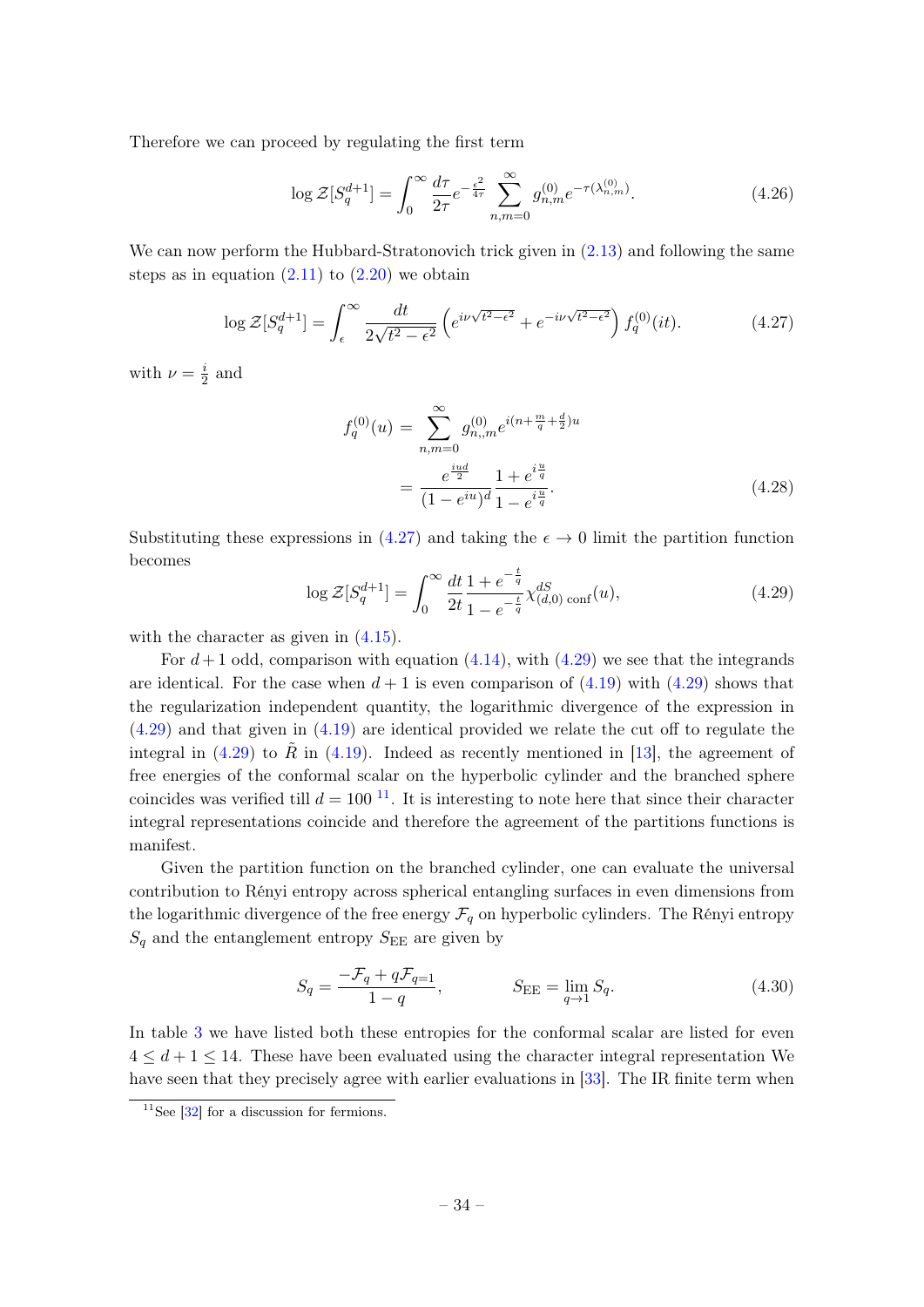<span id="page-35-1"></span> $d+1$  is odd is also a regularization independent term. We have evaluated this finite part from the character integral representation for the corresponding partition function in table [4.](#page-35-2) These precisely agree with that evaluated in table 1 of [\[34\]](#page-48-0).

| D              | $-\mathcal{F}_a$                                                                                                       | $S_{\rm EE}$           |
|----------------|------------------------------------------------------------------------------------------------------------------------|------------------------|
| $\overline{2}$ | $\frac{q^2+1}{6q}$                                                                                                     | $\frac{1}{3}$          |
| 4              | $-\frac{3q^4+1}{360q^3}$                                                                                               | $-\frac{1}{90}$        |
| 6              | $\frac{31q^{6}+7q^{2}+2}{30240q^{5}}$                                                                                  | $\frac{1}{756}$        |
| 8              | $-\frac{289q^8+56q^4+20q^2+3}{1814400q^7}$                                                                             | $\frac{23}{113400}$    |
| 10             | $\frac{6657q^{10} + 1188q^6 + 462q^4 + 99q^2 + 10}{239500800q^9}$                                                      | 263<br>7484400         |
| 12             | $\frac{6803477 q^{12} + 1153152 q^{8} + 469040 q^{6} + 117117 q^{4} + 18200 q^{2} + 1382}{1307674368000 q^{11}}$       | 133787<br>20432412000  |
| 14             | $16018495q^{14} + 2620800q^{10} + 1095952q^{8} + 298155q^{6} + 56420q^{4} + 6910q^{2} + 420$<br>$15692092416000q^{13}$ | 157009<br>122594472000 |
|                |                                                                                                                        |                        |

Table 3: Logarithmic divergence of the partition function of conformal scalars on branched spheres and universal terms in entanglement entropies.

<span id="page-35-2"></span>

Table 4: IR finite term or the 'F'-term on odd spheres for conformal scalars.

# <span id="page-35-0"></span>4.2 Conformal p-forms

In [\[19\]](#page-47-1) a procedure to fix gauge on hyperbolic cylinders was introduced. Using this method the gauge invariant partition functions of the conformal 1-form on  $S_q^1 \times AdS_3$  and the 2form on  $S_q^1 \times AdS_5$  was obtained. The conclusion in both the cases was the gauge invariant partition function can be thought of as the partition function of the tower of Kaluza-Klein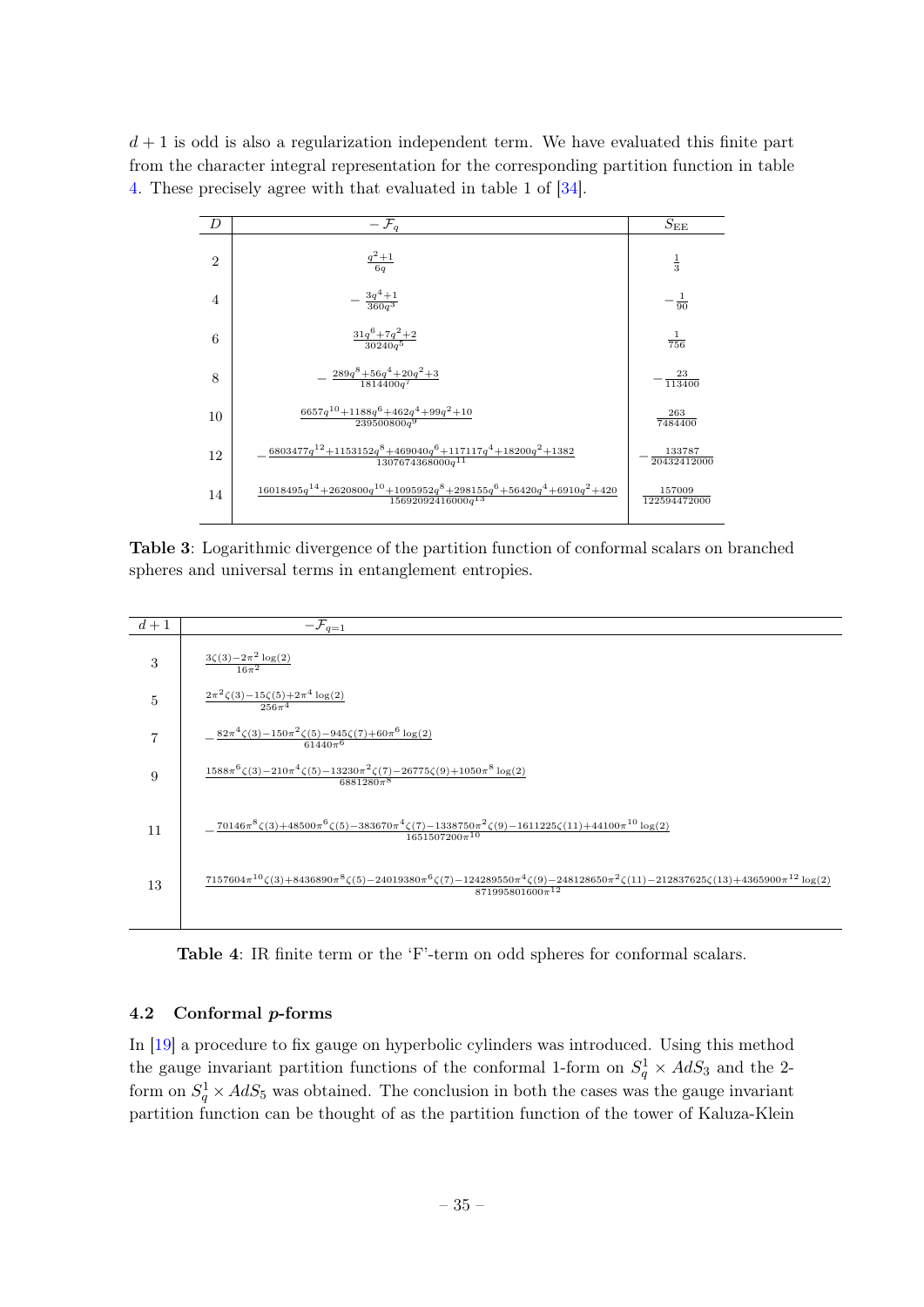tower of co-exact p-forms with the Hodge-de Rham Laplacian along the AdS directions. Though this observation was explicitly demonstrated only for the 1-form in  $d+1=4$  and 2form in  $d+1=6$ , the method developed in [\[19\]](#page-47-1) is such that the result can be extrapolated to conformal  $p = \frac{d-1}{2}$  $\frac{-1}{2}$  on the hyperbolic cylinder  $S_q^1 \times AdS_d$ . To summarise the gauge invariant partition function of conformal  $p$  forms is given by the following determinant

$$
\mathcal{Z}[S_q^1 \times AdS_d] = \left[\frac{1}{\det_T(-\partial_\tau^2 - \Delta_p)}\right]^{\frac{1}{2}}, \qquad p = \frac{d-1}{2}
$$
(4.31)

Here  $\Delta_p$  is the Hodge-deRham Laplacian acting on co-exact forms. The operator  $\partial_{\tau}^2$  picks out the Kaluza-Klein mass along the  $S<sup>1</sup>$  direction.

Let us follow the same analysis we carried for conformal scalars on hyperbolic cylinders. The eigen values of the Hodge-deRham operator acting on co-exact p-forms are given by

$$
\Delta_p \psi_{i_1 i_2 \cdots i_p}^{\{\lambda, u\}} = -\lambda^2 \psi_{i_1 i_2 \cdots i_p}^{\{\lambda, u\}}.
$$
\n(4.32)

Here  $\{u\}$  refer to other quantum numbers on  $AdS_d$  and  $\psi$  refers to the eigen functions. Using these eigen values and the Fourier expansion on  $S<sup>1</sup>$ , the partition function can be written as

$$
\log \mathcal{Z}[S_q^1 \times AdS_d] = -\frac{1}{2} \sum_{n=-\infty}^{\infty} \int d\lambda \mu_p^{(d)}(\lambda) \log \left(\frac{n^2}{q^2} + \lambda^2\right). \tag{4.33}
$$

Following the same steps as in equations  $(4.7)$  to  $(4.12)$  we get

<span id="page-36-1"></span>
$$
\log \mathcal{Z}[S_q^1 \times AdS_d] = \frac{1}{2\pi i} \log \tilde{R} \int_{C_o} \frac{du}{2u} \frac{1 + e^{-\frac{u}{q}}}{1 - e^{-\frac{u}{q}}} W_p^{(d)}(u),\tag{4.34}
$$

where  $W_p^{(d)}(u)$  is the Fourier transform of the Plancherel measure of the  $p = \frac{d-1}{2}$  $\frac{-1}{2}$ -form in  $AdS_d$ . From  $(3.24)$  we see that this is given by

<span id="page-36-0"></span>
$$
W_p^{(d)}(u) = \frac{1+e^{-u}}{1-e^{-u}} \sum_{i=0}^p (-1)^i \binom{d-1-2i}{p-i} \frac{e^{-u(d-1-p-i)}}{(1-e^{-u})^{d-1-2i}}, \qquad p = \frac{d-1}{2} \tag{4.35}
$$

Here we have replaced  $d \rightarrow d-1$  in [\(3.24\)](#page-23-0) and the exponential factor on the LHS becomes trivial since  $p = \frac{d-1}{2}$  $\frac{-1}{2}$ . Now remarkably the equation in  $(4.35)$  can be re-written as

$$
W_p^{(d)}(u) = \frac{1 + e^{-u}}{1 - e^{-u}} \sum_{i=0}^p (-1)^i {d-1-2i \choose p-i} \frac{e^{-u(d-1-p-i)}}{(1 - e^{-u})^{d-1-2i}},
$$
  
= 
$$
\sum_{i=0}^p (-1)^i {d \choose p-i} \frac{e^{-u(p-i)} + e^{-u(d-p+i)}}{(1 - e^{-u})^d}, \qquad p = \frac{d-1}{2}
$$
 (4.36)

What is important to note is that in the second line consists of sum of  $SO(1, d+1)$  Harish-Chandra characters of the same dimension d. Substituting this expression into  $(4.34)$  we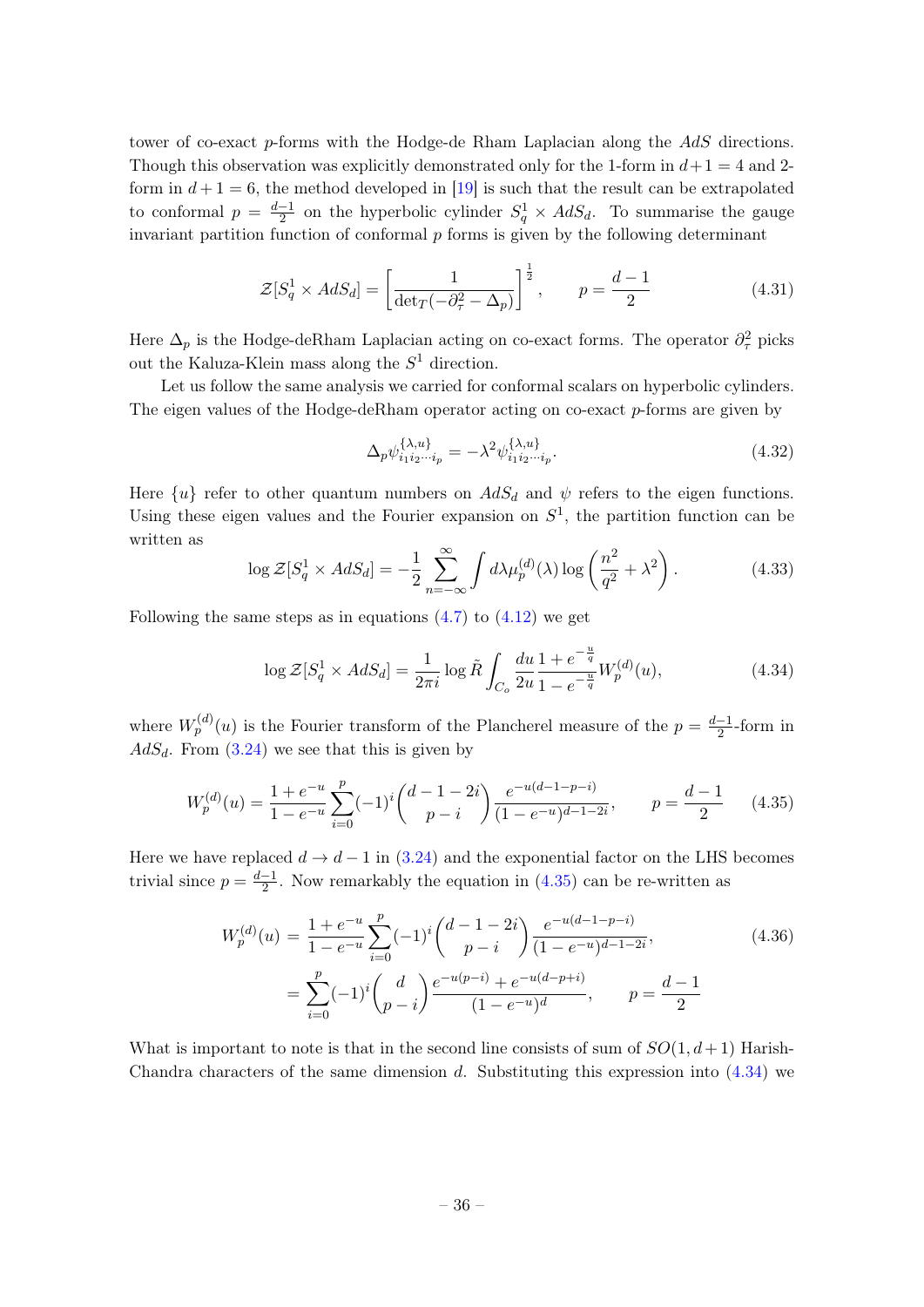obtain

<span id="page-37-1"></span>
$$
\log \mathcal{Z}[S_q^1 \times AdS_d] = \frac{1}{2\pi i} \log \tilde{R} \int_{C_o} \frac{du}{2u} \frac{1 + e^{-\frac{u}{q}}}{1 - e^{-\frac{u}{q}}} \sum_{i=0}^p (-1)^i {d \choose p-i} \frac{e^{-u(p-i)} + e^{-u(d-p+i)}}{(1 - e^{-u})^d},
$$
  
= 
$$
\int_{C_o} \frac{du}{2u} \frac{1 + e^{-\frac{u}{q}}}{1 - e^{-\frac{u}{q}}} \sum_{i=0}^p (-1)^i \chi_{(d,p-i)}^{dS}(u), \qquad p = \frac{d-1}{2}
$$
(4.37)

From the last line we see that at  $q = 1$  the gauge invariant partition function of the conformal p-form on  $S_q^1 \times AdS_d$  can be written as a character integral of only the bulk characters of the partition function of the p forms on the sphere  $S^{d+1}$ . That is consider the determinant of all the co-exact forms that appear in the one loop partition function in  $(2.1)$ . Then only the bulk character of each of the p-form appears in  $(4.37)$ , the edge modes are missing. This behaviour was observed in the study of the entanglement entropies of the Maxwell in  $d + 1 = 4$  [\[14](#page-47-0)[–16,](#page-47-10) [28,](#page-47-11) [29\]](#page-47-12) field as well as the 2 form in in  $d + 1 = 6$  [\[17–](#page-47-18)[19\]](#page-47-1) and seen by Partition functions on the corresponding hyperbolic cylinders miss the edge modes. Here we see that this is true for conformal forms in all even dimensions and it can be seen at the level of the integrand in the character integral representation.

Thus entanglement entropy across spherical entangling surfaces evaluated using partition functions on hyperbolic cylinders miss out the edge modes. In [\[35,](#page-48-1) [36\]](#page-48-2) it was shown that the edge modes of the 1-form in  $d+1=4$  dimensions contribute only to the classical part of the entanglement entropy is non-extractable. It will be interesting to repeat this analysis for p-forms and demonstrate that the edge contributions are classical and non-extractable.

#### <span id="page-37-0"></span>4.3 p-forms on branched spheres

In section [4.1](#page-33-0) we derived the character integral representation of the one loop partition function of the conformal scalar on branched spheres. In this section we wish to generalise that computation to arbitrary p-forms. For this purpose we would need the eigen values and the corresponding degeneracies of the Hodge-deRham Laplacian on branched spheres. As far as we are aware it is only for the 1-form, these properties are known explicitly in arbitrary dimensions. Though there are generating functions for degeneracies, from which one can possibly obtain the degeneracies for other  $p$ -forms [\[18\]](#page-47-13). Therefore we will first focus on the co-exact 1-form in arbitrary dimensions and obtain the character integral representation of the one loop partition function. From this result we propose the character integral for arbitrary co-exact  $p$ -forms on branched spheres. We will demonstrate that the proposal agrees with earlier evaluations of the partition functions of p-forms on branched spheres.

## 1-form

From [\[31\]](#page-47-15) we see that the eigen values of the Hodge-deRham Laplacian of the 1-form on the branched sphere  $S_q^{d+1}$  are labelled by 2 integers and are given by

$$
\lambda_{n,m}^{(1)} = (n + \frac{m}{q})(n + \frac{m}{q} + d) - 1 + d, \quad \text{with } n + m \ge 1, n, m \in \{0, 1, 2, \dots\} \tag{4.38}
$$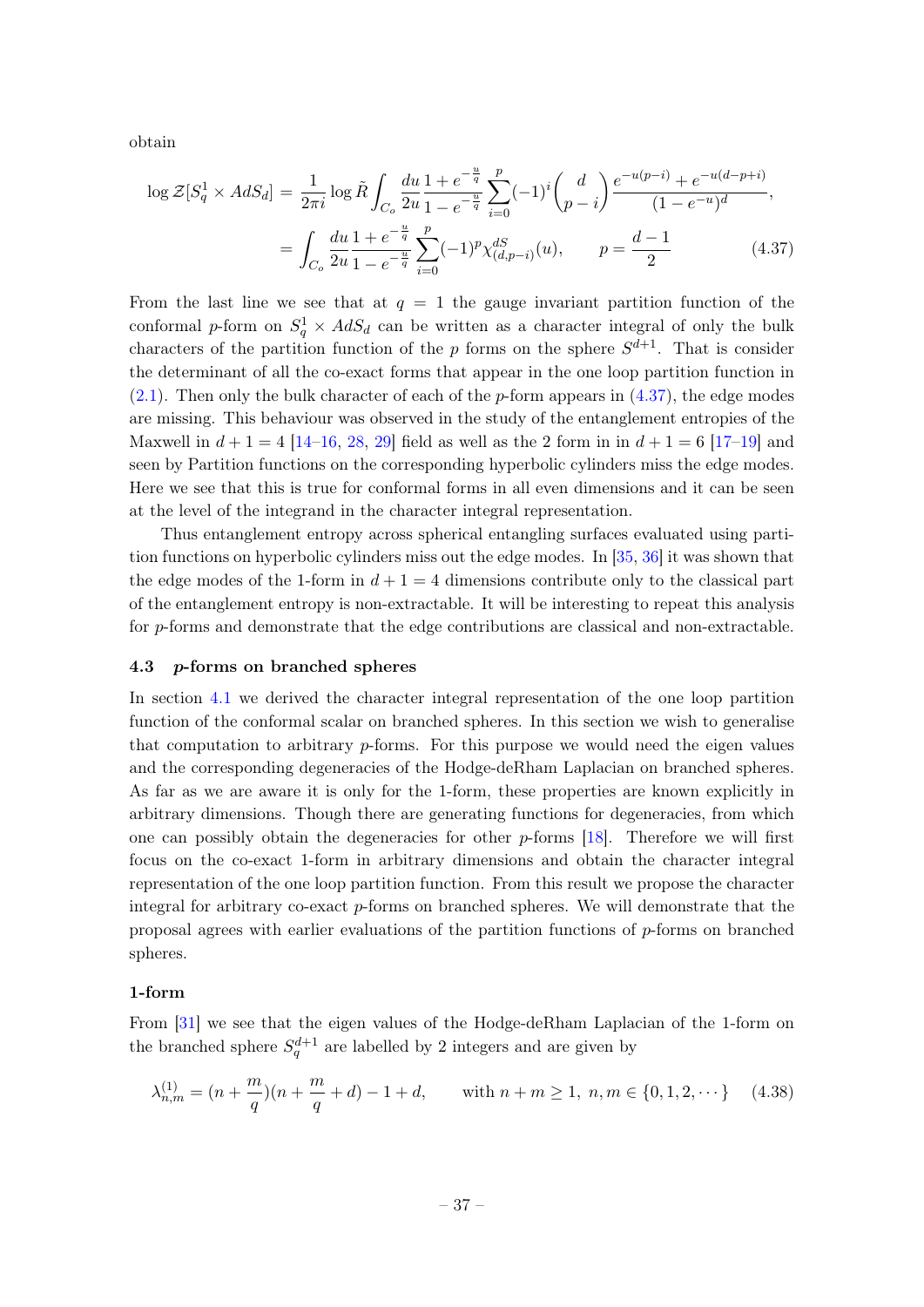The result for the eigen values in [\[31\]](#page-47-15) was written for the vector Laplacian, but we have shifted it by d which arises due to the curvature terms relating the Hodge-deRham Laplacian and the usual Laplacian. These eigen values have degeneracies

<span id="page-38-2"></span>
$$
g_{n,m=0}^{(1)} = \frac{1}{n+1} {d+n-2 \choose n-1} \{(d+1)(n-4) + (d+1)^2 - n + 5\}, \qquad n = 1, 2, \cdots (4.39)
$$
  

$$
g_{n,m}^{(1)} = 2d {d+n-1 \choose d-1}, \qquad n = 0, 1, \cdots \qquad m = 1, 2, \cdots
$$

The partition function is therefore given by

$$
-\frac{1}{2}\log\det T\Delta_1^{S_q^{d+1}} = -\frac{1}{2}\sum_{n,m=0}^{\infty} g_{n,m}^{(1)}\log(\lambda_{n,m}^{(1)}).
$$
 (4.40)

Again using the identity [\(2.4\)](#page-6-3) we rewrite the partition function as

<span id="page-38-0"></span>
$$
-\frac{1}{2}\log\det T\Delta_1^{S_q^{d+1}} = \int_0^\infty \frac{d\tau}{2\tau} \sum_{n,m=0}^\infty g_{n,m}^{(1)}(e^{-\tau\lambda_{n,m}^{(1)}} - e^{-\tau}).\tag{4.41}
$$

Now the second term involves the sum over degeneracies. To regulate that term, we look at sufficiently negative  $d$  and perform the sum over  $m$  using zeta function regularization. We obtain

$$
\sum_{n=1}^{\infty} \sum g_{n,m=0}^{(1)} = 1, \qquad \sum_{n=0}^{\infty} \sum_{m=1}^{\infty} g_{n,m}^{(1)} = 0.
$$
 (4.42)

Therefore the equation [\(4.41](#page-38-0) )reduces to

<span id="page-38-1"></span>
$$
-\frac{1}{2}\log\det T\Delta_1^{S_q^{d+1}} = \int_0^\infty \frac{d\tau}{2\tau} e^{-\frac{\epsilon^2}{4\tau}} \left(\sum_{n,m=0}^\infty g_{n,m}^{(1)} - 1\right),\tag{4.43}
$$

Where we have use the short distance cut off to regulate the UV divergence. Note that the above equation is similar to  $(2.9)$  with  $p = 1$ . In fact the second term in  $(4.43)$  can be absorbed in the first term by noting from [\(4.39\)](#page-38-2) that

$$
g_{0,m=0}^{(1)} = 0, \qquad g_{-1,m=0}^{(1)} = 1, \qquad \lambda_{-1,m=0}^{(1)} = 0. \tag{4.44}
$$

Therefore we rewrite [\(4.43\)](#page-38-1) as

$$
-\frac{1}{2}\log\det T\Delta_1^{S_q^{d+1}} = \int_0^\infty \frac{d\tau}{2\tau} e^{-\frac{\epsilon^2}{4\tau}} \left( \sum_{n=-1}^\infty g_{n,m=0}^{(1)} e^{-\lambda_{n,m=0}^{(1)}\tau} + \sum_{n=0,m>0}^\infty g_{n,m}^{(1)} e^{-\lambda_{n,m}^{(1)}\tau} \right). \tag{4.45}
$$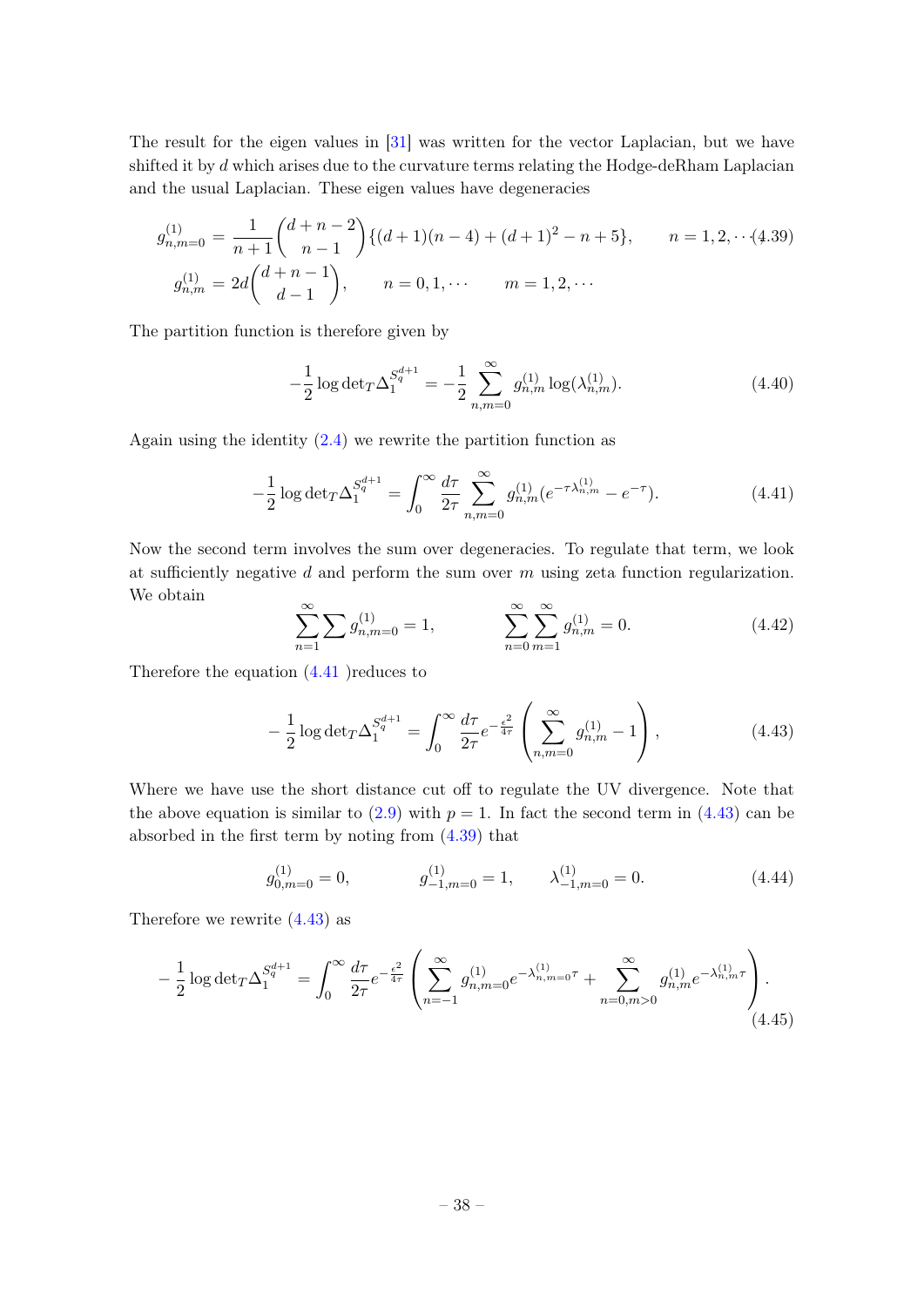We can now follow the same steps as in  $(2.11)$  to  $(2.20)$  to obtain

<span id="page-39-0"></span>
$$
-\frac{1}{2}\log\det T\Delta_1^{S_q^{d+1}} = \int_{\epsilon}^{\infty} \frac{dt}{2\sqrt{t^2 - \epsilon^2}} (e^{(\frac{d}{2}-1)\sqrt{t^2 - \epsilon^2}} + e^{-(\frac{d}{2}-1)\sqrt{t^2 - \epsilon^2}}) (f_1(it) + f_2(it)),\tag{4.46}
$$

where

$$
f_1(u) = \sum_{n=-1}^{\infty} g_{n,m=0}^{(1)} e^{iu((n+\frac{d}{2})} = \frac{e^{\frac{1}{2}i(d-2)u} \left( de^{iu} + e^{2iu} - 1 \right)}{(1 - e^{iu})^d},
$$
(4.47)

$$
f_2(u) = \sum_{m=1, n=0}^{\infty} g_{n,m}^{(1)} e^{iu((n + \frac{m}{q} + \frac{d}{2})} = \frac{2de^{\frac{iu(dq+2)}{2q}}}{(1 - e^{iu})^d \left(1 - e^{\frac{iu}{q}}\right)}.
$$
(4.48)

Substituting these expressions in [\(4.46\)](#page-39-0), rearranging the terms and taking the  $\epsilon \to 0$  limit, one loop determinant of the co-exact 1-form on branched spheres  $S_q^{d+1}$  can be written as

<span id="page-39-1"></span>
$$
-\frac{1}{2}\log\det_{T}\Delta_{1}^{S_{q}^{d+1}} = \int_{0}^{\infty} \frac{dt}{2t} \left\{ \frac{1+e^{-\frac{t}{q}}}{1-e^{-\frac{t}{q}}} \left[ \binom{d}{1} \frac{e^{-t}+e^{-(d-1)t}}{(1-e^{-t})^{d}} - \frac{1+e^{-t}}{1-e^{-t}} \left[ \binom{d-2}{0} \frac{1+e^{-(d-2)t}}{(1-e^{-t})^{d-2}} \right] \right\}
$$
\n
$$
= \int_{0}^{\infty} \frac{dt}{2t} \left\{ \frac{1+e^{-\frac{t}{q}}}{1-e^{-\frac{t}{q}}} \chi_{(d,1)}^{dS}(t) - \frac{1+e^{-t}}{1-e^{-t}} \chi_{(d-2,0)}^{dS}(t) \right\}.
$$
\n(4.49)

#### Proposal for the determinant of co-exact p-forms on branched spheres

From the explicit calculation of the determinant of the 1-form in [\(4.49\)](#page-39-1), we see that it is only the kinematic factor of the bulk character which acquires dependence of the branching parameterg for spheres  $S^{d+1}$ . The kinematic factor of the edge character is blind to the branching. Using this input, we propose that the determinant of co-exact  $p$ -forms on branched spheres is given by

<span id="page-39-2"></span>
$$
-\frac{1}{2}\log\det T\Delta_1^{S_q^{d+1}} = \int_0^\infty \frac{dt}{2t} \left\{ \frac{1+e^{-\frac{t}{q}}}{1-e^{-\frac{t}{q}}}\chi_{(d,2p)}^{[dS]}(t) + \frac{1+e^{-t}}{1-e^{-t}} \sum_{i=1}^p (-1)^i \chi_{(d-2i,p-i)}^{[dS]} \right\} . \tag{4.50}
$$

Using the determinant of the co-exact p-form on the branched sphere, one can evaluate the partition function of the  $p$ -form by using this input in the ghosts for ghosts expression of  $(2.1)$ . In table [5](#page-40-1) we have listed the coefficient of the logarithmic divergence for p-form partition functions on branched spheres using the proposal [\(4.50\)](#page-39-2) in [\(2.1\)](#page-6-6).

As far as we are aware there are few explicit calculations of one loop determinants of p-forms on branched spheres with  $p > 1$ . In even  $d + 1$ , [\[18\]](#page-47-13) has put forward a method to evaluate these partition functions. It does not rely on the explicit knowledge of the degeneracies of the Hodge-deRham Laplacian. As a check of the proposal in  $(4.50)$  we have compared the coefficient of the logarithmic divergence of the partition functions in table [5](#page-40-1)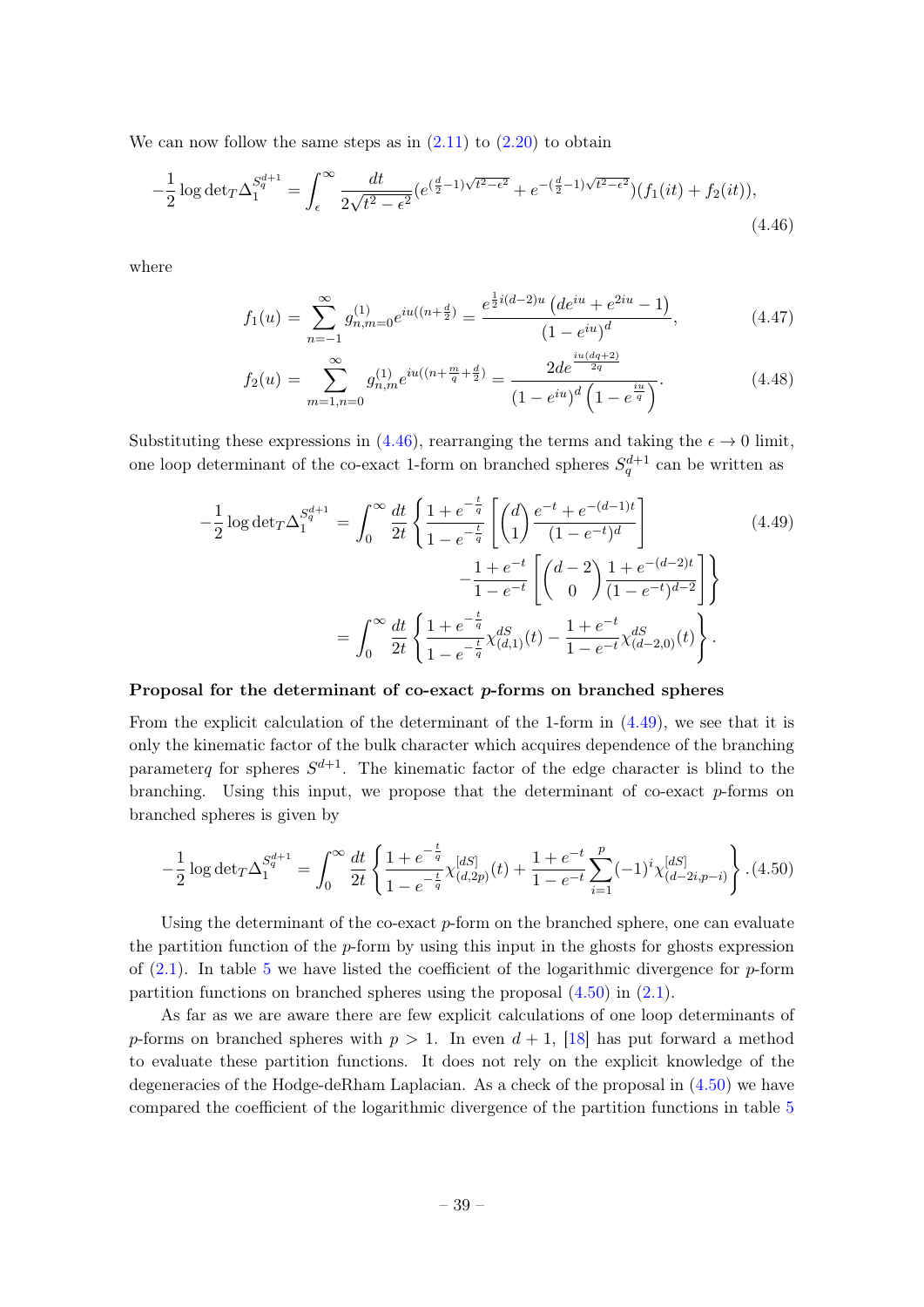for  $p = 2$  in  $d + 1 = 4, 6, p = 3$  in  $d + 1 = 6, 8$  to that given in equation (13) of [\[18\]](#page-47-13). Our values coincides with that of [\[18\]](#page-47-13) upon identification of  $q_{\text{ours}} \to \frac{1}{q_{\text{Dowker}}}.$  It is interesting to note that  $q$  deformation does not change the Hodge-duality properties of the  $p$ -forms. For instance the  $(0, 2)$  pair on  $S_q^4$  differ by  $-2$ . Similarly the  $(1, 3)$  and  $(2, 4)$  pair on  $S_q^6$  differs by 2 and −2 respectively.

<span id="page-40-1"></span>

| $\overline{d+1}$ | $p=0$                                                                                              | $\overline{d+1}$ | $p=1$                                                                                       |
|------------------|----------------------------------------------------------------------------------------------------|------------------|---------------------------------------------------------------------------------------------|
| $\overline{2}$   | $\frac{q^2+1}{6q}$                                                                                 | $\overline{2}$   | $-2$                                                                                        |
| $\overline{4}$   | $\frac{57q^4 + 60q^2 - 1}{360q^3}$                                                                 | $\overline{4}$   | $-\frac{33q^4+30q^2+1}{180q^3}-\frac{1}{3}$                                                 |
| 6                | $\frac{4315q^{6} + 5040q^{4} - 245q^{2} + 2}{30240q^{5}}$                                          | 6                | $\frac{2-5q^2(271q^4+252q^2+7)}{7560q^5}-\frac{29}{90}$                                     |
| 8                | $\frac{7q^2 \left(33953 q^6+43200 q^4-3248 q^2+100\right)-3}{1814400 q^7}$                         | 8                | $\frac{7\left(7297q^6+7200q^4+98q^2-40\right)q^2+3}{302400q^7}-\frac{1139}{3780}$           |
|                  |                                                                                                    |                  |                                                                                             |
| $\overline{d+1}$ | $\overline{p=2}$                                                                                   | $\overline{d+1}$ | $p=3$                                                                                       |
| $\overline{4}$   | $\frac{57q^4 + 60q^2 - 1}{360q^3} + 2$                                                             | 4                | $-4$                                                                                        |
| 6                | $\frac{955q^{6} + 840q^{4} + 35q^{2} + 2}{5040q^{5}} + \frac{31}{45}$                              | 6                | $\frac{2-5q^2(271q^4+252q^2+7)}{7560q^5}-\frac{209}{90}$                                    |
| 8                | $\frac{7q^2(3233q^6+2880q^4+112q^2+4)-3}{120960q^7}+\frac{1271}{1890}$                             | 8                | $\frac{7(2497q^6+2160q^4+98q^2+8)q^2+3}{90720q^7}-\frac{221}{210}$                          |
|                  |                                                                                                    |                  |                                                                                             |
|                  |                                                                                                    |                  |                                                                                             |
| $d+1$            | $p=\overline{4}$                                                                                   | $d+1$            | $p=5$                                                                                       |
| 6                | $\frac{4315q^{6} + 5040q^{4} - 245q^{2} + 2}{30240q^{5}} + 4$                                      | 6                | $-6$                                                                                        |
| 8                | $\frac{7q^2 \left(3233q^6\!+\!2880q^4\!+\!112q^2\!+\!4\right)\!-\!3}{120960q^7}+\frac{5051}{1890}$ | 8                | $\frac{7\left(7297q^6+7200q^4+98q^2-40\right)q^2+3}{302400q^7}$ $-$<br>$\frac{16259}{3780}$ |
|                  |                                                                                                    |                  |                                                                                             |

**Table 5:** Coefficient of the logarithmic divergence of the partition function of  $p$ -forms on branched spheres in even dimension using [\(4.50\)](#page-39-2)

# <span id="page-40-0"></span>5 Conclusions

In this paper we have generalized the construction given in  $[1, 8]$  $[1, 8]$  $[1, 8]$  of the one loop partition function on spheres and anti-de Sitter space in terms of Harish-Chandra characters to pforms. We have also seen how character integral representations make relations between partition functions manifest. For instance the equivalence of the conformal scalar partition function on the hyperbolic cylinder and the branched sphere was manifest from the character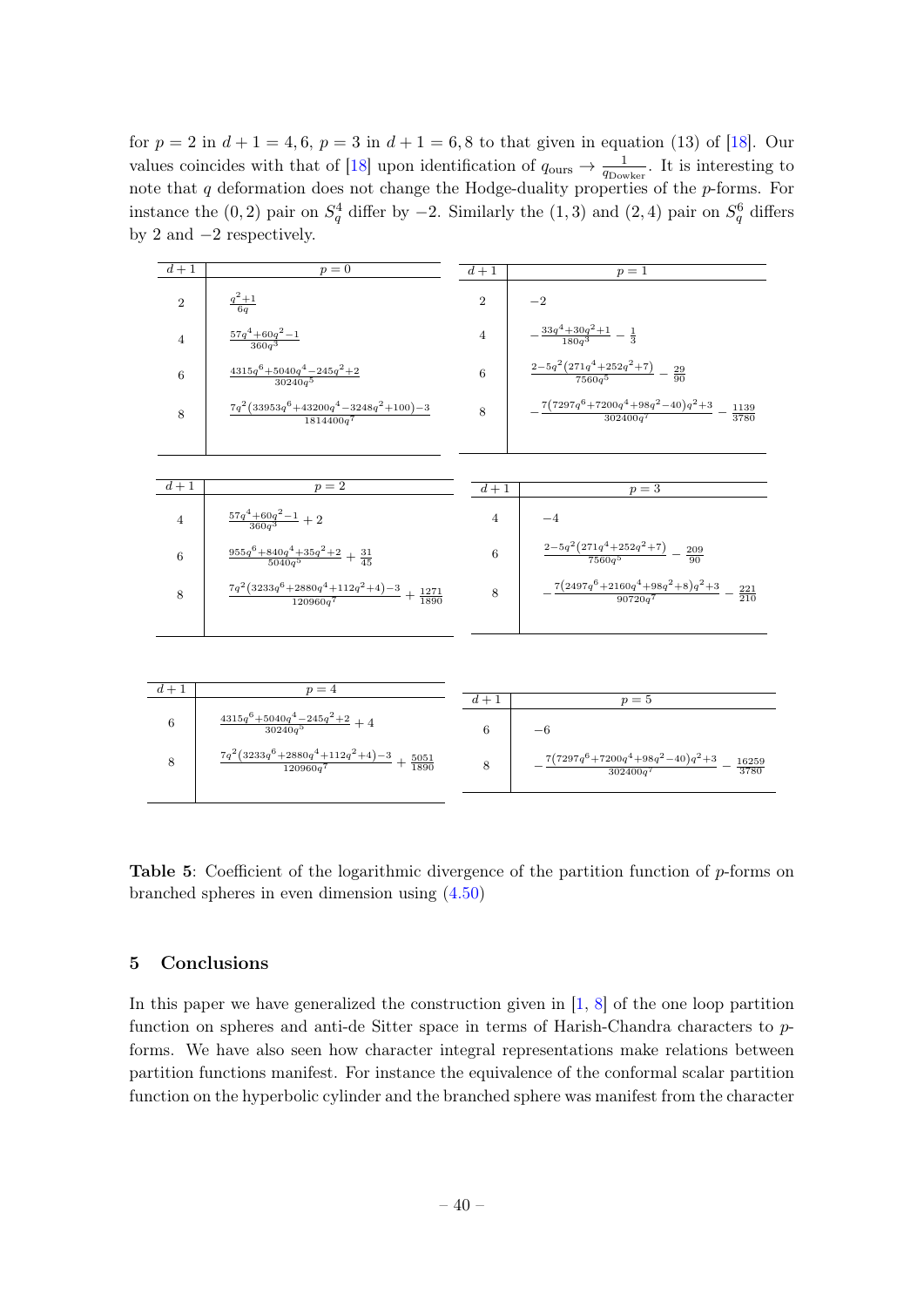integral representations. It also provided insights in entanglement entropy for conformal p-forms.

In [\[8\]](#page-46-6) the character integral representation was useful to evaluate the partition function of higher-spin Vasiliev theories. In this context it would be important to obtain character integral representations of fermionic higher spin fields. This would enable the revisiting various one loop calculations in the literature. Some examples of these are one loop calculations in  $AdS_4 \times S^7$  done by [\[37\]](#page-48-3) or that done around black holes with near horizon geometry  $AdS_2 \times S^2$  in [\[38,](#page-48-4) [39\]](#page-48-5). Partition functions of supersymmetric higher spin theories can also be evaluated. The character integral representation enables writing down the partition function once the field content and the mass spectrum of the theory is known. Therefore such partition functions can be obtained with considerable ease.

The representation of the partition function of conformal p-forms in terms of Harish-Chandra characters on the hyperbolic cylinder has allowed us to show that partition function on hyperbolic cylinders capture the bulk contribution to the entanglement entropy. In [\[35,](#page-48-1) [36\]](#page-48-2) it was shown for the 1-form in 4 dimensions the contribution of the edge modes to the entanglement entropy are classical and non-extractable. It would be interesting to repeat this analysis for the arbitrary p-form. A similar question can be addressed for gravitons. In [\[19\]](#page-47-1) it was shown that the entanglement entropy of linearised gravitons or higher spin fields in  $d+1 = 4$  evaluated using the hyperbolic cylinder method and that from the branched sphere differ by the partition function on the sphere  $S<sup>2</sup>$  which constitute the edge modes. Here too it would be interesting to show that these modes are non-extractable or classical.

#### Acknowledgments

We wish to thank Parthiv Haldar for helping to draw the figures in this paper.

#### <span id="page-41-0"></span>A Harish-Chandra characters

Here we briefly list the various Harish-Chandra characters used in the paper. For more details see  $[1, 8, 22]$  $[1, 8, 22]$  $[1, 8, 22]$  $[1, 8, 22]$  $[1, 8, 22]$ .

AdS characters: The easiest to understand are the  $SO(2, d)$  characters associated with the minimally scalars on  $AdS_{d+1}$ . Let the mass of the scalar in  $AdS_{d+1}$  be m, The scaling dimension or the value of the Cartan H in a  $SO(2,1)$  of the lowest weight of this representation is given by

$$
\Delta_{+} = \frac{d}{2} + \sqrt{\frac{d^2}{4} + m^2}.
$$
\n(A.1)

Then the Harish-Chandra character of this massive representation is given by

<span id="page-41-1"></span>
$$
\chi_{(d,0)m}^{AdS}(t) = \text{Tr}_{\mathcal{H}_{\Delta_+}}(e^{-Ht}) = \frac{e^{-t\Delta_+}}{(1 - e^{-t})^d}.
$$
\n(A.2)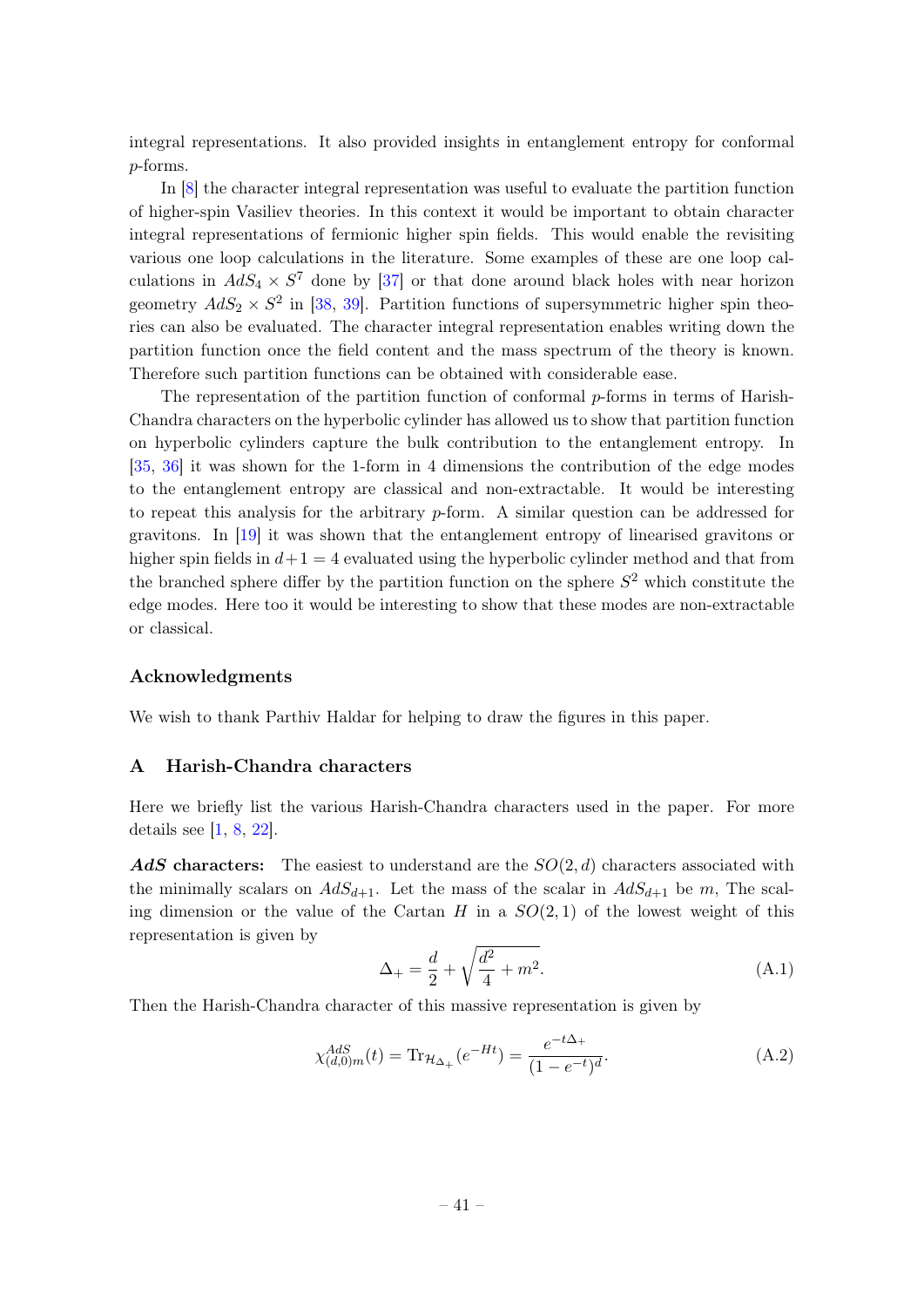Here the trace is taken over  $\mathcal{H}_{\Delta_+}$  all in the representation. For simplicity let us take t real and  $t > 0$ . Setting  $m = 0$  in  $(A.2)$  we obtain

$$
\chi_{(d,0)}^{AdS}(t) = \frac{e^{-td}}{(1 - e^{-t})^d}.
$$
\n(A.3)

We call this the the character of the 0 form.

Consider the co-exact p-form which satisfy the equations of motion

$$
(\Delta_T + m^2)A_{i_1,\cdots i_p} = 0,\t\t(A.4)
$$

where  $\Delta_T$  is the Hodge-deRham Laplacian on  $AdS_{d+1}$ . The scaling dimension of the lowest weight of this representation is given by [\[40\]](#page-48-6)

<span id="page-42-0"></span>
$$
\Delta_{+} = \frac{d}{2} + \sqrt{\left(\frac{d}{2} - p\right)^2 + m^2}.
$$
\n(A.5)

The Harish-Chandra character of this representation is given by

$$
\chi_{(d,p)m}^{AdS}(t) = \binom{d}{p} \frac{e^{-t\Delta_+}}{(1 - e^{-t})^d}.
$$
\n(A.6)

Setting  $m^2 = 0$  in this expression we obtain

$$
\chi_{(d,p)}^{AdS}(t) = \binom{d}{p} \frac{e^{-t(d-p)}}{(1 - e^{-t})^d}.
$$
\n(A.7)

Here we would like to mention that though we have obtain the above expression by setting  $m = 0$  in the Harish-Chandra character corresponding to the massive representation it does not correspond to the characters of the unitary irreducible representations belonging to the exceptional series. In this paper we will loosely refer to the above limit of the massive character of the p form as a Harish-Chandra character. This character forms the basic building blocks of all the character integral representations for  $p$ -forms on  $AdS$ -spaces.

**dS** characters: Let us discuss more about the de Sitter group  $SO(1, d+1)$ . Consider a minimally coupled scalar of mass

$$
m^2 = \frac{d^2}{4} + \nu^2.
$$
 (A.8)

Then the corresponding Harish-Chandra character of this representation is given by

$$
\chi_{(d,0)\nu}^{dS}(t) = \frac{e^{-t\Delta_+} + e^{-t\Delta_-}}{(1 - e^{-t})^d}, \qquad \Delta_{\pm} = \frac{d}{2} \pm i\nu.
$$
\n(A.9)

Setting  $m = 0$  we obtain

$$
\chi_{(d,0)}^{dS}(t) = \frac{e^{-td} + 1}{(1 - e^{-t})^d},\tag{A.10}
$$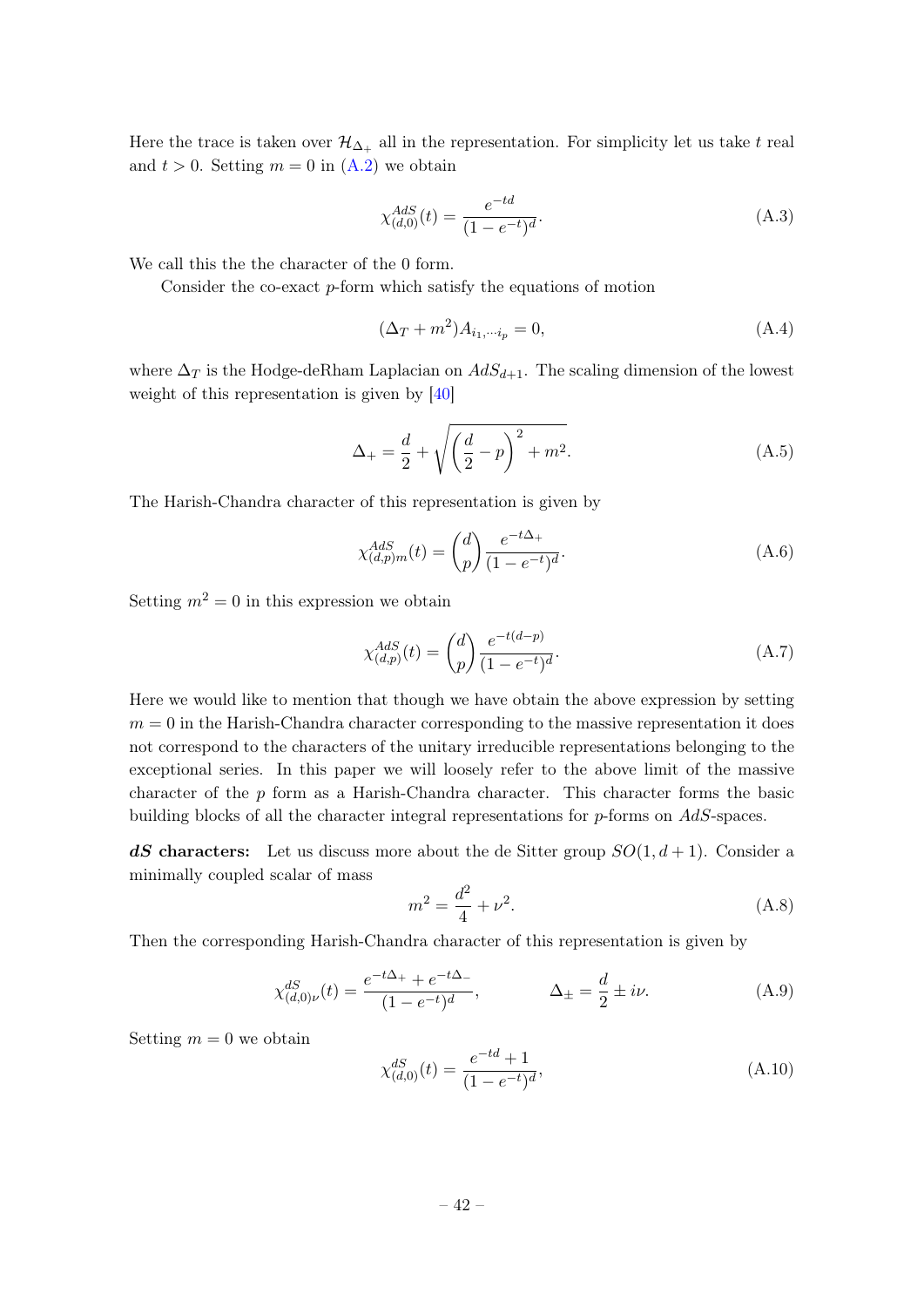As mentioned for the AdS case we will still refer to the above character as as Harish-Chandra character though it does not correspond to a character of any UIR. While the conformally coupled scalar on  $S^{d+1}$  has mass

$$
m_{\text{conf}}^2 = \frac{d^2 - 1}{4}, \qquad i\nu_{\text{conf}} = \frac{1}{2}.
$$
 (A.11)

Therefore its character becomes

$$
\chi_{(d,0)\text{conf}}^{dS}(t) = \frac{e^{-\frac{d-1}{2}t} + e^{-\frac{d+1}{2}t}}{(1 - e^{-t})^d}.
$$
\n(A.12)

Finally consider the *p*-form with satisfies the equation  $(A.5)$  on  $S^{d+1}$ . Here we define  $\nu$  such that

<span id="page-43-1"></span>
$$
m^{2} = \left(\frac{d}{2} - p\right)^{2} + \nu^{2}.
$$
 (A.13)

The character of corresponding to the  $p$ -form is given by

<span id="page-43-2"></span>
$$
\chi_{(d,p)\nu}^{dS}(t) = {d \choose p} \frac{e^{-t\Delta_+} + e^{-t\Delta_-}}{(1 - e^{-t})^d},\tag{A.14}
$$

where  $\nu$  is obtained by solving [\(A.13\)](#page-43-1). Setting  $m = 0$  in [\(A.14\)](#page-43-2) we obtain

<span id="page-43-3"></span>
$$
\chi_{(d,p)}^{dS}(t) = \binom{d}{p} \frac{e^{-t(d-p)} + e^{-tp}}{(1 - e^{-t})^d}.
$$
\n(A.15)

Again we wish to emphasise that in this paper we will still refer to to the above expression as a Harish-Chandra character for convenience though it does not correspond to any character of UIR of massless  $p$ -forms. The building blocks of the integral representations for the partition functions of  $p$ -forms on spheres are the characters in  $(A.15)$ . The reason the characters of the de Sitter group appear though we are on the sphere is due to the fact that the Wick rotated de Sitter space in the static patch is a sphere.

# <span id="page-43-0"></span> $B$   $W_p(u)$  by direct Fourier transform

In this appendix we evaluate the Fourier transform of the Plancherel measure  $\mu_p(\lambda)$  directly by re-writing the transform as a sum of residues. This can be done for  $d+1$  even. We will see that the result agrees with [\(3.24\)](#page-23-0) obtain by the differential equation method developed in the main text. We start with the Fourier transform.

$$
W_p(u) = \int_{-\infty}^{\infty} d\lambda e^{i\lambda u} \mu_p(\lambda).
$$
 (B.1)

We can choose  $u > 0$  and close the contour to be the large semi-circle in the upper half plane. Therefore the integral reduces to the sum over residues at  $\lambda = i(n + \frac{1}{2})$  $(\frac{1}{2})$  and for  $u < 0$ we sum over residues at  $\lambda = -i(n + \frac{1}{2})$  $\frac{1}{2}$ ). The result is analytic in u. Let us choose the upper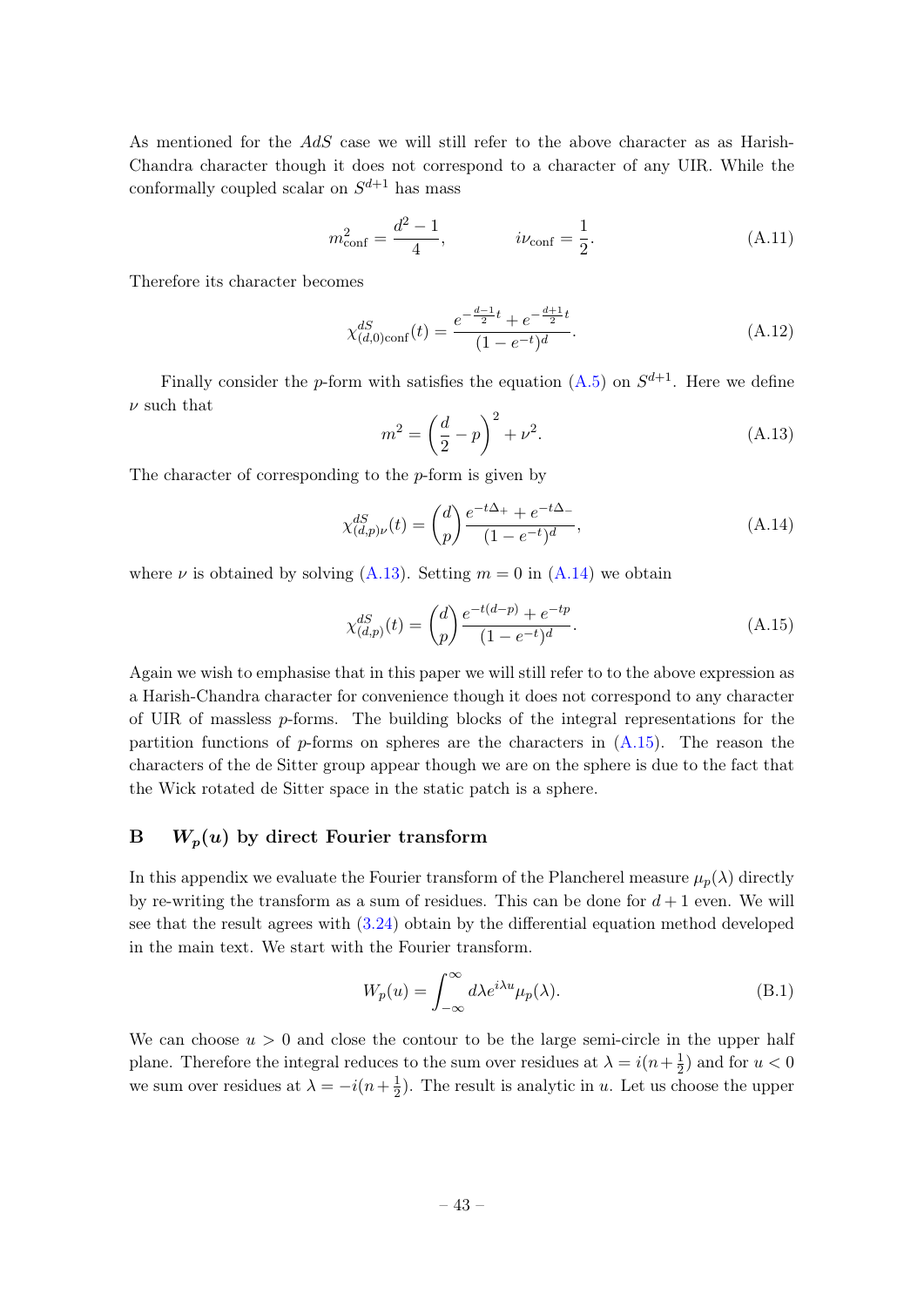half plane to perform the integration. We obtain

$$
W_p = \sum_{n=0}^{\infty} \text{Res}\left(e^{i\lambda u}\mu_p(\lambda)\right)\Big|_{\lambda=i(n+\frac{1}{2})}
$$
  
= 
$$
\sum_{n=0}^{\infty} -\frac{\left((2n+1)\Gamma(d+1)e^{-(n+\frac{1}{2})u}\right)\prod_{j=\frac{1}{2}}^{\frac{d}{2}}\left(j^2+\left(i\left(n+\frac{1}{2}\right)\right)^2\right)}{\left(\left(\frac{d}{2}-p\right)^2+\left(i\left(n+\frac{1}{2}\right)\right)^2\right)\left(\Gamma(p+1)\Gamma(d+1-p)\right)}
$$
  
= 
$$
e^{\left(\frac{d}{2}-p\right)u}\frac{1+e^{-u}}{1-e^{-u}}\sum_{i=0}^p(-1)^i\binom{d-2i}{p-i}\frac{e^{-u(d-p-i)}}{(1-e^{-u})^{d-2i}}.
$$
 (B.2)

Observe that this result coincides with  $(3.24)$  obtained using the differential equation method. It is analytic in  $p, d$  and therefore can be extended to all values of  $p, d$ .

# <span id="page-44-0"></span>C Massless symmetric traceless tensors of rank spin s

The partition function of massless symmetric spin s field on  $S^{d+1}$  is given by [\[41\]](#page-48-7)

$$
\mathcal{Z}_s = \left(\frac{-\Delta_{(s-1)\perp} - (s-1)(s+d-2)}{-\Delta_{(s)\perp} + s - (s-2)(s+d-2)}\right)^{\frac{1}{2}}
$$
(C.1)

Here  $\Delta_{(s)\perp}$  refers to the Laplacian on  $S^{d+1}$  acting on the transverse traceless spin s field. The mass term arises due to the curvature coupling. The eigen-value and the degeneracy is given by

$$
\lambda_n^{(s)} = n(n+d) - s
$$
  
\n
$$
g_n^{(s)} = \frac{(d+2n)(d+2s-2)(n-s+1)(d+n-2)!(d+s-3)!(d+n+s-1)}{(d-2)!d!(n+1)!s!}
$$
 (C.2)

Using the same procedure followed in section [2,](#page-6-0) the free energy can be written as

<span id="page-44-1"></span>
$$
-\log \mathcal{Z}_s = \int_0^\infty \frac{d\tau}{2\tau} \left[ \left( \sum_{n=s}^\infty g_n^{(s)} (e^{-\tau(\lambda_n^{(s)} + s - (s-2)(s+d-2))} - e^{-\tau}) \right) - \left( \sum_{n=s-1}^\infty g_n^{(s-1)} (e^{-\tau(\lambda_n^{(s-1)} - (s-1)(s+d-2))} - e^{-\tau}) \right) \right].
$$
 (C.3)

The sum over the degeneracy  $g_n^{(s)}$  can again be performed by working at sufficiently negative  $d$  and analytically continuing the result to positive  $d$ . Note that the large  $n$  behaviour of the degeneracy is

$$
g_n^{(s)} = \left(\frac{1}{n}\right)^{-d} \left(\frac{2(d+2s-4)(d+s-5)!}{(d-4)!(d-2)!s!n^2} + O\left(\left(\frac{1}{n}\right)^{5/2}\right)\right)
$$
(C.4)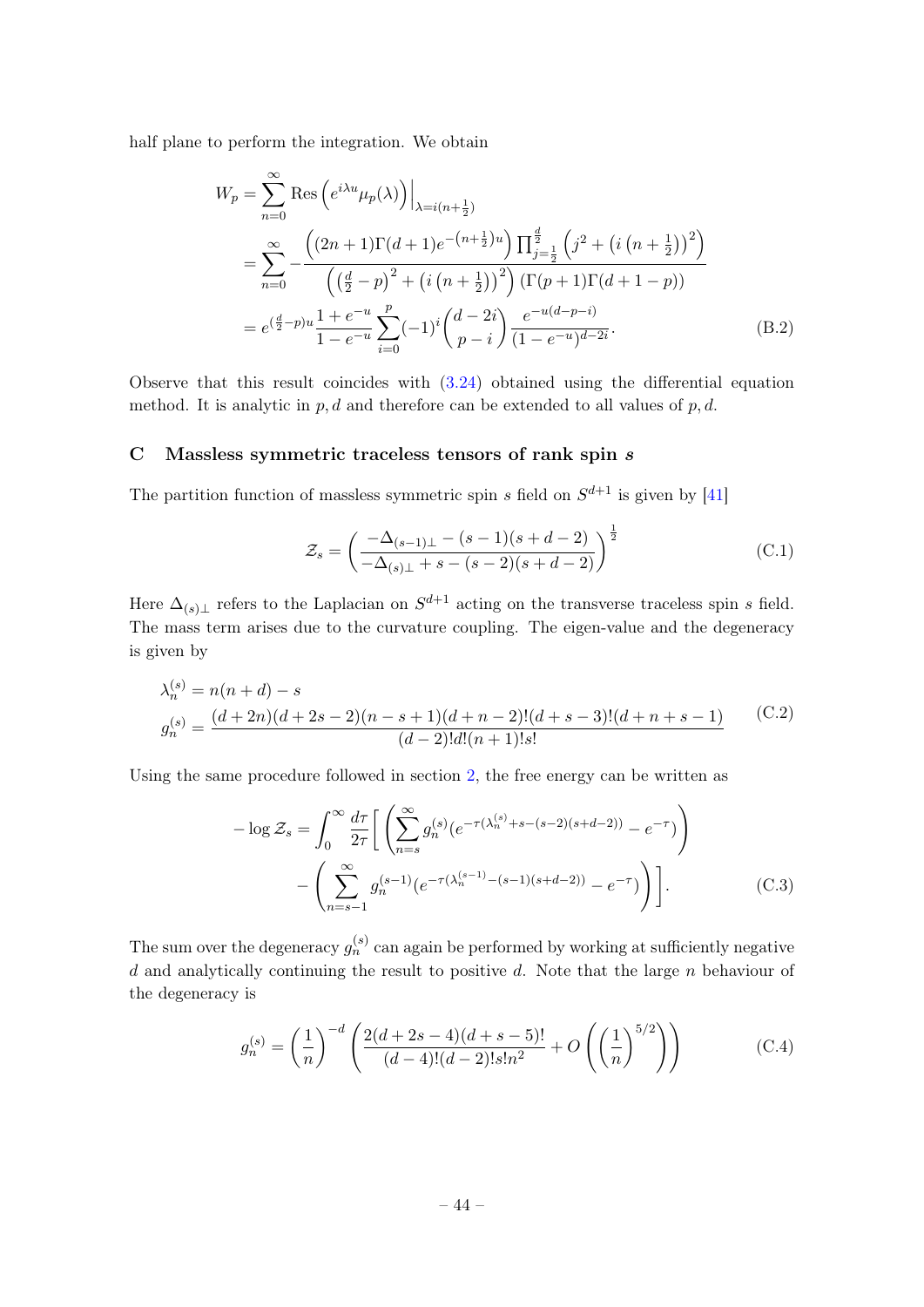Therefore the sum  $\sum_{n=s}^{\infty} g_n^{(s)}$  converges in the large negative value of  $d \leq -2$ . We evaluate the sum and observe that

<span id="page-45-1"></span>
$$
\sum_{n=s}^{\infty} g_n^{(s)} = \frac{(d+2s-3)(d+2s-2)(d+2s-1)\Gamma(d+s-2)\Gamma(d+s-1)}{s!\Gamma(d)\Gamma(d+2)\Gamma(s)}
$$
  
= 
$$
-\sum_{n=-1}^{s-1} g_n^{(s)}
$$
(C.5)

<span id="page-45-0"></span>This remarkable relation allows us to extend the sum from  $n = -1$  to  $n = \infty$ . Just to be explicit, we present the sum of degeneracy for few cases in a table [6](#page-45-0)

| S              | $g_n^{\overline{(s)}}$                                                    | $\frac{1}{2n-s}g_n^{(s)}$                 |
|----------------|---------------------------------------------------------------------------|-------------------------------------------|
| $\Omega$       | $(d+2n)\Gamma(d+n)$<br>d!n!                                               | $\theta$                                  |
|                | $\frac{n(d+n)(d+2n)\Gamma(d+n-1)}{\Gamma(d)\Gamma(n+2)}$                  | 1                                         |
| $\overline{2}$ | $(d-1)(d+2)(n-1)(d+n+1)(d+2n)\Gamma(d+n-1)$<br>$2d!\Gamma(n+2)$           | $\frac{1}{2}(d+2)(d+3)$                   |
| 3              | $(d+4)(n-2)(d+n+2)(d+2n)\Gamma(d+n-1)$<br>$6\Gamma(d-1)\Gamma(n+2)$       | $\frac{1}{12}d(d+3)(d+4)(d+5)$            |
| 4              | $(d+1)(d+6)(n-3)(d+n+3)(d+2n)\Gamma(d+n-1)$<br>$24\Gamma(d-1)\Gamma(n+2)$ | $\frac{1}{144}d(d+1)(d+2)(d+5)(d+6)(d+7)$ |
|                |                                                                           |                                           |

**Table 6**: Examples illustrating  $\sum_{n=s}^{\infty} g_n^{(s)} = -\sum_{n=-1}^{s-1} g_n^{(s)}$ 

Due to the relation  $(C.5)$  we can re-write  $(C.3)$  as

$$
-\log \mathcal{Z}_s = \int_0^\infty \frac{d\tau}{2\tau} \left[ \left( \sum_{n=-1}^\infty g_n^{(s)} (e^{-\tau(\lambda_n^{(s)} + s - (s-2)(s+d-2))} \right) - \left( \sum_{n=-1}^\infty g_n^{(s-1)} (e^{-\tau(\lambda_n^{(s-1)} - (s-1)(s+d-2))} \right) \right].
$$
 (C.6)

We now perform the Hubbard-Stratonovich trick given in  $(2.13)$  and follow the same steps as in equation  $(2.11)$  to  $(2.20)$  and obtain

<span id="page-45-3"></span>
$$
\log \mathcal{Z}_s = \int_{\epsilon}^{\infty} \frac{dt}{2\sqrt{t^2 - \epsilon^2}} \left[ \left( e^{i\nu_s \sqrt{t^2 - \epsilon^2}} + e^{-i\nu_s \sqrt{t^2 - \epsilon^2}} \right) f^{(s)}(it) + \left( e^{i\nu'_{s-1} \sqrt{t^2 - \epsilon^2}} + e^{-i\nu'_{s-1} \sqrt{t^2 - \epsilon^2}} \right) f^{(s-1)}(it) \right]
$$
(C.7)

with  $\nu_s = i(s + \frac{d-4}{2})$  $\frac{-4}{2}$ ),  $\nu'_{s-1} = i(s + \frac{d-2}{2})$  $\frac{-2}{2}$ ) and

<span id="page-45-2"></span>
$$
f^{(s)}(u) = \sum_{n=-1}^{\infty} g_n^{(s)} e^{iu(n + \frac{d}{2})}
$$
 (C.8)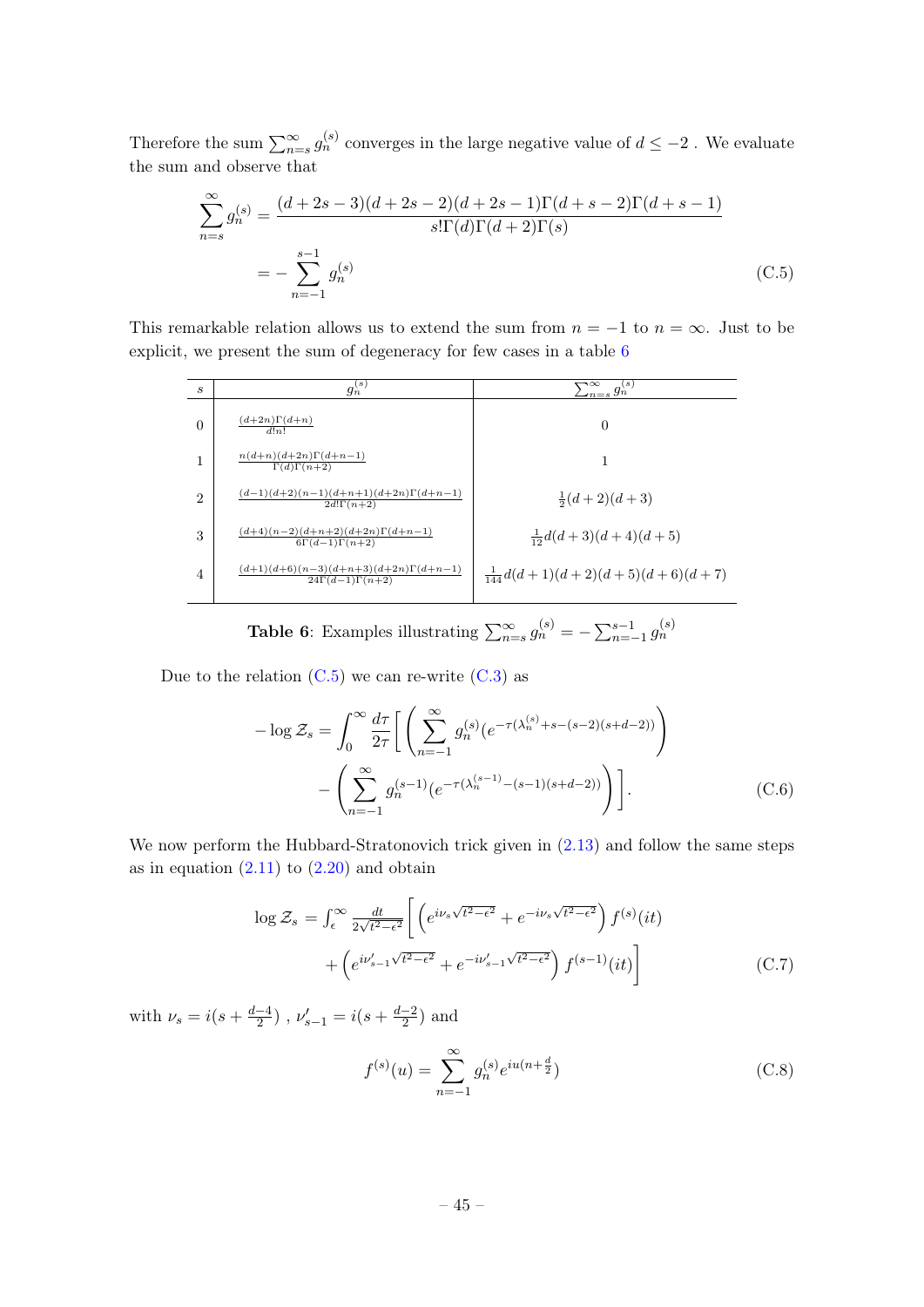Substituting [\(C.8\)](#page-45-2) in [\(C.7\)](#page-45-3) and taking the limit  $\epsilon \to 0$  we obtain

<span id="page-46-12"></span>
$$
\log \mathcal{Z}_s = \int_0^\infty \frac{dt}{2t} \left[ \sum_{n=-1}^\infty g_n^{(s)} (e^{-t(n-s+2)} + e^{-t(n+s+d-2)}) - \sum_{n=-1}^\infty g_n^{(s-1)} (e^{-t(n+s+d-1)} + e^{-t(n-s+1)}) \right]
$$
(C.9)

This agrees with the  $(G.9)$  of [\[1\]](#page-46-0). Therefore we obtain directly the 'naive' character of massless symmetric rank s tensor on  $S^{d+1}$ . Note that first two terms correspond in [\(C.9\)](#page-46-12) correspond to the one loop determinant of the transverse traceless spin s field. It does not have any non-local terms just as in the case of the co-exact p-form discussed in section [2.](#page-6-0)

#### References

- <span id="page-46-0"></span>[1] D. Anninos, F. Denef, Y. T. A. Law, and Z. Sun, Quantum de Sitter horizon entropy from quasicanonical bulk, edge, sphere and topological string partition functions, [arXiv:2009.12464](http://arxiv.org/abs/2009.12464).
- <span id="page-46-1"></span>[2] J. R. David, M. R. Gaberdiel, and R. Gopakumar, The Heat Kernel on AdS(3) and its Applications, JHEP 04 (2010) 125, [[arXiv:0911.5085](http://arxiv.org/abs/0911.5085)].
- <span id="page-46-2"></span>[3] J.-B. Bae, E. Joung, and S. Lal, One-loop test of free  $SU(N)$  adjoint model holography, JHEP 04 (2016) 061, [[arXiv:1603.05387](http://arxiv.org/abs/1603.05387)].
- [4] T. Basile, E. Joung, S. Lal, and W. Li, Character Integral Representation of Zeta function in  $AdS_{d+1}$ : I. Derivation of the general formula, JHEP 10 (2018) 091,  $[arXiv:1805.05646]$  $[arXiv:1805.05646]$  $[arXiv:1805.05646]$ .
- <span id="page-46-3"></span>[5] T. Basile, E. Joung, S. Lal, and W. Li, Character integral representation of zeta function in  $AdS_{d+1}$ . Part II. Application to partially-massless higher-spin gravities, JHEP 07 (2018) 132, [[arXiv:1805.10092](http://arxiv.org/abs/1805.10092)].
- <span id="page-46-4"></span>[6] M. Beccaria, X. Bekaert, and A. A. Tseytlin, Partition function of free conformal higher spin theory, JHEP 08 (2014) 113, [[arXiv:1406.3542](http://arxiv.org/abs/1406.3542)].
- <span id="page-46-5"></span>[7] E. D. Skvortsov and T. Tran, AdS/CFT in Fractional Dimension and Higher Spin Gravity at One Loop, Universe 3 (2017), no. 3 61, [[arXiv:1707.00758](http://arxiv.org/abs/1707.00758)].
- <span id="page-46-6"></span>[8] Z. Sun, AdS one-loop partition functions from bulk and edge characters,  $arXiv:2010.15826$ .
- <span id="page-46-7"></span>[9] Y. N. Obukhov, The geometrical approach to antisymmetric tensor field theory, Phys. Lett. B 109 (1982) 195–199.
- <span id="page-46-11"></span>[10] E. J. Copeland and D. J. Toms, Quantized Antisymmetric Tensor Fields and Selfconsistent Dimensional Reduction in Higher Dimensional Space-times, Nucl. Phys. B 255 (1985) 201–230.
- <span id="page-46-8"></span>[11] A. Cappelli and G. D'Appollonio, On the trace anomaly as a measure of degrees of freedom, Phys. Lett. B 487 (2000) 87–95, [[hep-th/0005115](http://arxiv.org/abs/hep-th/0005115)].
- <span id="page-46-9"></span>[12] I. R. Klebanov, S. S. Pufu, S. Sachdev, and B. R. Safdi, Renyi Entropies for Free Field Theories, JHEP 04 (2012) 074, [[arXiv:1111.6290](http://arxiv.org/abs/1111.6290)].
- <span id="page-46-10"></span>[13] T. Nishioka and Y. Sato, Free energy and defect C-theorem in free scalar theory, [arXiv:2101.02399](http://arxiv.org/abs/2101.02399).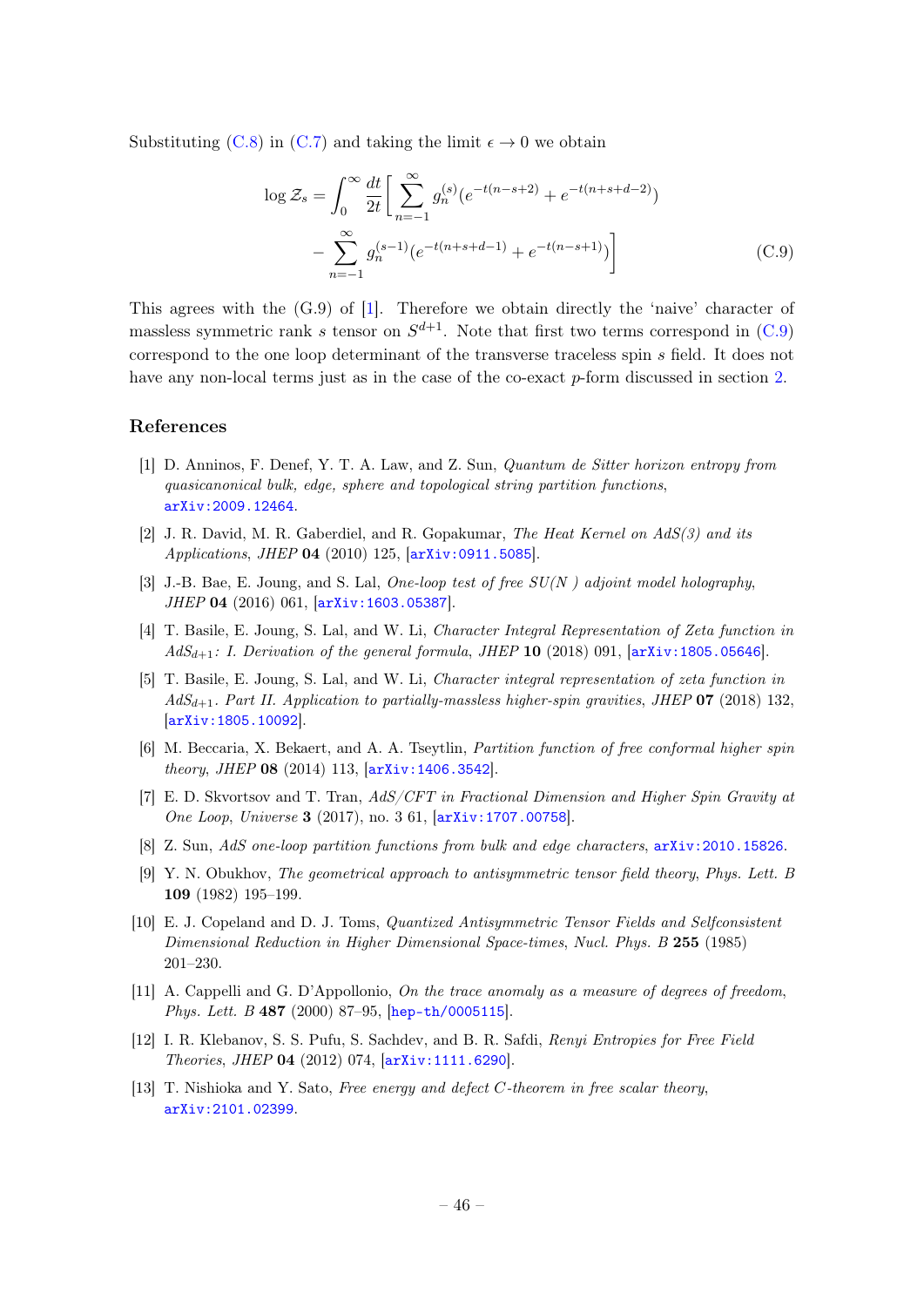- <span id="page-47-0"></span>[14] K.-W. Huang, Central Charge and Entangled Gauge Fields, Phys. Rev. D 92 (2015), no. 2 025010, [[arXiv:1412.2730](http://arxiv.org/abs/1412.2730)].
- [15] W. Donnelly and A. C. Wall, Entanglement entropy of electromagnetic edge modes, Phys. Rev. Lett. 114 (2015), no. 11 111603, [[arXiv:1412.1895](http://arxiv.org/abs/1412.1895)].
- <span id="page-47-10"></span>[16] W. Donnelly and A. C. Wall, Geometric entropy and edge modes of the electromagnetic field, Phys. Rev. D94 (2016), no. 10 104053,  $arXiv:1506.05792$ .
- <span id="page-47-18"></span>[17] J. Nian and Y. Zhou, Rényi entropy of a free (2, 0) tensor multiplet and its supersymmetric counterpart, Phys. Rev. D 93 (2016), no. 12 125010, [[arXiv:1511.00313](http://arxiv.org/abs/1511.00313)].
- <span id="page-47-13"></span>[18] J. Dowker, *Renyi entropy and*  $C_T$  *for p-forms on even spheres*,  $arXiv:1706.04574$ .
- <span id="page-47-1"></span>[19] J. R. David and J. Mukherjee, Hyperbolic cylinders and entanglement entropy: gravitons, higher spins, p-forms, JHEP 01 (2021) 202,  $[$ [arXiv:2005.08402](http://arxiv.org/abs/2005.08402)].
- <span id="page-47-2"></span>[20] S. Giombi, I. R. Klebanov, and G. Tarnopolsky, *Conformal QED<sub>d</sub>*, F-Theorem and the  $\epsilon$ Expansion, J. Phys. A 49 (2016), no. 13 135403, [[arXiv:1508.06354](http://arxiv.org/abs/1508.06354)].
- <span id="page-47-3"></span>[21] H. Raj, A note on the sphere free energy of p-form gauge theory and Hodge duality, Class. Quant. Grav. 34 (2017), no. 24 247001, [[arXiv:1611.02507](http://arxiv.org/abs/1611.02507)].
- <span id="page-47-4"></span>[22] T. Basile, X. Bekaert, and N. Boulanger, Mixed-symmetry fields in de Sitter space: a group theoretical glance, JHEP 05 (2017) 081, [[arXiv:1612.08166](http://arxiv.org/abs/1612.08166)].
- <span id="page-47-5"></span>[23] T. Hirai, The characters of irreducible representations of the Lorentz group of n-th order, Proceedings of the Japan Academy 41 (1965), no.  $7\,526 - 531$ .
- <span id="page-47-6"></span>[24] R. Camporesi and A. Higuchi, The plancherel measure for p-forms in real hyperbolic spaces, Journal of Geometry and Physics  $15$  (1994), no. 1 57 – 94.
- <span id="page-47-7"></span>[25] L. S. Brown and J. P. Cassidy, Stress Tensors and their Trace Anomalies in Conformally Flat Space-Times, Phys. Rev. D 16 (1977) 1712.
- <span id="page-47-8"></span>[26] C. P. Herzog and K.-W. Huang, Stress Tensors from Trace Anomalies in Conformal Field Theories, Phys. Rev. D 87 (2013) 081901, [[arXiv:1301.5002](http://arxiv.org/abs/1301.5002)].
- <span id="page-47-9"></span>[27] H. Casini, M. Huerta, and R. C. Myers, Towards a derivation of holographic entanglement entropy, JHEP 05 (2011) 036, [[arXiv:1102.0440](http://arxiv.org/abs/1102.0440)].
- <span id="page-47-11"></span>[28] H. Casini, M. Huerta, and J. A. Rosabal, Remarks on entanglement entropy for gauge fields, Phys. Rev. D 89 (2014), no. 8 085012, [[arXiv:1312.1183](http://arxiv.org/abs/1312.1183)].
- <span id="page-47-12"></span>[29] H. Casini and M. Huerta, *Entanglement entropy of a Maxwell field on the sphere, Phys. Rev.* D 93 (2016), no. 10 105031, [[arXiv:1512.06182](http://arxiv.org/abs/1512.06182)].
- <span id="page-47-14"></span>[30] L.-Y. Hung, R. C. Myers, and M. Smolkin, Twist operators in higher dimensions, JHEP 10 (2014) 178, [[arXiv:1407.6429](http://arxiv.org/abs/1407.6429)].
- <span id="page-47-15"></span>[31] L. De Nardo, D. V. Fursaev, and G. Miele, *Heat kernel coefficients and spectra of the vector* Laplacians on spherical domains with conical singularities, Class. Quant. Grav. 14 (1997) 1059–1078, [[hep-th/9610011](http://arxiv.org/abs/hep-th/9610011)].
- <span id="page-47-17"></span>[32] Y. Sato, Free energy and defect C-theorem in free fermion, JHEP 05 (2021) 202, [[arXiv:2102.11468](http://arxiv.org/abs/2102.11468)].
- <span id="page-47-16"></span>[33] H. Casini and M. Huerta, *Entanglement entropy for the n-sphere, Phys. Lett.* **B694** (2011) 167–171, [[arXiv:1007.1813](http://arxiv.org/abs/1007.1813)].